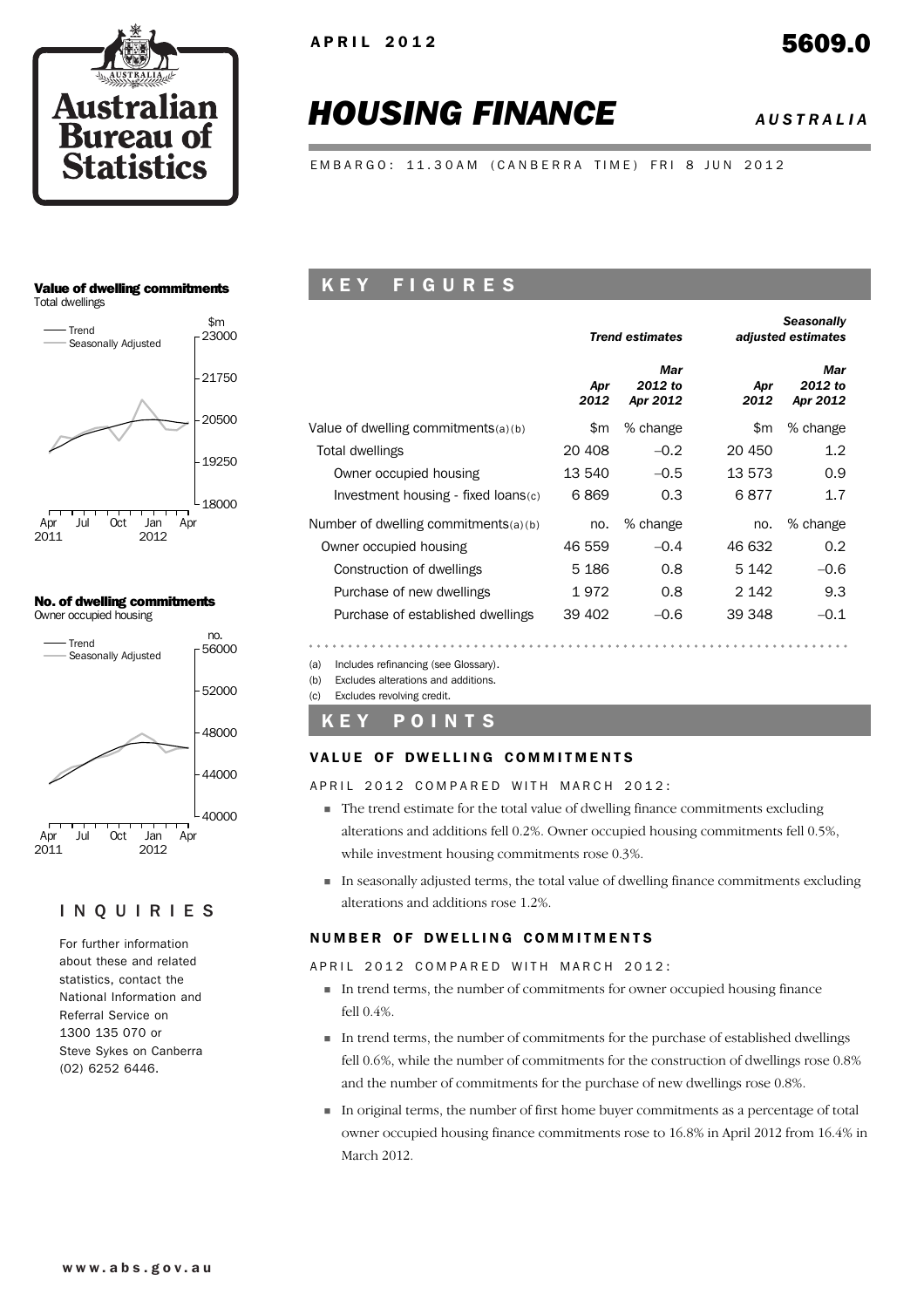## NOTES

| FORTHCOMING ISSUES | <b>ISSUE</b>                                                                           | <b>RELEASE DATE</b>                                                                      |  |  |  |  |  |
|--------------------|----------------------------------------------------------------------------------------|------------------------------------------------------------------------------------------|--|--|--|--|--|
|                    | May 2012                                                                               | 11 July 2012                                                                             |  |  |  |  |  |
|                    | <b>June 2012</b>                                                                       | 8 August 2012                                                                            |  |  |  |  |  |
|                    | <b>July 2012</b>                                                                       | 10 September 2012                                                                        |  |  |  |  |  |
|                    | August 2012                                                                            | 15 October 2012                                                                          |  |  |  |  |  |
|                    | September 2012                                                                         | 12 November 2012                                                                         |  |  |  |  |  |
|                    | October 2012                                                                           | 10 December 2012                                                                         |  |  |  |  |  |
|                    |                                                                                        |                                                                                          |  |  |  |  |  |
| <b>REVISIONS</b>   |                                                                                        | In this issue revisions have been made to the original series as a result of improved    |  |  |  |  |  |
|                    |                                                                                        | reporting of survey and administrative data. These revisions have impacted on:           |  |  |  |  |  |
|                    | Investment housing for the periods January 2012 and March 2012                         |                                                                                          |  |  |  |  |  |
|                    |                                                                                        | • Owner occupied housing for the period February 2012 to March 2012                      |  |  |  |  |  |
|                    |                                                                                        | Housing loan outstandings to households for the periods September 2010,                  |  |  |  |  |  |
|                    |                                                                                        | December 2010, March 2011 and the period June 2011 to March 2012.                        |  |  |  |  |  |
|                    | Seasonally adjusted and trend series have been revised as a result of revisions to the |                                                                                          |  |  |  |  |  |
|                    |                                                                                        | original series, the incorporation of estimates for the latest month and the revision of |  |  |  |  |  |
|                    |                                                                                        | seasonal factors due to the concurrent seasonal adjustment methodology.                  |  |  |  |  |  |
|                    |                                                                                        |                                                                                          |  |  |  |  |  |
| ABBREVIATIONS      | \$m million dollars                                                                    |                                                                                          |  |  |  |  |  |
|                    | Australian Bureau of Statistics<br>ABS                                                 |                                                                                          |  |  |  |  |  |
|                    | ADI Authorised Deposit-taking Institution                                              |                                                                                          |  |  |  |  |  |
|                    |                                                                                        | APRA Australian Prudential Regulation Authority                                          |  |  |  |  |  |
|                    | ARIMA                                                                                  | autoregressive integrated moving average                                                 |  |  |  |  |  |
|                    | not elsewhere classified<br>n.e.c.                                                     |                                                                                          |  |  |  |  |  |
|                    | Registered Financial Corporation<br>RFC                                                |                                                                                          |  |  |  |  |  |

Brian Pink Australian Statistician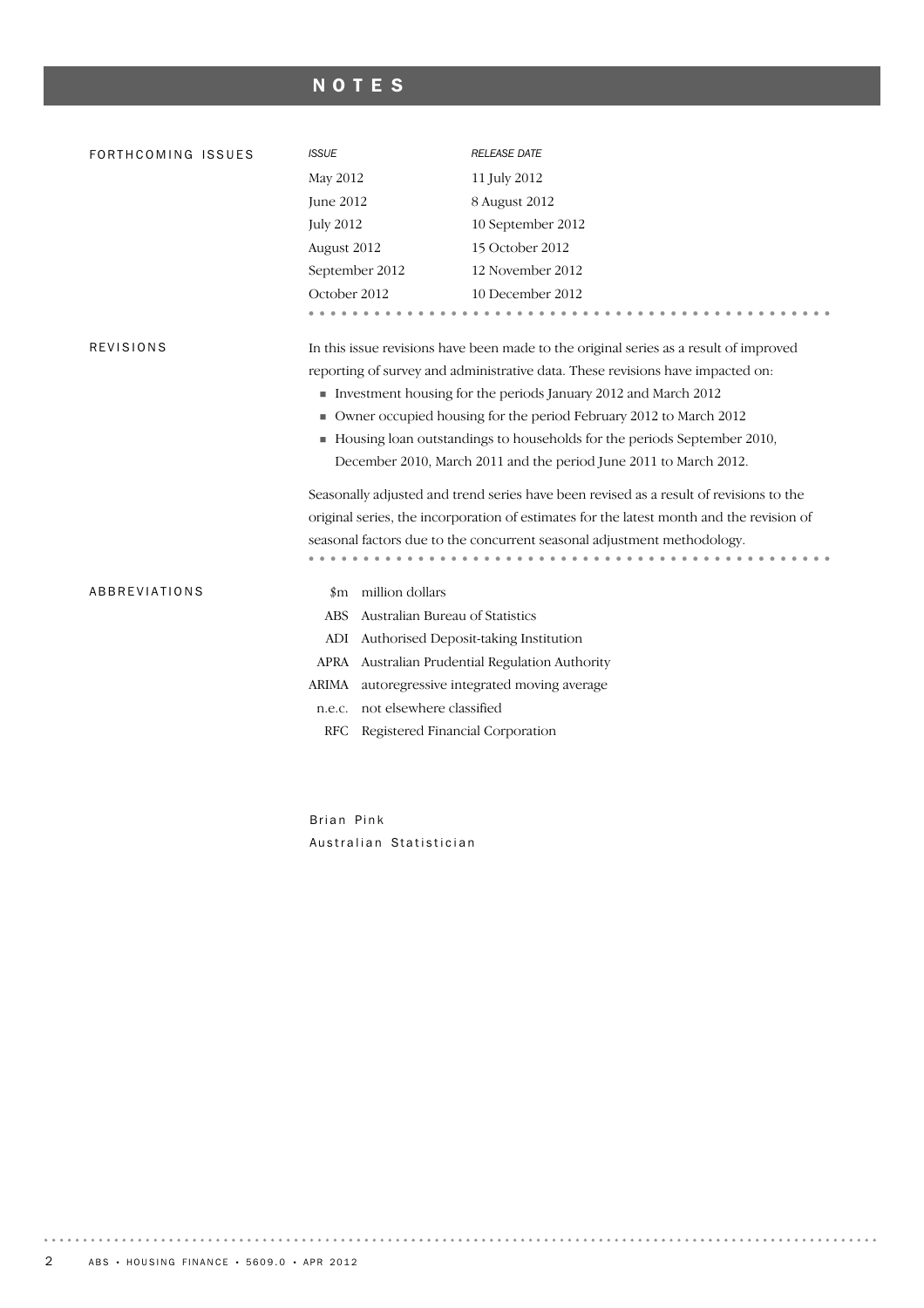### CONTENTS

| ANALYSIS      |                                                                     |
|---------------|---------------------------------------------------------------------|
|               |                                                                     |
| <b>TABLES</b> |                                                                     |
|               | 1<br>Housing Finance Commitments (Owner Occupation), By Purpose:    |
|               |                                                                     |
|               | Housing Finance Commitments (Owner Occupation), By Purpose:<br>2    |
|               |                                                                     |
|               | 3<br>Housing Finance Commitments (Owner Occupation), By Lender:     |
|               |                                                                     |
|               | Housing Finance Commitments (Owner Occupation), By Lender:<br>4     |
|               |                                                                     |
|               | 5<br>Housing Finance Commitments (Owner Occupation), By State and   |
|               |                                                                     |
|               | 6<br>Housing Finance Commitments (Owner Occupation), By State and   |
|               |                                                                     |
|               | 7<br>Housing Finance Commitments (Owner Occupation), By State and   |
|               |                                                                     |
|               | Housing Finance Commitments (Owner Occupation), By Purpose and<br>8 |
|               | Change in Stock: Australia, Original, (Value)  16                   |
|               | 9<br>Housing Finance Commitments (Owner Occupation), First Home     |
|               |                                                                     |
|               | 10<br>Housing Finance Commitments (Owner Occupation), By Purpose:   |
|               |                                                                     |
|               | 11<br>Housing Finance Commitments (Owner Occupation and Investment  |
|               |                                                                     |
|               | 12<br>Housing Loan Outstandings to Households (Owner Occupation and |
|               |                                                                     |
|               |                                                                     |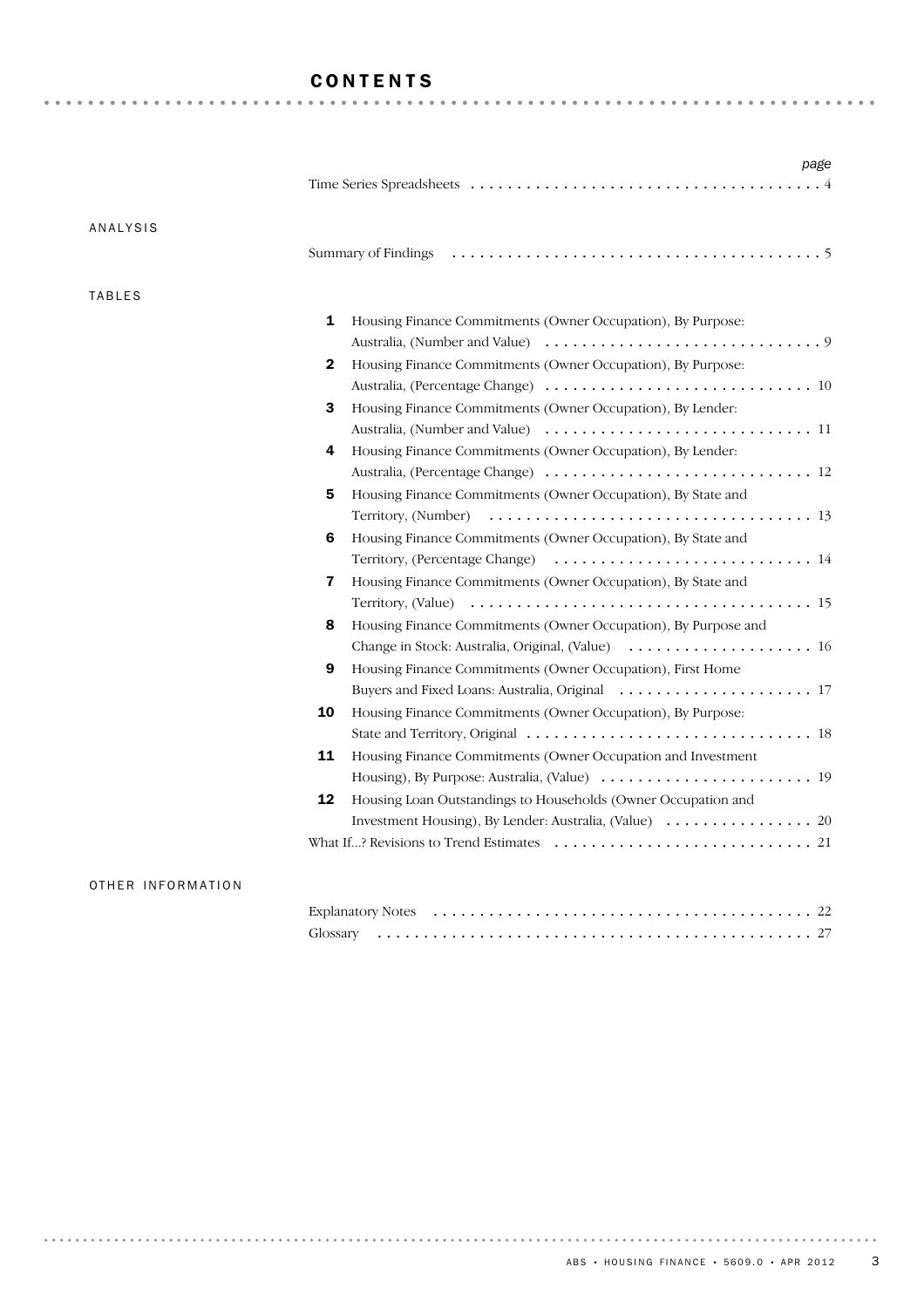### TIME SERIES SPREADSHEETS

TIME SERIES DATA

Data available free on the ABS web site <http://www.abs.gov.au> include:

- ! longer time series of tables in this publication
- ! the following tables, with data from October 1975
	- 8. Housing finance commitments (Owner Occupation), By Purpose and Change in Stock: State and Territory, Original (\$'000)

- 13a. Housing finance commitments (Owner Occupation), By Purpose and Lender: Australia, Original (Number)
- 13b. Housing finance commitments (Owner Occupation), By Purpose and Lender: Australia, Original (\$'000)
- 13c. Housing finance commitments, By Purpose and Lender: Australia, Original (Average Loan Size – \$'000)
- 14. Housing Finance Seasonal Factors and Forward Factors for 12 months, By Purpose and Lender: Australia
- 15. Housing Finance Seasonal Factors and Forward Factors for 12 months, By State and Territory

. . . . . . . . .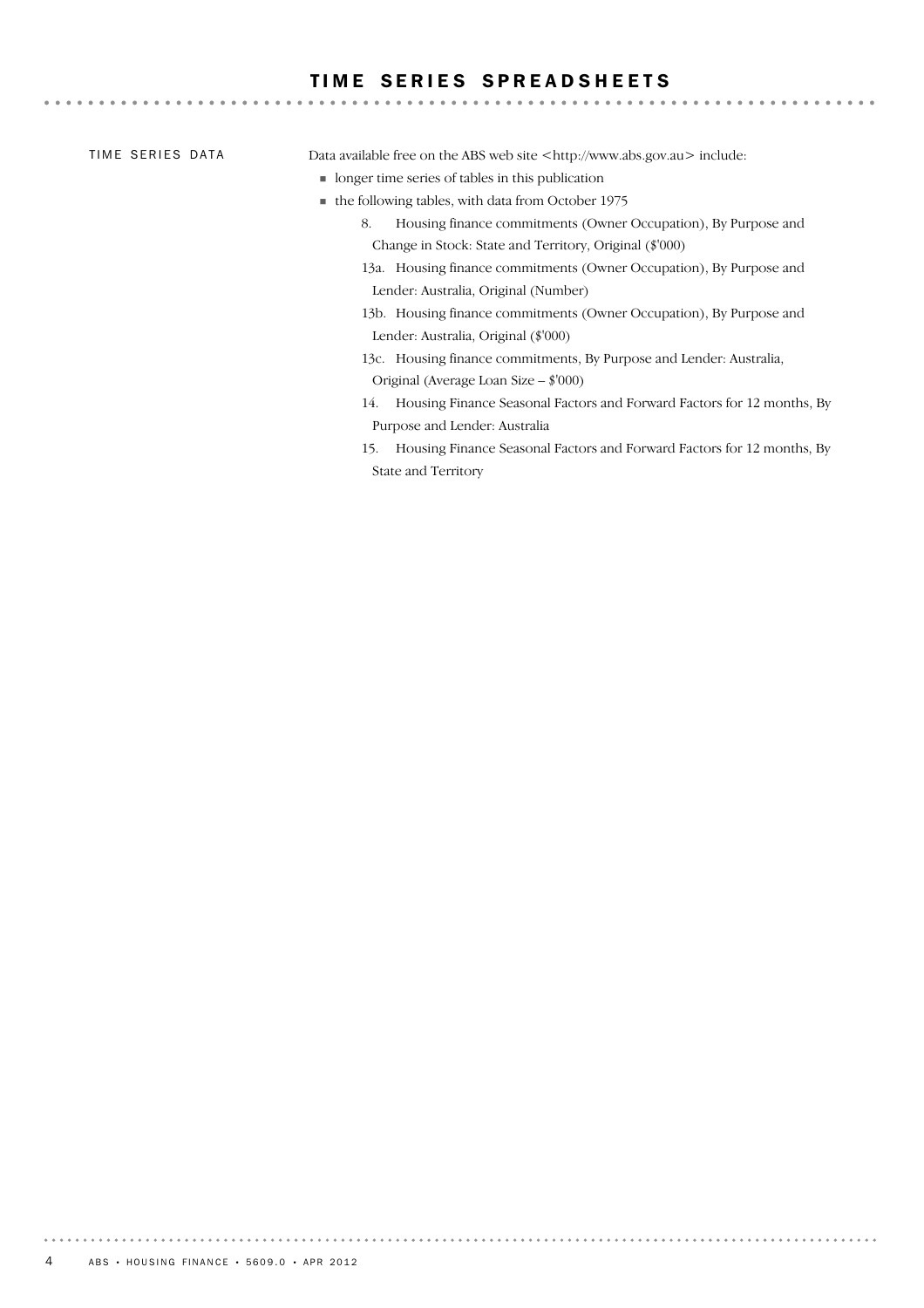### DW FILINGS FINANCED *Value of Dwellings Financed*

*(Tables 11, 1 & 2)*

The total value of dwelling commitments excluding alterations and additions (trend) fell 0.2% in April 2012 compared with March 2012, while the seasonally adjusted series rose 1.2% in April 2012.

The total value of owner occupied housing commitments (trend) fell (\$63m, 0.5%) in April 2012, following a fall of 0.5% in March 2012. A fall was recorded in commitments for the purchase of established dwellings (down \$76m, 0.7%), while rises were recorded in commitments for the purchase of new dwellings (up \$6m, 1.0%) and commitments for the construction of dwellings (up \$6m, 0.4%). The seasonally adjusted series for the total value of owner occupied housing commitments rose 0.9% in April 2012.

The total value of investment housing commitments (trend) rose (up \$21m, 0.3%) in April 2012 compared with March 2012. Rises were recorded in commitments for the purchase of dwellings by individuals for rent or resale (up \$14m, 0.2%), commitments for the construction of dwellings for rent or resale (up \$5m, 1.1%) and commitments for the purchase of dwellings by others for rent or resale (up \$2m, 0.4%). The value of investment housing commitments seasonally adjusted rose 1.7% in April 2012.





*Number of Owner Occupied Dwellings Financed (Tables 1 & 2)*

The number of owner occupied housing commitments (trend) fell (189, 0.4%) in April 2012, following a fall of 0.4% in March 2012. A fall was recorded in commitments for the purchase of established dwellings excluding refinancing (down 417, 1.8%), while rises were recorded in commitments for the refinancing of established dwellings (up 171, 1.0%), commitments for the construction of dwellings (up 42, 0.8%) and commitments for the purchase of new dwellings (up 16, 0.8%). The seasonally adjusted estimate for the total number of owner occupied housing commitments rose (113, 0.2%) in April 2012.

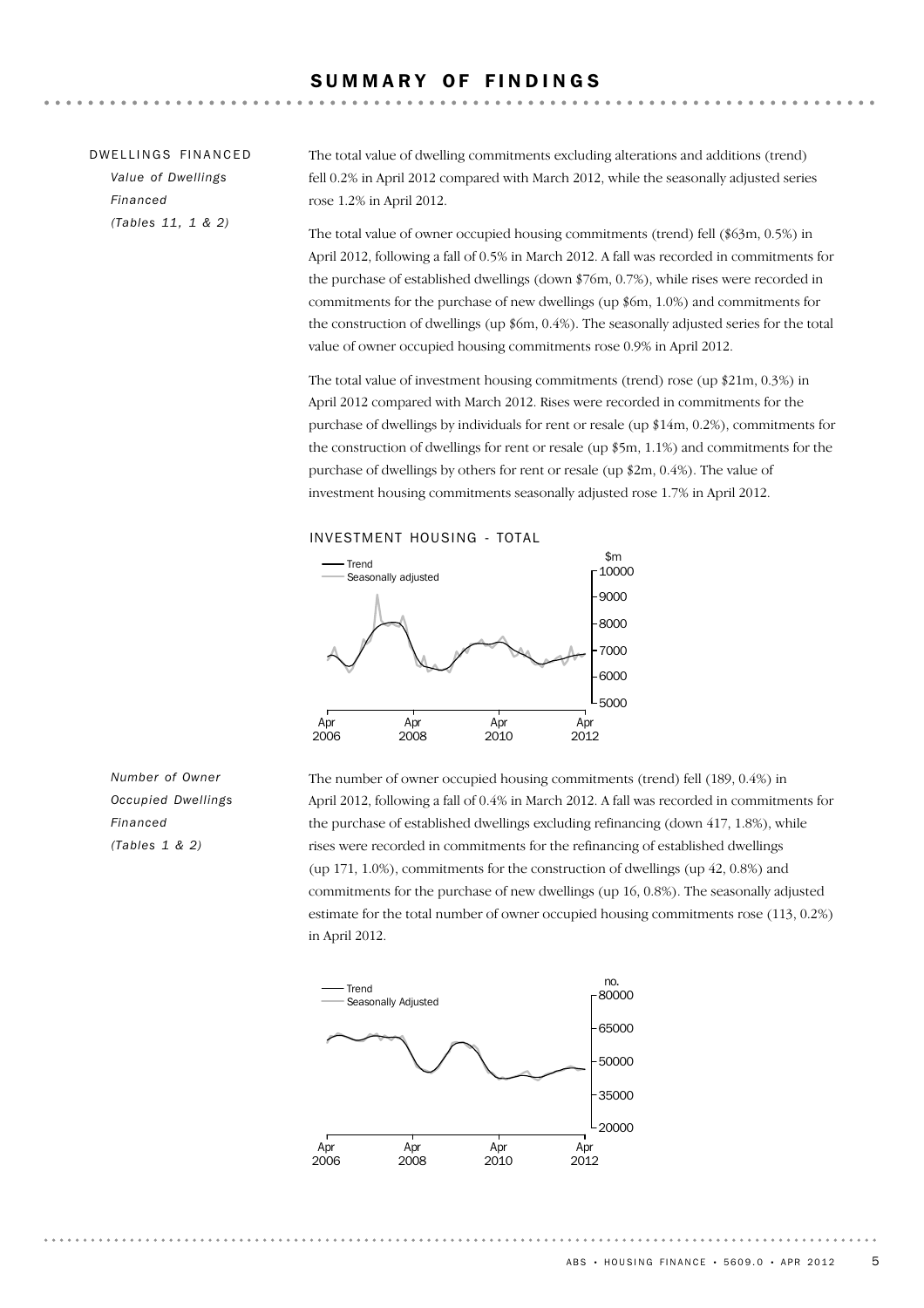### S U M M A R Y O F F I N D I N G S *continued*

*Number of Owner Occupied Dwellings Financed - State (Tables 5 & 6)*

Between April 2012 and March 2012, the number of owner occupied housing commitments (trend) fell in New South Wales (down 337, 2.5%), Tasmania (down 19, 2.3%) and the Australian Capital Territory (down 1, 0.1%), while rises were recorded in Western Australia (up 90, 1.3%), Queensland (up 85, 0.9%), Victoria (up 43, 0.3%), South Australia (up 9, 0.3%) and the Northern Territory (up 3, 1.0%). The seasonally adjusted estimates rose in Queensland (up 175, 2.0%), Victoria (up 36, 0.3%), Tasmania (up 14, 1.9%) and the Australian Capital Territory (up 2, 0.2%), while falls were recorded in New South Wales (down 107, 0.8%), Western Australia (down 86, 1.2%), the Northern Territory (down 75, 18.8%) and South Australia (down 63, 2.0%).

In original terms, the number of first home buyer commitments as a percentage of total owner occupied housing finance commitments rose to 16.8% in April 2012 from 16.4% in March 2012. Between April 2012 and March 2012, the average loan size for first home buyers rose \$600 to \$280,200. The average loan size for all owner occupied housing commitments rose \$4,400 to \$288,900 for the same period.

*Number of Owner Occupied Dwellings Financed Excluding Refinancing (Tables 1 & 2)*

*First Home Buyer Commitments (Table 9)*

> The number of owner occupied housing commitments excluding refinancing (trend) fell 1.2% in April 2012, following a fall of 1.2% in March 2012. The seasonally adjusted series rose 0.2% in April 2012, following a rise of 0.5% in March 2012.



PURPOSE OF FINANCE (OWNER OCCUPATION) *Construction of dwellings (Tables 1 & 2)*

The number of finance commitments for the construction of dwellings for owner occupation (trend) rose 0.8% in April 2012, following a rise of 1.0% in March 2012. The seasonally adjusted series fell 0.6% in April 2012, after a rise of 0.2% in March 2012.

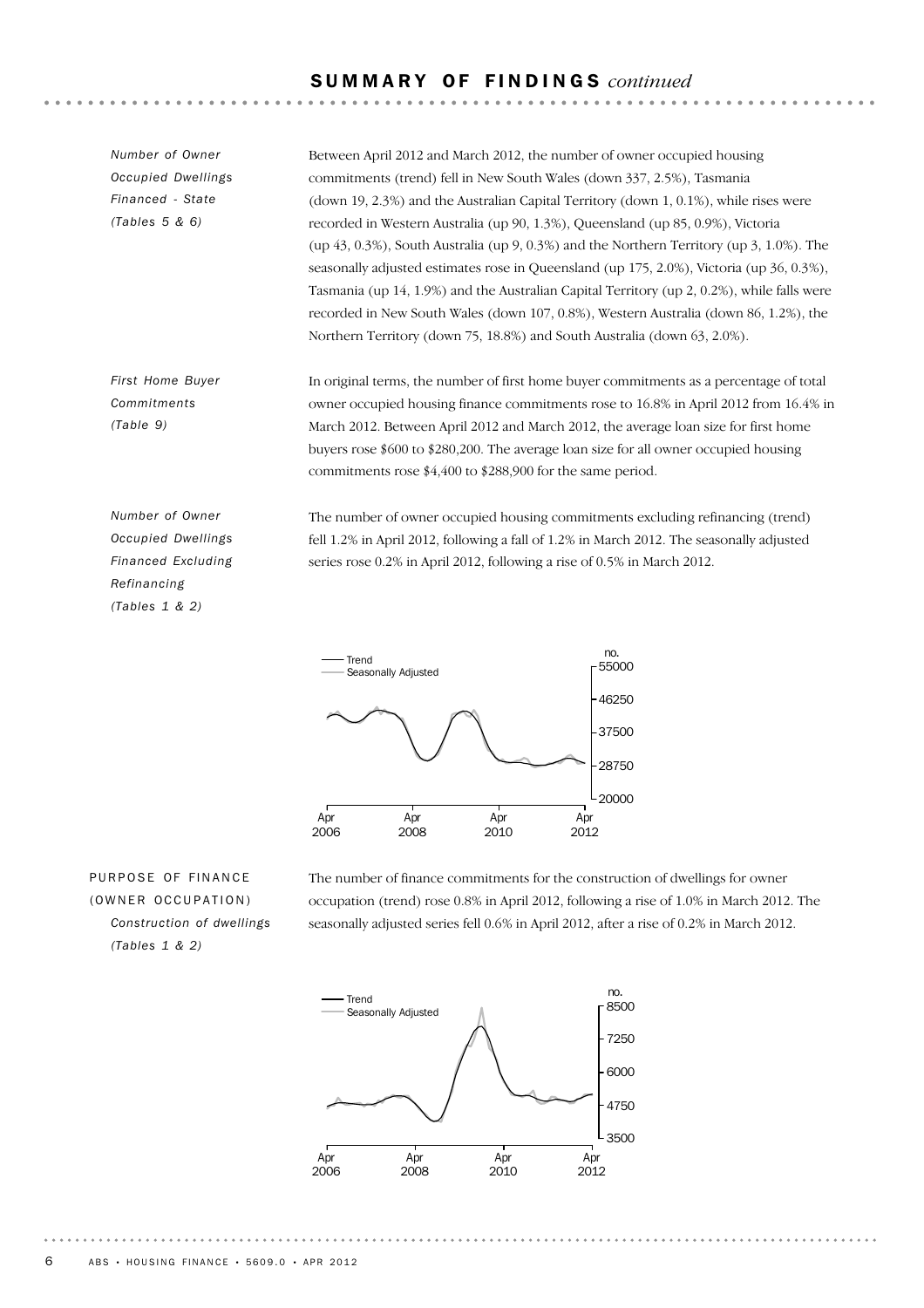### S U M M A R Y O F F I N D I N G S *continued*

*Purchase of new dwellings (Tables 1 & 2)*

The number of finance commitments for the purchase of new dwellings for owner occupation (trend) rose 0.8% in April 2012, following a rise of 0.4% in March 2012. The seasonally adjusted series rose 9.3% in April 2012, following a rise of 14.9% in March 2012.



*Purchase of established dwellings (including refinancing across lending institutions) (Tables 1 & 2)*

The number of finance commitments for the purchase of established dwellings for owner occupation (trend) fell 0.6% in April 2012, following a fall of 0.6% in March 2012. The seasonally adjusted series fell 0.1% in April 2012, after a rise of 0.3% in March 2012.



### *Refinancing (Tables 1 & 2)*

The number of refinancing commitments for owner occupied housing (trend) rose 1.0% in April 2012, following a rise of 1.0% in March 2012. The seasonally adjusted series rose 0.3% in April 2012, following a rise of 1.5% in March 2012.

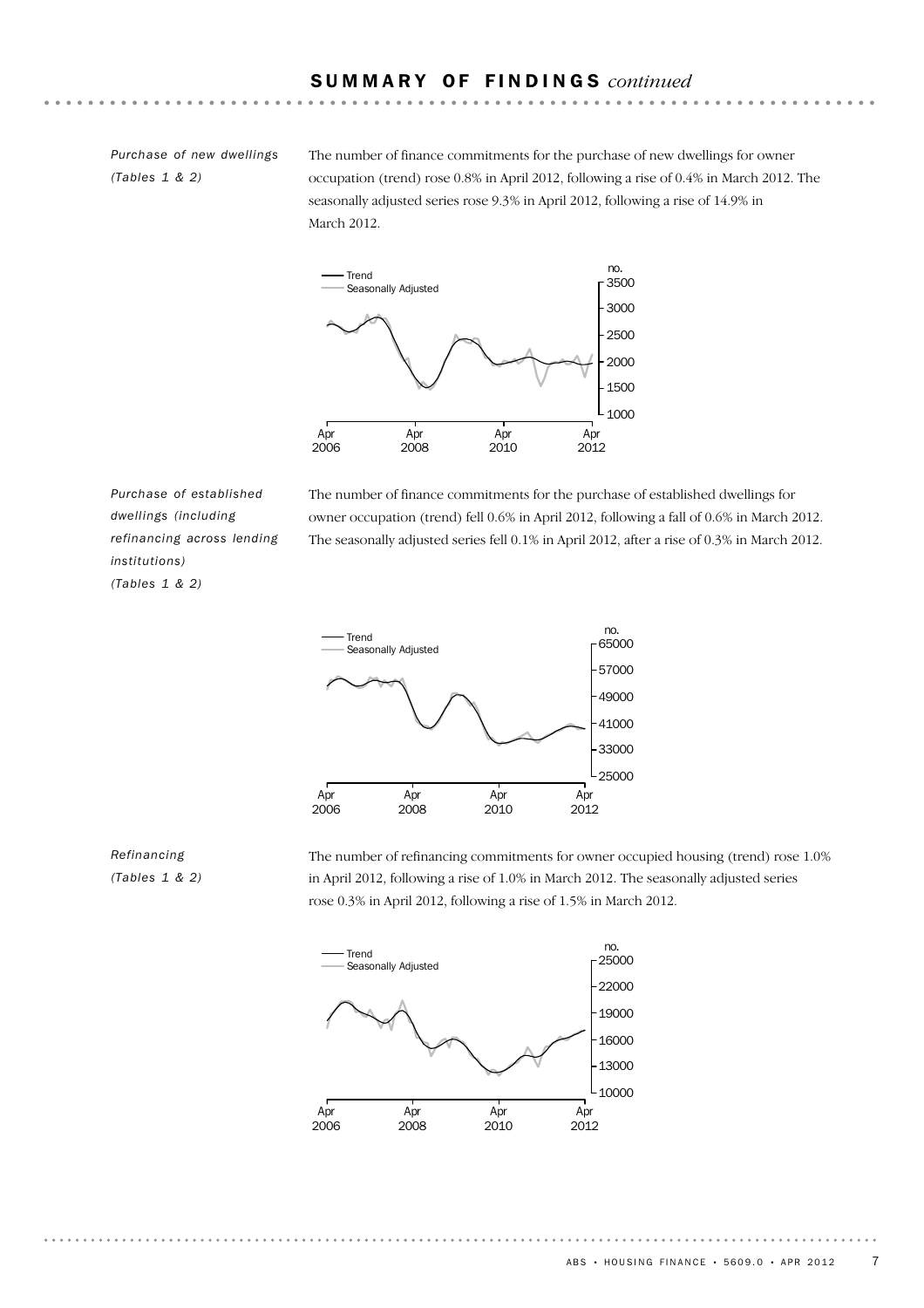### TYPE OF LENDER (OWNER OCCUPATION) *Banks (Tables 3 & 4)*

The number of commitments for owner occupied dwellings financed by banks (trend) fell 0.5% in April 2012, following a fall of 0.4% in March 2012. The seasonally adjusted series was flat (0.0%) in April 2012, after a rise of 0.3% in March 2012.



### *Non-banks (Tables 3 & 4)*

The number of commitments for owner occupied dwellings financed by non-banks (trend) rose 0.3% in April 2012, following a rise of 0.2% in March 2012. The seasonally adjusted series rose 1.8% in April 2012, following a rise of 5.3% in March 2012. The number of commitments for owner occupied dwellings financed by permanent building societies (trend) fell 3.4% in April 2012. The seasonally adjusted series fell 9.6% in April 2012, after a rise of 21.5% in March 2012.



### HOUSING LOAN **OUTSTANDINGS** *(Table 12)*

At the end of April 2012, the value of outstanding housing loans financed by authorised deposit-taking institutions (ADIs) was \$1,155,456m, up \$5,940m (0.5%) from the March 2012 closing balance. Owner occupied housing loan outstandings financed by ADIs rose \$3,834m (0.5%) to \$779,324m and investment housing loans financed by ADIs rose \$2,106m (0.6%) to \$376,132m.

Bank housing loan outstandings rose \$8,054m (0.7%) during April 2012 to reach a closing balance of \$1,106,389m. Owner occupied housing loan outstandings of banks rose \$5,645m (0.8%) to \$739,246m and investment housing loan outstandings of banks rose \$2,409m (0.7%) to \$367,143m.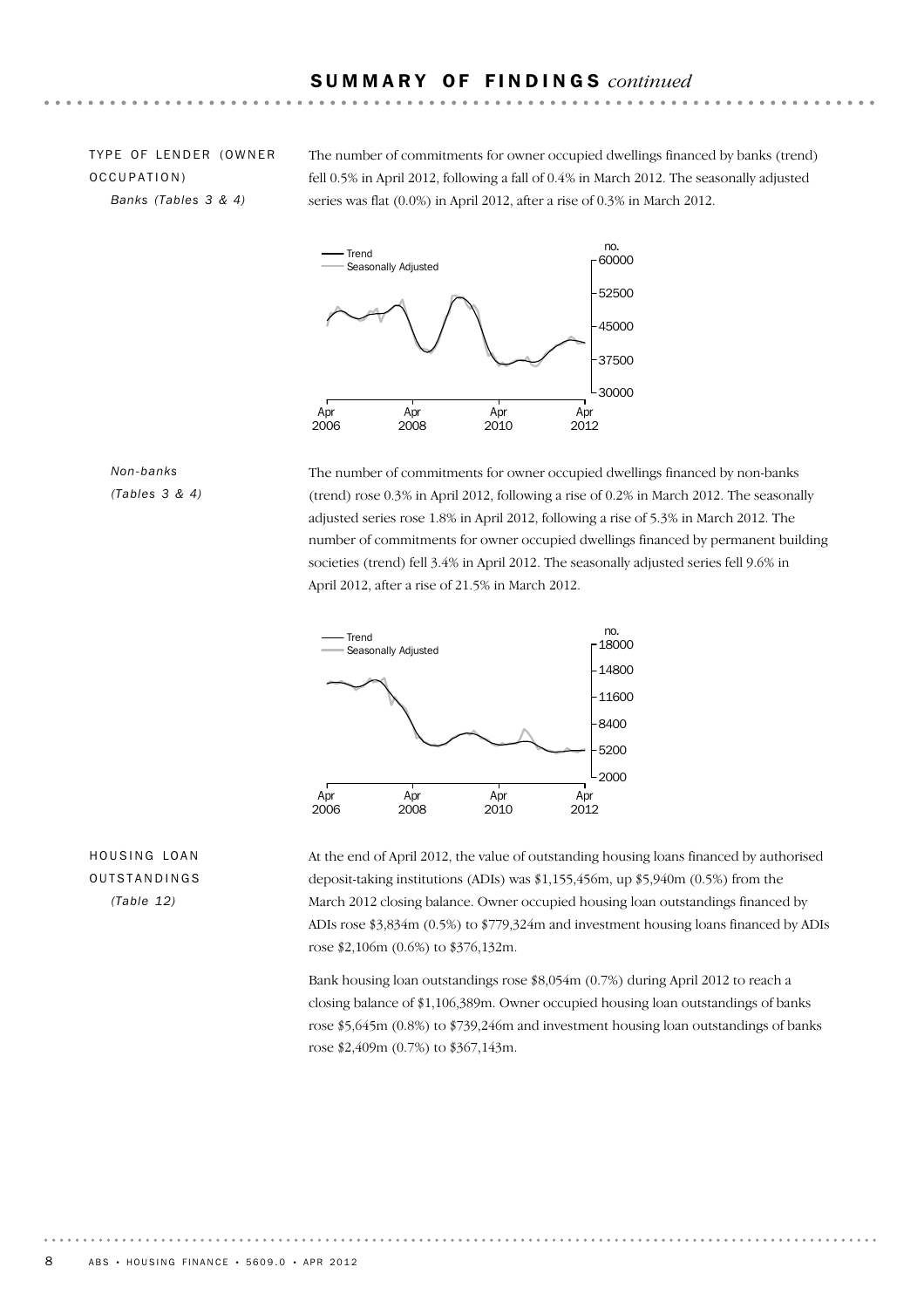

## 1 HOUSING FINANCE COMMITMENTS (OWNER OCCUPATION) (a) , By Purpose: Australia

|              | Construction<br>of dwellings |                 | Purchase of<br>new dwellings |            | Purchase of<br>established<br>dwellings(b) |                  | Total               |                   | Refinancing<br>of established<br>dwellings(c) |                    | Total excluding<br>refinancing of<br>established<br>dwellings |                |
|--------------|------------------------------|-----------------|------------------------------|------------|--------------------------------------------|------------------|---------------------|-------------------|-----------------------------------------------|--------------------|---------------------------------------------------------------|----------------|
| Month        | no.                          | \$m\$           | no.                          | \$m        | no.                                        | \$m              | no.                 | \$m               | no.                                           | \$m                | no.                                                           | \$m            |
|              |                              |                 |                              |            |                                            |                  |                     |                   |                                               |                    |                                                               |                |
|              |                              |                 |                              |            |                                            | ORIGINAL         |                     |                   |                                               |                    |                                                               |                |
| 2011         |                              |                 |                              |            |                                            |                  |                     |                   |                                               |                    |                                                               |                |
| April<br>May | 4 3 9 2<br>5 7 8 4           | 1 1 9 9<br>1592 | 1688<br>2 1 4 8              | 590<br>753 | 33973<br>40 090                            | 10 353<br>12 081 | 40 053<br>48 022    | 12 142<br>14 4 26 | 12971<br>16 398                               | 3 2 4 7<br>4 1 5 5 | 27 082<br>31 624                                              | 8895<br>10 271 |
| June         | 5 4 1 2                      | 1471            | 2 0 6 2                      | 713        | 38 767                                     | 11 743           | 46 241              | 13 9 27           | 16 092                                        | 4 10 6             | 30 149                                                        | 9821           |
| July         | 4 9 9 8                      | 1 3 5 4         | 1874                         | 661        | 37 055                                     | 11 337           | 43 927              | 13 3 5 1          | 15 2 5 2                                      | 4 0 0 0            | 28 675                                                        | 9 3 5 1        |
| August       | 5 3 8 3                      | 1422            | 2 1 2 2                      | 731        | 40 051                                     | 12 155           | 47 556              | 14 307            | 16897                                         | 4509               | 30 659                                                        | 9798           |
| September    | 5 1 9 6                      | 1 3 9 9         | 1946                         | 654        | 39 361                                     | 11 7 17          | 46 503              | 13 7 7 0          | 16 596                                        | 4 2 9 3            | 29 907                                                        | 9 4 7 7        |
| October      | 4 708                        | 1 2 2 7         | 1905                         | 651        | 38 222                                     | 11 28 1          | 44 835              | 13 15 9           | 15 4 65                                       | 3 9 6 0            | 29 370                                                        | 9 1 9 8        |
| November     | 5 2 4 6                      | 1 4 0 7         | 2 2 2 9                      | 740        | 43 253                                     | 12 8 18          | 50 728              | 14 964            | 16 962                                        | 4 3 2 7            | 33 766                                                        | 10 637         |
| December     | 4833                         | 1 2 9 1         | 2 2 6 1                      | 769        | 42 750                                     | 12 603           | 49844               | 14 663            | 16 756                                        | 4 2 7 2            | 33 088                                                        | 10 391         |
| 2012         |                              |                 |                              |            |                                            |                  |                     |                   |                                               |                    |                                                               |                |
| January      | 3 9 5 0                      | 1045            | 1653                         | 570        | 34 619                                     | 10 109           | 40 222              | 11 7 24           | 14 0 27                                       | 3 508              | 26 195                                                        | 8 2 1 6        |
| February     | 4815                         | 1 2 9 1         | 1678                         | 571        | 37 037                                     | 10 450           | 43 530              | 12 3 13           | 16 093                                        | 3947               | 27 437                                                        | 8 3 6 6        |
| March        | 5 1 9 5                      | 1370            | 1994                         | 660        | 41878                                      | 11 928           | 49 067              | 13 958            | 18 0 20                                       | 4 4 4 4            | 31 047                                                        | 9514           |
| April        | 4 5 6 0                      | 1 2 0 7         | 1948                         | 669        | 36 483                                     | 10 542           | 42 991              | 12 4 18           | 15 4 70                                       | 3 7 7 7            | 27 521                                                        | 8641           |
|              |                              |                 |                              |            |                                            |                  |                     |                   |                                               |                    |                                                               |                |
|              |                              |                 |                              |            |                                            |                  | SEASONALLY ADJUSTED |                   |                                               |                    |                                                               |                |
|              |                              |                 |                              |            |                                            |                  |                     |                   |                                               |                    |                                                               |                |
| 2011         |                              | 1 3 1 3         |                              |            |                                            |                  | 43 120              | 13 16 1           |                                               | 3 6 4 8            |                                                               | 9513           |
| April        | 4894                         | 1429            | 1893<br>1978                 | 663<br>690 | 36 333<br>37 136                           | 11 184<br>11 247 | 44 189              | 13 3 66           | 14 3 32<br>15 25 6                            | 3886               | 28 7 89<br>28 933                                             | 9479           |
| May<br>June  | 5075<br>5 0 5 9              | 1 3 5 5         | 1996                         | 684        | 37 688                                     | 11 365           | 44 742              | 13 4 04           | 15 2 89                                       | 3885               | 29 453                                                        | 9520           |
| July         | 4936                         | 1 3 2 6         | 1986                         | 697        | 38 081                                     | 11 544           | 45 003              | 13 5 67           | 15 637                                        | 4 0 3 7            | 29 3 65                                                       | 9531           |
| August       | 4947                         | 1 3 0 2         | 2 0 5 0                      | 710        | 38 604                                     | 11 562           | 45 601              | 13573             | 15 789                                        | 4 1 2 4            | 29812                                                         | 9 4 4 9        |
| September    | 4932                         | 1 3 3 0         | 1959                         | 681        | 38 983                                     | 11 510           | 45 874              | 13 5 21           | 16 369                                        | 4 2 0 4            | 29 505                                                        | 9 3 1 7        |
| October      | 4 8 4 0                      | 1 2 8 0         | 1957                         | 660        | 39 523                                     | 11 504           | 46 320              | 13 4 44           | 16 0 28                                       | 4 0 7 8            | 30 29 2                                                       | 9 3 6 5        |
| November     | 4856                         | 1 3 2 3         | 2022                         | 677        | 40 444                                     | 11 737           | 47 322              | 13 7 38           | 15 965                                        | 4 0 7 0            | 31 357                                                        | 9668           |
| December     | 4 9 9 8                      | 1 3 3 5         | 2 1 1 1                      | 697        | 40 867                                     | 11 9 25          | 47975               | 13 957            | 16 322                                        | 4 1 6 7            | 31 653                                                        | 9790           |
| 2012         |                              |                 |                              |            |                                            |                  |                     |                   |                                               |                    |                                                               |                |
| January      | 5 0 2 5                      | 1 3 3 9         | 1945                         | 680        | 40 369                                     | 12 039           | 47 339              | 14 0 58           | 16 634                                        | 4 1 8 4            | 30 705                                                        | 9873           |
| February     | 5 1 6 2                      | 1 3 6 6         | 1706                         | 594        | 39 262                                     | 11 396           | 46 131              | 13 3 5 6          | 16 783                                        | 4 1 8 6            | 29 348                                                        | 9 1 7 0        |
| March        | 5 1 7 1                      | 1347            | 1960                         | 632        | 39 388                                     | 11 466           | 46 519              | 13 4 45           | 17 038                                        | 4 2 4 9            | 29 480                                                        | 9 1 9 6        |
| April        | 5 1 4 2                      | 1 3 4 9         | 2 1 4 2                      | 739        | 39 348                                     | 11 485           | 46 632              | 13 573            | 17 094                                        | 4 2 4 9            | 29 538                                                        | 9 3 2 4        |
|              |                              |                 |                              |            |                                            |                  |                     |                   |                                               |                    |                                                               |                |
|              |                              |                 |                              |            |                                            | TREND            |                     |                   |                                               |                    |                                                               |                |
| 2011         |                              |                 |                              |            |                                            |                  |                     |                   |                                               |                    |                                                               |                |
| April        | 4923                         | 1 3 3 7         | 1961                         | 679        | 36 343                                     | 11 0 78          | 43 227              | 13 0 95           | 14 289                                        | 3 6 3 5            | 28 938                                                        | 9460           |
| May          | 4953                         | 1 3 4 4         | 1968                         | 684        | 36810                                      | 11 191           | 43 732              | 13 2 19           | 14 697                                        | 3 7 6 0            | 29 035                                                        | 9 4 5 9        |
| June         | 4978                         | 1 3 4 7         | 1978                         | 688        | 37 408                                     | 11 333           | 44 365              | 13 3 68           | 15 192                                        | 3 9 0 3            | 29 172                                                        | 9 4 6 5        |
| July         | 4976                         | 1 3 3 9         | 1986                         | 690        | 38 056                                     | 11 441           | 45 018              | 13 4 70           | 15 627                                        | 4 0 23             | 29 391                                                        | 9 4 4 7        |
| August       | 4944                         | 1 3 2 5         | 2 0 0 0                      | 691        | 38 690                                     | 11 526           | 45 634              | 13 541            | 15897                                         | 4 0 9 4            | 29 737                                                        | 9 4 4 7        |
| September    | 4 9 0 9                      | 1 3 1 3         | 2011                         | 690        | 39 27 2                                    | 11 604           | 46 193              | 13 607            | 16 0 29                                       | 4 1 2 4            | 30 164                                                        | 9 4 8 3        |
| October      | 4898                         | 1 3 1 0         | 2 0 0 6                      | 683        | 39 7 64                                    | 11 678           | 46 667              | 13 671            | 16 115                                        | 4 1 3 3            | 30 552                                                        | 9538           |
| November     | 4922                         | 1 3 1 8         | 1987                         | 674        | 40 084                                     | 11 732           | 46 993              | 13 7 23           | 16 232                                        | 4 140              | 30 761                                                        | 9583           |
| December     | 4975                         | 1 3 3 0         | 1967                         | 665        | 40 177                                     | 11 746           | 47 119              | 13 740            | 16 382                                        | 4 1 5 1            | 30 737                                                        | 9589           |
| 2012         |                              |                 |                              |            |                                            |                  |                     |                   |                                               |                    |                                                               |                |
| January      | 5 0 3 6                      | 1 3 4 0         | 1952                         | 660        | 40 080                                     | 11 7 19          | 47 068              | 13 7 19           | 16 560                                        | 4 172              | 30 509                                                        | 9548           |
| February     | 5 0 9 4                      | 1 3 4 8         | 1948                         | 660        | 39879                                      | 11 660           | 46 921              | 13 667            | 16 752                                        | 4 1 9 8            | 30 170                                                        | 9 4 6 9        |
| March        | 5 1 4 4                      | 1 3 5 3         | 1956                         | 663        | 39 648                                     | 11 587           | 46 748              | 13 603            | 16927                                         | 4 2 2 4            | 29821                                                         | 9 3 8 0        |
| April        | 5 1 8 6                      | 1 3 5 9         | 1972                         | 669        | 39 402                                     | 11 511           | 46 559              | 13 540            | 17 098                                        | 4 2 5 1            | 29 4 62                                                       | 9 2 8 9        |
|              |                              |                 |                              |            |                                            |                  |                     |                   |                                               |                    |                                                               |                |

(b) Includes refinancing across lending institutions (see Glossary).

(a) Excludes alterations and additions. (c) Only includes refinancing across lending institutions (see Glossary).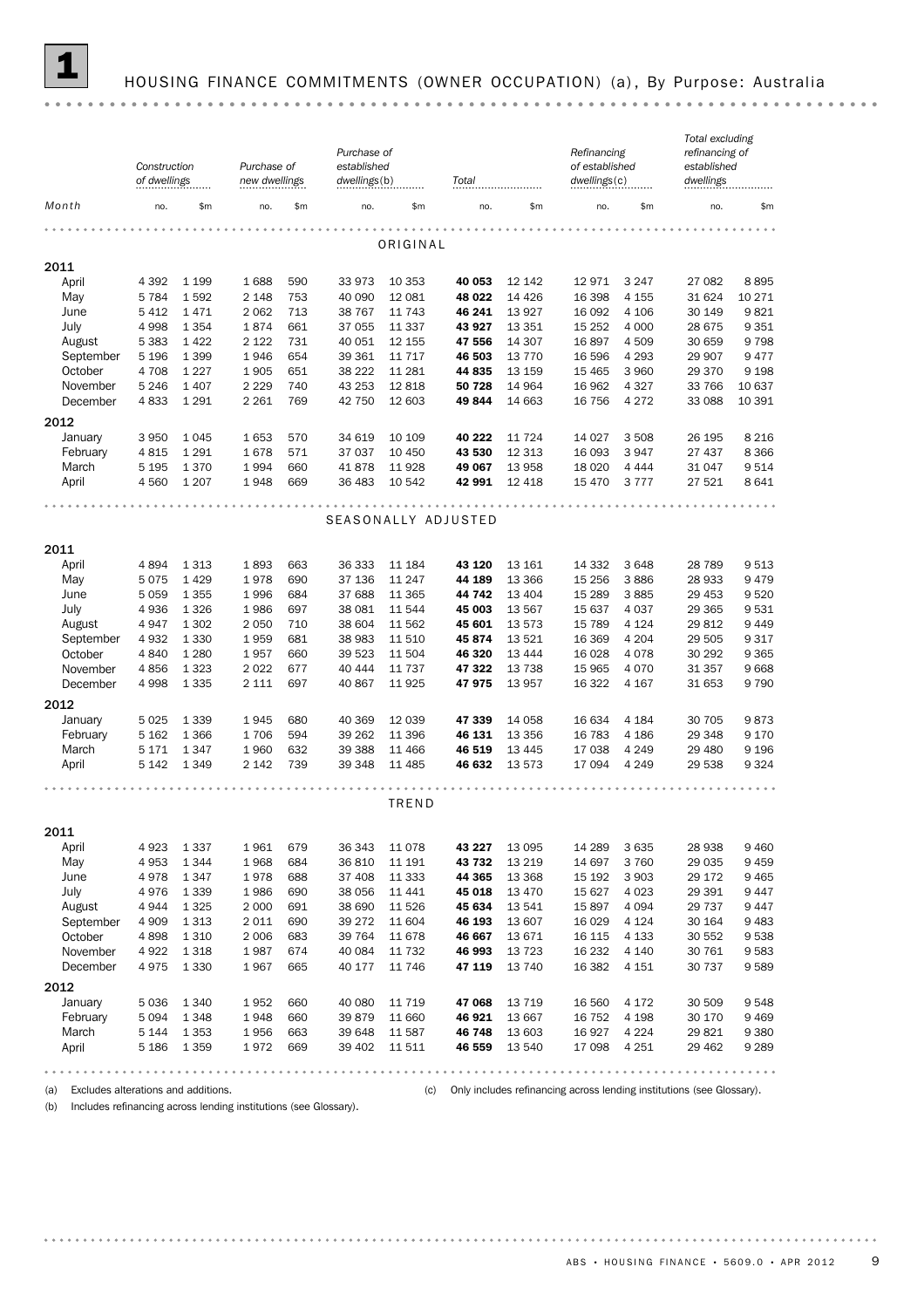

|                      | Construction<br>of dwellings |                  | Purchase of<br>new dwellings |                  | Purchase of<br>established<br>dwellings(b) |                  | Total                                              |                  | Refinancing<br>of established<br>dwellings(c)  |                  | Total excluding<br>refinancing of<br>established<br>dwellings |                  |
|----------------------|------------------------------|------------------|------------------------------|------------------|--------------------------------------------|------------------|----------------------------------------------------|------------------|------------------------------------------------|------------------|---------------------------------------------------------------|------------------|
| Month                | no.                          | value            | no.                          | value            | no.                                        | value            | no.                                                | value            | no.                                            | value            | no.                                                           | value            |
|                      |                              |                  |                              |                  |                                            |                  | ORIGINAL (% CHANGE FROM PREVIOUS MONTH)            |                  |                                                |                  |                                                               |                  |
| 2011                 |                              |                  |                              |                  |                                            |                  |                                                    |                  |                                                |                  |                                                               |                  |
| April                | $-15.0$                      | $-14.3$          | $-6.4$                       | $-5.3$           | $-12.1$                                    | $-10.8$          | $-12.2$                                            | $-10.9$          | $-9.6$                                         | $-11.4$          | $-13.5$                                                       | $-10.7$          |
| May                  | 31.7                         | 32.8             | 27.3                         | 27.5             | 18.0                                       | 16.7             | 19.9                                               | 18.8             | 26.4                                           | 28.0             | 16.8                                                          | 15.5             |
| June<br>July         | $-6.4$<br>$-7.6$             | $-7.6$<br>$-8.0$ | $-4.0$<br>$-9.1$             | $-5.3$<br>$-7.3$ | $-3.3$<br>$-4.4$                           | $-2.8$<br>$-3.5$ | $-3.7$<br>$-5.0$                                   | $-3.5$<br>$-4.1$ | $-1.9$<br>$-5.2$                               | $-1.2$<br>$-2.6$ | $-4.7$<br>$-4.9$                                              | $-4.4$<br>$-4.8$ |
| August               | 7.7                          | 5.0              | 13.2                         | 10.6             | 8.1                                        | 7.2              | 8.3                                                | 7.2              | 10.8                                           | 12.7             | 6.9                                                           | 4.8              |
| September            | $-3.5$                       | $-1.6$           | $-8.3$                       | $-10.5$          | $-1.7$                                     | $-3.6$           | $-2.2$                                             | $-3.8$           | $-1.8$                                         | $-4.8$           | $-2.5$                                                        | $-3.3$           |
| October              | $-9.4$                       | $-12.3$          | $-2.1$                       | $-0.4$           | $-2.9$                                     | $-3.7$           | $-3.6$                                             | $-4.4$           | $-6.8$                                         | $-7.7$           | $-1.8$                                                        | $-2.9$           |
| November             | 11.4                         | 14.6             | 17.0                         | 13.6             | 13.2                                       | 13.6             | 13.1                                               | 13.7             | 9.7                                            | 9.3              | 15.0                                                          | 15.6             |
| December             | $-7.9$                       | $-8.2$           | 1.4                          | 4.0              | $-1.2$                                     | $-1.7$           | $-1.7$                                             | $-2.0$           | $-1.2$                                         | $-1.3$           | $-2.0$                                                        | $-2.3$           |
| 2012                 |                              |                  |                              |                  |                                            |                  |                                                    |                  |                                                |                  |                                                               |                  |
| January              | $-18.3$                      | $-19.0$          | $-26.9$                      | $-25.9$          | $-19.0$                                    | $-19.8$          | $-19.3$                                            | $-20.0$          | $-16.3$                                        | $-17.9$          | $-20.8$                                                       | $-20.9$          |
| February             | 21.9                         | 23.6             | 1.5                          | 0.2              | 7.0                                        | 3.4              | 8.2                                                | 5.0              | 14.7                                           | 12.5             | 4.7                                                           | 1.8              |
| March                | 7.9                          | 6.1              | 18.8                         | 15.5             | 13.1                                       | 14.1             | 12.7                                               | 13.4             | 12.0                                           | 12.6             | 13.2                                                          | 13.7             |
| April                | $-12.2$                      | $-11.9$          | $-2.3$                       | 1.4              | $-12.9$                                    | $-11.6$          | $-12.4$                                            | $-11.0$          | $-14.2$                                        | $-15.0$          | $-11.4$                                                       | $-9.2$           |
|                      |                              |                  |                              |                  | .                                          |                  | SEASONALLY ADJUSTED (% CHANGE FROM PREVIOUS MONTH) |                  |                                                | .                |                                                               |                  |
|                      |                              |                  |                              |                  |                                            |                  |                                                    |                  |                                                |                  |                                                               |                  |
| 2011                 |                              |                  |                              |                  |                                            |                  |                                                    |                  |                                                |                  |                                                               |                  |
| April                | 1.3<br>3.7                   | 1.1<br>8.9       | 12.2<br>4.5                  | 18.1<br>4.0      | 3.5<br>2.2                                 | 4.1<br>0.6       | 3.6<br>2.5                                         | 4.4<br>1.6       | 10.7<br>6.5                                    | 8.7<br>6.5       | 0.4<br>0.5                                                    | 2.8<br>$-0.4$    |
| May<br>June          | $-0.3$                       | $-5.2$           | 0.9                          | $-0.8$           | 1.5                                        | 1.0              | 1.3                                                | 0.3              | 0.2                                            | 0.0              | 1.8                                                           | 0.4              |
| July                 | $-2.4$                       | $-2.2$           | $-0.5$                       | 1.9              | 1.0                                        | 1.6              | 0.6                                                | 1.2              | 2.3                                            | 3.9              | $-0.3$                                                        | 0.1              |
| August               | 0.2                          | $-1.8$           | 3.2                          | 1.7              | 1.4                                        | 0.2              | 1.3                                                | 0.0              | 1.0                                            | 2.2              | 1.5                                                           | $-0.9$           |
| September            | $-0.3$                       | 2.2              | $-4.4$                       | $-4.0$           | 1.0                                        | $-0.5$           | 0.6                                                | $-0.4$           | 3.7                                            | 1.9              | $-1.0$                                                        | $-1.4$           |
| October              | $-1.9$                       | $-3.8$           | $-0.1$                       | $-3.1$           | 1.4                                        | $-0.1$           | 1.0                                                | $-0.6$           | $-2.1$                                         | $-3.0$           | 2.7                                                           | 0.5              |
| November             | 0.3                          | 3.3              | 3.3                          | 2.6              | 2.3                                        | 2.0              | 2.2                                                | 2.2              | $-0.4$                                         | $-0.2$           | 3.5                                                           | 3.2              |
| December             | 2.9                          | 0.9              | 4.4                          | 2.9              | 1.0                                        | 1.6              | 1.4                                                | 1.6              | 2.2                                            | 2.4              | 0.9                                                           | 1.3              |
| 2012                 |                              |                  |                              |                  |                                            |                  |                                                    |                  |                                                |                  |                                                               |                  |
| January              | 0.5                          | 0.3              | $-7.9$                       | $-2.5$           | $-1.2$                                     | 1.0              | $-1.3$                                             | 0.7              | 1.9                                            | 0.4              | $-3.0$                                                        | 0.9              |
| February             | 2.7                          | 2.0              | $-12.3$                      | $-12.6$          | $-2.7$                                     | $-5.3$           | $-2.6$                                             | $-5.0$           | 0.9                                            | 0.0              | $-4.4$                                                        | $-7.1$           |
| March                | 0.2                          | $-1.4$           | 14.9                         | 6.5              | 0.3                                        | 0.6              | 0.8                                                | 0.7              | 1.5                                            | 1.5              | 0.5                                                           | 0.3              |
| April                | $-0.6$                       | 0.1              | 9.3                          | 16.9             | $-0.1$                                     | 0.2              | 0.2                                                | 0.9              | 0.3                                            | 0.0              | 0.2                                                           | 1.4              |
|                      |                              |                  |                              |                  |                                            |                  | TREND (% CHANGE FROM PREVIOUS MONTH)               |                  | $\mathbf{a} \cdot \mathbf{a} \cdot \mathbf{a}$ |                  |                                                               |                  |
| 2011                 |                              |                  |                              |                  |                                            |                  |                                                    |                  |                                                |                  |                                                               |                  |
| April                | 0.1                          | 0.3              | $-0.5$                       | $-0.3$           | 0.7                                        | 0.3              | 0.6                                                | 0.3              | 1.5                                            | 2.1              | 0.2                                                           | $-0.4$           |
| May                  | 0.6                          | 0.5              | 0.4                          | 0.6              | 1.3                                        | $1.0\,$          | $1.2$                                              | 0.9              | 2.9                                            | 3.4              | 0.3                                                           | 0.0              |
| June                 | 0.5                          | 0.2              | 0.5                          | 0.7              | 1.6                                        | 1.3              | 1.4                                                | 1.1              | 3.4                                            | 3.8              | 0.5                                                           | 0.1              |
| July                 | 0.0                          | $-0.5$           | 0.4                          | 0.2              | 1.7                                        | 1.0              | 1.5                                                | 0.8              | 2.9                                            | 3.1              | 0.7                                                           | $-0.2$           |
| August               | $-0.6$                       | $-1.1$           | 0.7                          | 0.1              | 1.7                                        | 0.7              | 1.4                                                | 0.5              | 1.7                                            | 1.8              | 1.2                                                           | 0.0              |
| September            | $-0.7$                       | $-0.9$           | 0.6                          | $-0.1$           | 1.5                                        | 0.7              | $1.2$                                              | 0.5              | 0.8                                            | 0.7              | 1.4                                                           | 0.4              |
| October              | $-0.2$                       | $-0.2$           | $-0.3$                       | $-0.9$           | 1.3                                        | 0.6              | 1.0                                                | 0.5              | 0.5                                            | 0.2              | 1.3                                                           | 0.6              |
| November<br>December | 0.5                          | 0.6              | $-0.9$                       | $-1.4$           | 0.8                                        | 0.5              | 0.7                                                | 0.4              | 0.7                                            | 0.2              | 0.7                                                           | 0.5              |
| 2012                 | $1.1\,$                      | 0.9              | $-1.0$                       | $-1.2$           | 0.2                                        | 0.1              | 0.3                                                | $0.1\,$          | 0.9                                            | 0.3              | $-0.1$                                                        | 0.1              |
| January              | 1.2                          | 0.8              |                              |                  |                                            |                  |                                                    | $-0.2$           |                                                |                  |                                                               |                  |
| February             | 1.2                          | 0.6              | $-0.7$<br>$-0.2$             | $-0.7$<br>$-0.1$ | $-0.2$<br>$-0.5$                           | $-0.2$<br>$-0.5$ | $-0.1$<br>$-0.3$                                   | $-0.4$           | 1.1<br>$1.2\,$                                 | 0.5<br>0.6       | $-0.7$<br>$-1.1$                                              | $-0.4$<br>$-0.8$ |
| March                | 1.0                          | 0.4              | 0.4                          | 0.5              | $-0.6$                                     | $-0.6$           | $-0.4$                                             | $-0.5$           | 1.0                                            | 0.6              | $-1.2$                                                        | $-0.9$           |
| April                | 0.8                          | 0.4              | 0.8                          | 1.0              | $-0.6$                                     | $-0.7$           | $-0.4$                                             | $-0.5$           | 1.0                                            | 0.7              | $-1.2$                                                        | $-1.0$           |
|                      |                              |                  |                              |                  |                                            |                  |                                                    |                  |                                                |                  |                                                               |                  |

(a) Excludes alterations and additions. (c) Only includes refinancing across lending institutions (see Glossary)

(b) Includes refinancing across lending institutions (see Glossary).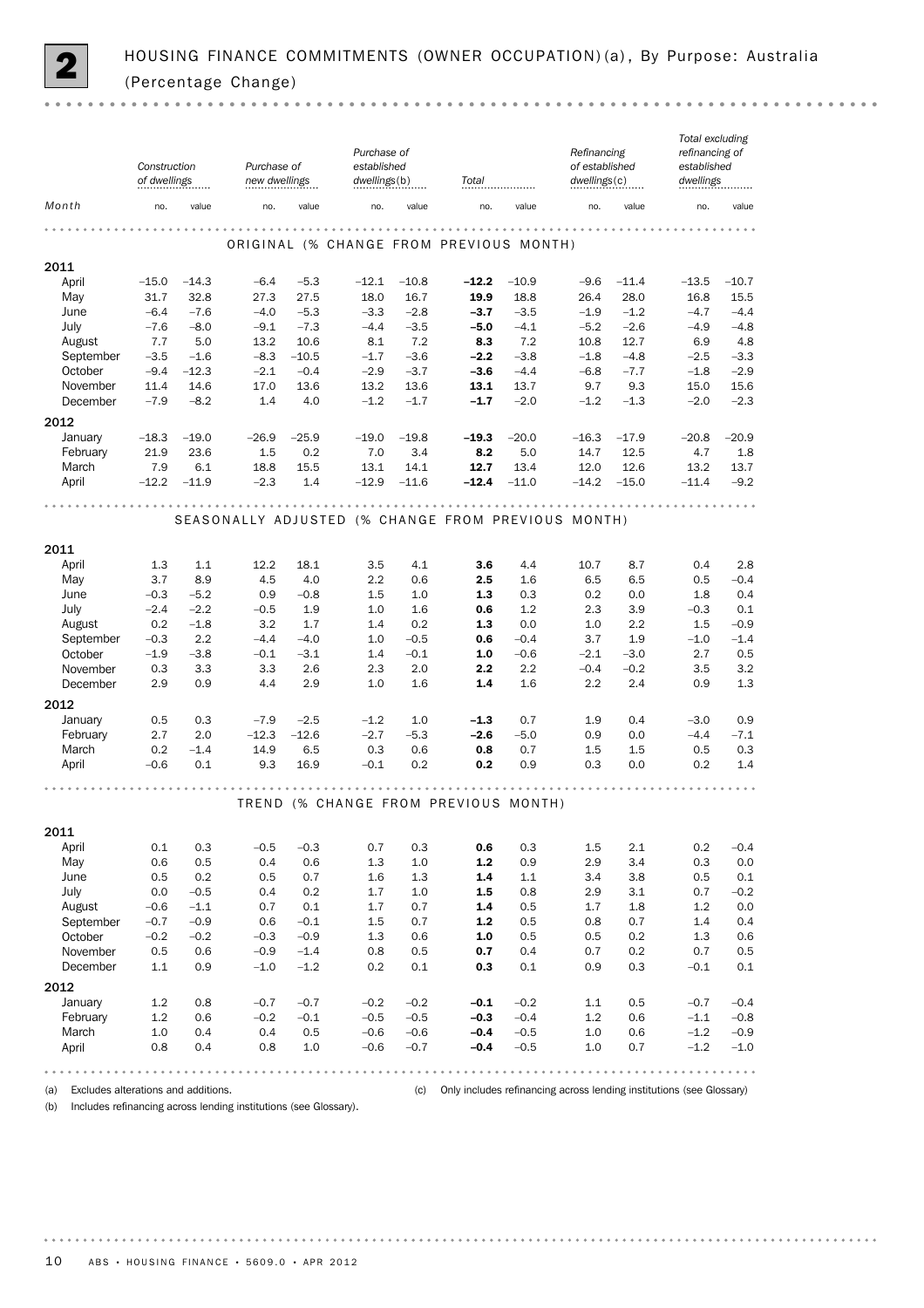*Permanent*

|           | Banks    |         | Non-banks(b) |         | Total               |          | building<br>societies |     | Wholesale<br>lenders n.e.c. |     |
|-----------|----------|---------|--------------|---------|---------------------|----------|-----------------------|-----|-----------------------------|-----|
| Month     | no.      | \$m\$   | no.          | \$m     | no.                 | \$m      | no.                   | \$m | no.                         | \$m |
|           |          |         |              |         |                     |          |                       |     |                             |     |
|           |          |         |              |         | ORIGINAL            |          |                       |     |                             |     |
| 2011      |          |         |              |         |                     |          |                       |     |                             |     |
| April     | 35 136   | 11 144  | 4917         | 998     | 40 053              | 12 142   | 1071                  | 268 | 787                         | 127 |
| May       | 42 409   | 13 2 85 | 5 6 1 3      | 1 1 4 1 | 48 022              | 14 4 26  | 1 2 1 9               | 300 | 1 0 0 9                     | 187 |
| June      | 40 800   | 12 790  | 5441         | 1 1 3 8 | 46 241              | 13927    | 1 1 8 3               | 284 | 1 0 9 7                     | 214 |
| July      | 39 038   | 12 2 63 | 4889         | 1088    | 43 927              | 13 351   | 1 0 6 1               | 258 | 1 1 2 5                     | 231 |
| August    | 42 535   | 13 2 63 | 5 0 2 1      | 1044    | 47 556              | 14 307   | 1 0 6 7               | 252 | 1 200                       | 240 |
| September | 41 387   | 12 665  | 5 1 1 6      | 1 1 0 5 | 46 503              | 13 7 7 0 | 1 1 3 9               | 271 | 1 1 8 0                     | 261 |
| October   | 39 849   | 12 0 95 | 4 9 8 6      | 1 0 6 4 | 44 835              | 13 159   | 1 1 3 2               | 277 | 1076                        | 241 |
| November  | 44 676   | 13 664  | 6 0 5 2      | 1 300   | 50 728              | 14 9 64  | 1606                  | 405 | 1 3 1 1                     | 264 |
| December  | 44 4 66  | 13 538  | 5378         | 1 1 2 5 | 49 844              | 14 663   | 1 0 4 6               | 253 | 1 2 3 3                     | 250 |
| 2012      |          |         |              |         |                     |          |                       |     |                             |     |
| January   | 36 010   | 10 809  | 4 2 1 2      | 915     | 40 222              | 11 7 24  | 658                   | 152 | 1 1 1 7                     | 235 |
| February  | 38 588   | 11 267  | 4 9 4 2      | 1046    | 43 530              | 12 3 13  | 836                   | 194 | 1 3 2 8                     | 272 |
| March     | 43 545   | 12 783  | 5 5 2 2      | 1 1 7 5 | 49 067              | 13 958   | 1 100                 | 259 | 1422                        | 282 |
| April     | 38 207   | 11 379  | 4 7 8 4      | 1 0 3 9 | 42 991              | 12 4 18  | 857                   | 211 | 1 2 7 1                     | 257 |
|           |          |         |              |         |                     |          |                       |     |                             |     |
|           |          |         |              |         | SEASONALLY ADJUSTED |          |                       |     |                             |     |
|           |          |         |              |         |                     |          |                       |     |                             |     |
| 2011      |          |         |              |         |                     |          |                       |     |                             |     |
| April     | 37 601   | 12 011  | 5 5 1 9      | 1 1 4 9 | 43 120              | 13 161   | 1 1 7 1               | 287 | 912                         | 154 |
| May       | 38 919   | 12 2 68 | 5 2 7 0      | 1 0 9 8 | 44 189              | 13 3 66  | 1 1 1 2               | 268 | 1 0 3 5                     | 195 |
| June      | 39 514   | 12 307  | 5 2 2 9      | 1 0 9 7 | 44 742              | 13 4 04  | 1 1 2 3               | 271 | 1 0 4 3                     | 197 |
| July      | 39 899   | 12 4 69 | 5 1 0 4      | 1 0 9 9 | 45 003              | 13 567   | 1 1 0 1               | 261 | 1 1 0 7                     | 218 |
| August    | 40 737   | 12 542  | 4864         | 1031    | 45 601              | 13 573   | 1 0 8 8               | 262 | 1 1 2 3                     | 214 |
| September | 40 868   | 12 4 64 | 5 0 0 6      | 1 0 5 7 | 45 874              | 13 5 21  | 1 1 4 9               | 278 | 1 1 0 4                     | 227 |
| October   | 41 261   | 12 3 78 | 5 0 5 9      | 1 0 6 6 | 46 320              | 13 4 44  | 1 1 2 0               | 282 | 1 1 2 4                     | 239 |
| November  | 41821    | 12 635  | 5 5 0 1      | 1 1 0 3 | 47 322              | 13738    | 1473                  | 362 | 1 1 4 3                     | 237 |
| December  | 42 7 7 4 | 12878   | 5 2 0 1      | 1079    | 47975               | 13 957   | 1 0 4 7               | 254 | 1 1 9 3                     | 244 |
| 2012      |          |         |              |         |                     |          |                       |     |                             |     |
| January   | 42 2 64  | 12 943  | 5074         | 1 1 1 4 | 47 339              | 14 0 58  | 811                   | 183 | 1 2 9 0                     | 276 |
| February  | 41 134   | 12 2 68 | 4997         | 1088    | 46 131              | 13 356   | 836                   | 197 | 1371                        | 302 |
| March     | 41 256   | 12 29 2 | 5 2 6 3      | 1 1 5 4 | 46 519              | 13 4 45  | 1 0 1 5               | 241 | 1456                        | 310 |
| April     | 41 273   | 12 371  | 5 3 5 9      | 1 2 0 2 | 46 632              | 13 573   | 918                   | 226 | 1 4 6 0                     | 316 |
|           |          |         |              | .       |                     |          |                       |     |                             |     |
|           |          |         |              |         | TREND               |          |                       |     |                             |     |
|           |          |         |              |         |                     |          |                       |     |                             |     |
| 2011      |          |         |              |         |                     |          |                       |     |                             |     |
| April     | 37 7 26  | 11 957  | 5 501        | 1 1 3 8 | 43 227              | 13 0 95  | 1 1 6 6               | 284 | 1 0 3 0                     | 188 |
| May       | 38 455   | 12 134  | 5277         | 1085    | 43 732              | 13 219   | 1 118                 | 270 | 985                         | 179 |
| June      | 39 240   | 12 294  | 5 1 2 5      | 1074    | 44 365              | 13 3 68  | 1 100                 | 264 | 1 0 0 8                     | 188 |
| July      | 39 964   | 12 4 04 | 5 0 5 4      | 1 0 6 6 | 45 018              | 13 4 70  | 1 1 1 5               | 269 | 1 0 5 0                     | 202 |
| August    | 40 582   | 12 4 78 | 5 0 5 2      | 1 0 6 4 | 45 634              | 13 541   | 1 1 4 8               | 278 | 1 0 8 9                     | 216 |
| September | 41 117   | 12 543  | 5076         | 1 0 6 4 | 46 193              | 13 607   | 1 1 7 2               | 286 | 1 1 1 4                     | 226 |
| October   | 41 555   | 12 605  | 5 1 1 2      | 1 0 6 7 | 46 667              | 13 671   | 1 1 7 1               | 286 | 1 1 3 4                     | 233 |
| November  | 41 840   | 12 647  | 5 1 5 3      | 1076    | 46 993              | 13723    | 1 1 3 7               | 276 | 1 1 6 9                     | 244 |
| December  | 41941    | 12 650  | 5 1 7 8      | 1 0 9 0 | 47 119              | 13 740   | 1076                  | 260 | 1 2 2 3                     | 258 |
| 2012      |          |         |              |         |                     |          |                       |     |                             |     |
| January   | 41 882   | 12 612  | 5 1 8 7      | 1 1 0 8 | 47 068              | 13 7 19  | 1 0 0 6               | 241 | 1 2 8 7                     | 274 |
| February  | 41 730   | 12 541  | 5 1 9 1      | 1 1 2 6 | 46 921              | 13 667   | 945                   | 225 | 1 3 5 3                     | 290 |
| March     | 41 544   | 12 458  | 5 2 0 4      | 1 1 4 5 | 46 748              | 13 603   | 901                   | 214 | 1413                        | 305 |
|           |          | 12 376  | 5 2 2 0      | 1 1 6 3 | 46 559              | 13 540   | 870                   | 207 | 1463                        | 317 |

(b) Includes Permanent building societies and Wholesale lenders n.e.c..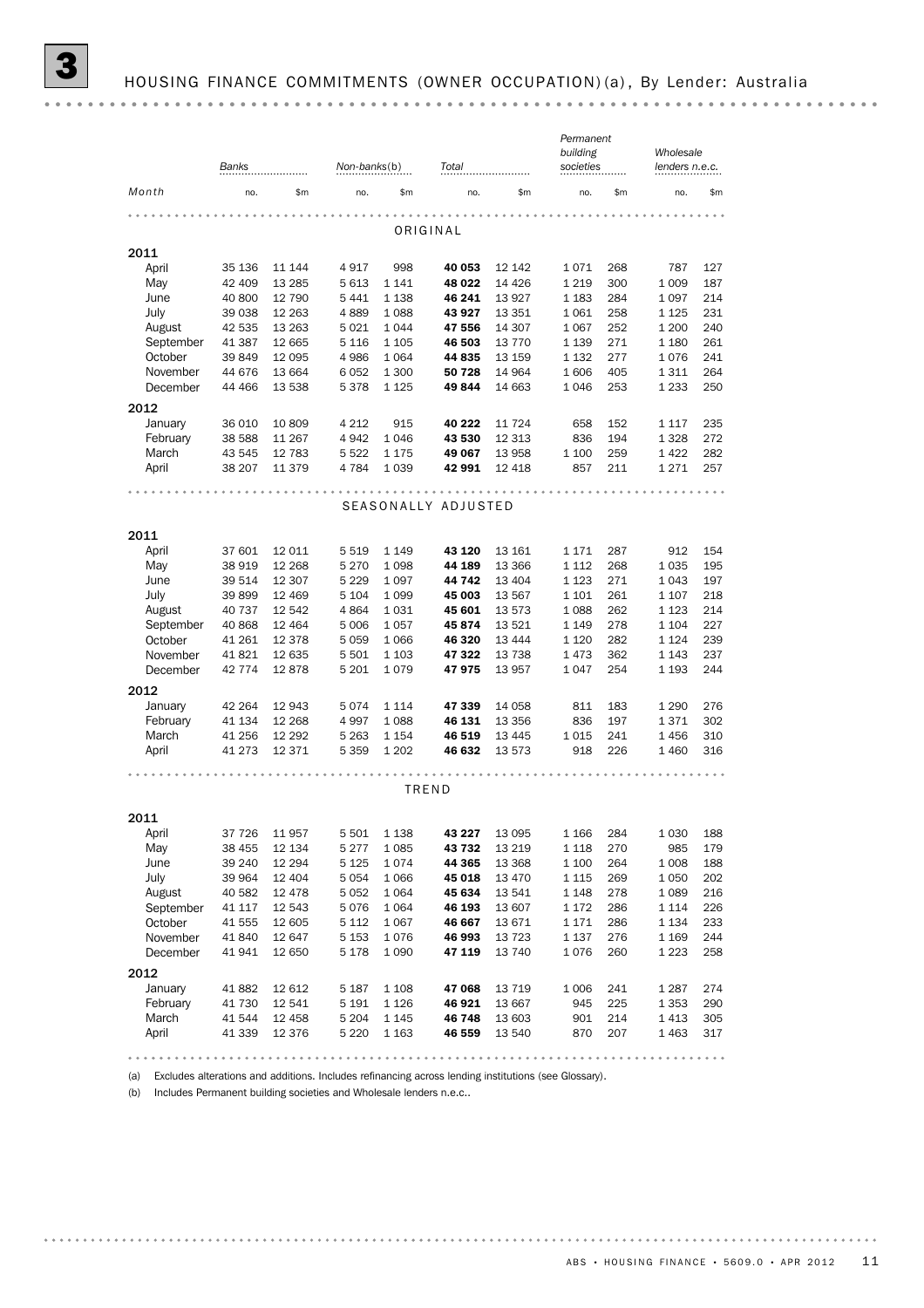

 $0.000$ 

|                                                                                                                         |                  |                  |                                                    |                 |                       |                  | Permanent        |                  | Wholesale      |               |
|-------------------------------------------------------------------------------------------------------------------------|------------------|------------------|----------------------------------------------------|-----------------|-----------------------|------------------|------------------|------------------|----------------|---------------|
|                                                                                                                         |                  |                  |                                                    |                 |                       |                  | building         |                  | lenders        |               |
|                                                                                                                         | Banks            |                  | Non-banks(b)                                       |                 | Total                 |                  | societies        |                  | n.e.c.         |               |
| Month                                                                                                                   | no.              | value            | no.                                                | value           | no.                   | value            | no.              | value            | no.            | value         |
|                                                                                                                         |                  |                  |                                                    |                 |                       |                  |                  |                  |                |               |
|                                                                                                                         |                  |                  | ORIGINAL (% change from previous month)            |                 |                       |                  |                  |                  |                |               |
| 2011                                                                                                                    |                  |                  |                                                    |                 |                       |                  |                  |                  |                |               |
| April                                                                                                                   | $-11.5$          | $-10.2$          | $-17.3$                                            | $-18.3$         | $-12.2$               | $-10.9$          | $-21.4$          | $-18.2$          | $-24.2$        | $-23.9$       |
| May                                                                                                                     | 20.7             | 19.2             | 14.2                                               | 14.4            | 19.9                  | 18.8             | 13.8             | 12.0             | 28.2           | 47.3          |
| June                                                                                                                    | $-3.8$           | $-3.7$           | $-3.1$                                             | $-0.3$          | $-3.7$                | $-3.5$           | $-3.0$           | $-5.1$           | 8.7            | 14.5          |
| July                                                                                                                    | $-4.3$           | $-4.1$           | $-10.1$                                            | $-4.4$          | $-5.0$                | $-4.1$           | $-10.3$          | $-9.1$           | 2.6            | 7.9           |
| August                                                                                                                  | 9.0              | 8.2              | 2.7                                                | $-4.0$          | 8.3                   | 7.2              | 0.6              | $-2.6$           | 6.7            | 4.1           |
| September                                                                                                               | $-2.7$           | $-4.5$           | 1.9                                                | 5.8             | $-2.2$                | $-3.8$           | 6.7              | 7.6              | $-1.7$         | 8.5           |
| October<br>November                                                                                                     | $-3.7$           | $-4.5$           | $-2.5$                                             | $-3.7$          | $-3.6$                | $-4.4$           | $-0.6$           | 2.4<br>45.9      | $-8.8$         | $-7.5$<br>9.8 |
| December                                                                                                                | 12.1<br>$-0.5$   | 13.0<br>$-0.9$   | 21.4<br>$-11.1$                                    | 22.2<br>$-13.5$ | 13.1<br>$-1.7$        | 13.7<br>$-2.0$   | 41.9<br>$-34.9$  | $-37.5$          | 21.8<br>$-5.9$ | $-5.5$        |
|                                                                                                                         |                  |                  |                                                    |                 |                       |                  |                  |                  |                |               |
| 2012                                                                                                                    |                  |                  |                                                    |                 |                       |                  |                  |                  |                |               |
| January                                                                                                                 | $-19.0$          | $-20.2$          | $-21.7$                                            | $-18.7$         | $-19.3$               | $-20.0$          | $-37.1$          | $-39.9$          | $-9.4$         | $-6.2$        |
| February                                                                                                                | 7.2              | 4.2              | 17.3                                               | 14.3            | 8.2                   | 5.0              | 27.1             | 27.3             | 18.9           | 15.8          |
| March                                                                                                                   | 12.8<br>$-12.3$  | 13.5<br>$-11.0$  | 11.7<br>$-13.4$                                    | 12.4<br>$-11.6$ | 12.7<br>$-12.4$       | 13.4<br>$-11.0$  | 31.6<br>$-22.1$  | 33.9<br>$-18.6$  | 7.1<br>$-10.6$ | 3.8<br>$-8.7$ |
| April                                                                                                                   |                  |                  |                                                    |                 |                       |                  |                  |                  |                |               |
|                                                                                                                         |                  |                  |                                                    |                 |                       |                  |                  |                  |                |               |
|                                                                                                                         |                  |                  | SEASONALLY ADJUSTED (% change from previous month) |                 |                       |                  |                  |                  |                |               |
|                                                                                                                         |                  |                  |                                                    |                 |                       |                  |                  |                  |                |               |
| 2011                                                                                                                    |                  |                  |                                                    |                 |                       | 4.4              |                  |                  |                |               |
| April                                                                                                                   | 3.7              | 4.5<br>2.1       | 3.1                                                | 3.2<br>$-4.5$   | 3.6<br>$2.5\,$        |                  | $-1.9$<br>$-5.0$ | $-0.8$           | $-4.7$         | $-7.1$        |
| May<br>June                                                                                                             | 3.5<br>1.5       | 0.3              | $-4.5$<br>$-0.8$                                   | 0.0             | 1.3                   | 1.6<br>0.3       | 1.0              | $-6.9$<br>1.3    | 13.5<br>0.8    | 26.1<br>1.2   |
| July                                                                                                                    | 1.0              | 1.3              | $-2.4$                                             | 0.1             | 0.6                   | 1.2              | $-1.9$           | $-3.6$           | 6.1            | 10.6          |
| August                                                                                                                  | $2.1\,$          | 0.6              | $-4.7$                                             | $-6.1$          | 1.3                   | 0.0              | $-1.2$           | 0.3              | 1.5            | $-1.9$        |
| September                                                                                                               | 0.3              | $-0.6$           | 2.9                                                | 2.5             | 0.6                   | $-0.4$           | 5.6              | 6.0              | $-1.7$         | 6.2           |
| October                                                                                                                 | 1.0              | $-0.7$           | 1.1                                                | 0.9             | 1.0                   | $-0.6$           | $-2.5$           | 1.3              | 1.8            | 5.5           |
| November                                                                                                                | 1.4              | 2.1              | 8.7                                                | 3.5             | 2.2                   | 2.2              | 31.4             | 28.6             | 1.6            | $-1.0$        |
| December                                                                                                                | 2.3              | 1.9              | $-5.5$                                             | $-2.2$          | 1.4                   | 1.6              | $-28.9$          | $-29.8$          | 4.4            | 2.8           |
| 2012                                                                                                                    |                  |                  |                                                    |                 |                       |                  |                  |                  |                |               |
| January                                                                                                                 | $-1.2$           | 0.5              | $-2.4$                                             | 3.3             | $-1.3$                | 0.7              | $-22.6$          | $-28.1$          | 8.2            | 13.3          |
| February                                                                                                                | $-2.7$           | $-5.2$           | $-1.5$                                             | $-2.4$          | -2.6                  | $-5.0$           | 3.0              | 7.9              | 6.3            | 9.5           |
| March                                                                                                                   | 0.3              | 0.2              | 5.3                                                | 6.1             | 0.8                   | 0.7              | 21.5             | 22.2             | 6.2            | 2.7           |
| April                                                                                                                   | 0.0              | 0.6              | 1.8                                                | 4.2             | 0.2                   | 0.9              | $-9.6$           | $-6.4$           | 0.2            | 1.8           |
|                                                                                                                         |                  |                  |                                                    |                 |                       |                  |                  |                  |                |               |
|                                                                                                                         |                  |                  | TREND (% change from previous month)               |                 |                       |                  |                  |                  |                |               |
|                                                                                                                         |                  |                  |                                                    |                 |                       |                  |                  |                  |                |               |
| 2011                                                                                                                    |                  |                  |                                                    |                 |                       |                  |                  |                  |                |               |
| April                                                                                                                   | 1.4              | 1.2              | $-4.5$                                             | $-8.7$          | 0.6                   | 0.3              | $-5.4$           | $-6.0$           | $-12.1$        | $-14.7$       |
| May                                                                                                                     | 1.9              | $1.5\,$          | $-4.1$                                             | $-4.7$          | $1.2\,$               | 0.9              | $-4.1$           | $-4.9$           | $-4.4$         | $-4.6$        |
| June                                                                                                                    | 2.0              | 1.3              | $-2.9$                                             | $-1.0$          | 1.4                   | 1.1              | $-1.6$           | $-2.0$           | 2.3            | 4.9           |
| July                                                                                                                    | 1.8              | 0.9              | $-1.4$                                             | $-0.7$          | 1.5                   | 0.8              | 1.4              | 1.7              | 4.2            | 7.6           |
| August                                                                                                                  | $1.5\,$          | 0.6              | 0.0                                                | $-0.2$          | 1.4                   | 0.5              | 2.9              | 3.5              | 3.7            | 6.7           |
| September<br>October                                                                                                    | 1.3<br>1.1       | 0.5<br>0.5       | 0.5<br>0.7                                         | 0.0<br>0.2      | $\mathbf{1.2}$<br>1.0 | 0.5<br>0.5       | 2.1<br>$-0.1$    | 2.6<br>0.0       | 2.3<br>1.8     | 4.6<br>3.5    |
| November                                                                                                                | 0.7              | 0.3              | 0.8                                                | 0.9             | 0.7                   | 0.4              | $-3.0$           | $-3.3$           | 3.1            | 4.5           |
| December                                                                                                                | 0.2              | 0.0              | 0.5                                                | 1.3             | 0.3                   | 0.1              | $-5.4$           | $-6.1$           | 4.6            | 5.8           |
|                                                                                                                         |                  |                  |                                                    |                 |                       |                  |                  |                  |                |               |
| 2012                                                                                                                    |                  |                  |                                                    |                 |                       |                  |                  |                  |                |               |
| January                                                                                                                 | $-0.1$           | $-0.3$           | 0.2                                                | 1.6             | $-0.1$<br>$-0.3$      | $-0.2$           | $-6.5$           | $-7.3$           | 5.3            | 6.2           |
| February<br>March                                                                                                       | $-0.4$<br>$-0.4$ | $-0.6$<br>$-0.7$ | 0.1<br>0.2                                         | 1.7<br>1.7      | $-0.4$                | $-0.4$<br>$-0.5$ | $-6.1$<br>$-4.7$ | $-6.6$<br>$-4.9$ | 5.1<br>4.4     | 5.8<br>5.0    |
| April                                                                                                                   | $-0.5$           | $-0.7$           | 0.3                                                | 1.6             | $-0.4$                | $-0.5$           | $-3.4$           | $-3.4$           | 3.5            | 3.9           |
|                                                                                                                         |                  |                  |                                                    |                 |                       |                  |                  |                  |                |               |
| Excludes alterations and additions. Includes refinancing (b) Includes Permanent building societies and Wholesale<br>(a) |                  |                  |                                                    |                 |                       |                  |                  |                  |                |               |

across lending institutions (see Glossary).

lenders n.e.c..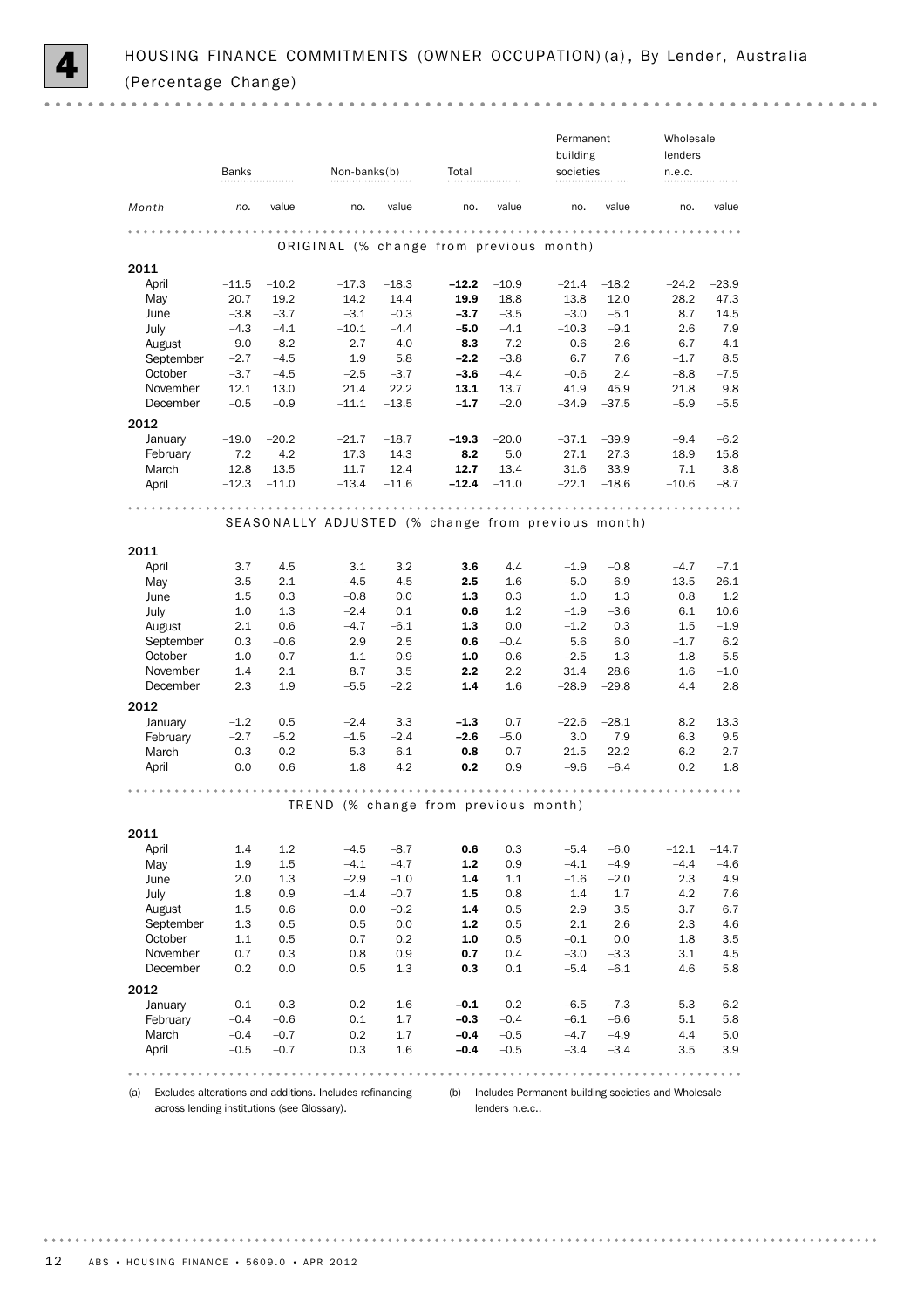(a) Excludes alterations and additions. Includes refinancing across lending institutions (see Glossary).

(b) Sum of states and territories may not equal Australian total (see paragraph 26 in Explanatory Notes).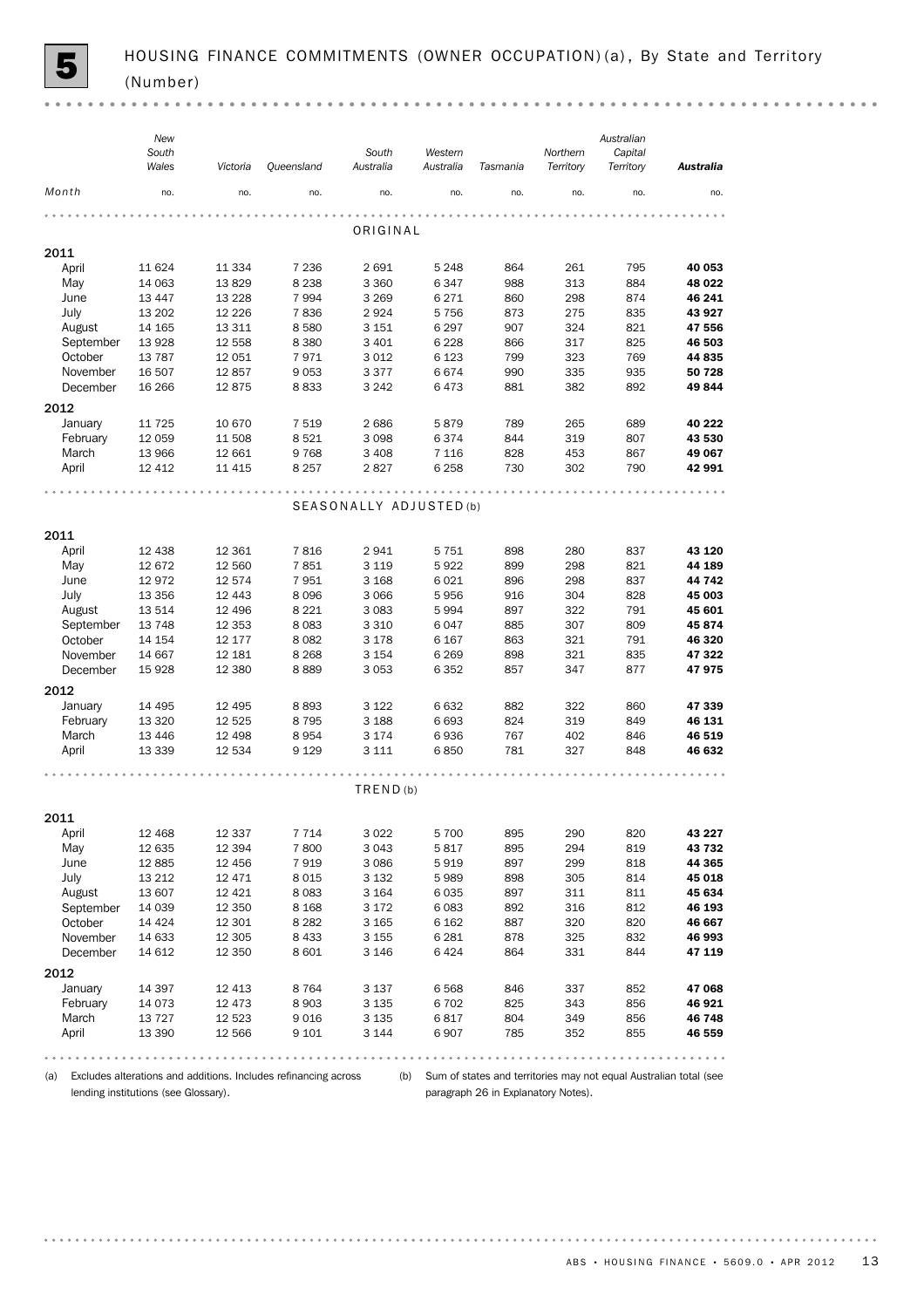

 $\sim$   $\sim$ 

|           | New<br>South<br>Wales | Victoria   | Queensland | South<br>Australia | Western<br>Australia | Tasmania                                           | Northern<br>Territory | Australian<br>Capital<br>Territory | <b>Australia</b> |
|-----------|-----------------------|------------|------------|--------------------|----------------------|----------------------------------------------------|-----------------------|------------------------------------|------------------|
| Month     | no.                   | no.        | no.        | no.                | no.                  | no.                                                | no.                   | no.                                | no.              |
|           |                       |            |            |                    |                      | ORIGINAL (% change from previous month)            |                       |                                    |                  |
| 2011      |                       |            |            |                    |                      |                                                    |                       |                                    |                  |
| April     | $-12.8$               | $-10.7$    | $-15.2$    | $-15.5$            | $-8.8$               | $-13.6$                                            | $-19.7$               | $-4.4$                             | $-12.2$          |
| May       | 21.0                  | 22.0       | 13.8       | 24.9               | 20.9                 | 14.4                                               | 19.9                  | 11.2                               | 19.9             |
| June      | $-4.4$                | $-4.3$     | $-3.0$     | $-2.7$             | $-1.2$               | $-13.0$                                            | $-4.8$                | $-1.1$                             | $-3.7$           |
| July      | $-1.8$                | $-7.6$     | $-2.0$     | $-10.6$            | $-8.2$               | 1.5                                                | $-7.7$                | $-4.5$                             | $-5.0$           |
| August    | 7.3                   | 8.9        | 9.5        | 7.8                | 9.4                  | 3.9                                                | 17.8                  | $-1.7$                             | 8.3              |
| September | $-1.7$                | $-5.7$     | $-2.3$     | 7.9                | $-1.1$               | $-4.5$                                             | $-2.2$                | 0.5                                | $-2.2$           |
| October   | $-1.0$                | $-4.0$     | $-4.9$     | $-11.4$            | $-1.7$               | $-7.7$                                             | 1.9                   | $-6.8$                             | $-3.6$           |
| November  | 19.7                  | 6.7        | 13.6       | 12.1               | 9.0                  | 23.9                                               | 3.7                   | 21.6                               | 13.1             |
| December  | $-1.5$                | 0.1        | $-2.4$     | $-4.0$             | $-3.0$               | $-11.0$                                            | 14.0                  | $-4.6$                             | $-1.7$           |
| 2012      |                       |            |            |                    |                      |                                                    |                       |                                    |                  |
| January   | $-27.9$               | $-17.1$    | $-14.9$    | $-17.1$            | $-9.2$               | $-10.4$                                            | $-30.6$               | $-22.8$                            | $-19.3$          |
| February  | 2.8                   | 7.9        | 13.3       | 15.3               | 8.4                  | 7.0                                                | 20.4                  | 17.1                               | 8.2              |
| March     | 15.8                  | 10.0       | 14.6       | 10.0               | 11.6                 | $-1.9$                                             | 42.0                  | 7.4                                | 12.7             |
| April     | $-11.1$               | $-9.8$     | $-15.5$    | $-17.0$            | $-12.1$              | $-11.8$                                            | $-33.3$               | $-8.9$                             | $-12.4$          |
|           |                       |            |            |                    |                      |                                                    |                       |                                    |                  |
|           |                       |            |            |                    |                      | SEASONALLY ADJUSTED (% change from previous month) |                       |                                    |                  |
|           |                       |            |            |                    |                      |                                                    |                       |                                    |                  |
| 2011      |                       |            |            |                    |                      |                                                    |                       |                                    |                  |
| April     | 2.1                   | 3.3        | 4.6        | 1.0                | 5.3                  | 2.5                                                | $-2.3$                | 7.0                                | 3.6              |
| May       | 1.9                   | 1.6        | 0.4        | 6.1                | 3.0                  | 0.1                                                | 6.4                   | $-1.9$                             | 2.5              |
| June      | 2.4                   | 0.1        | 1.3        | 1.6                | 1.7                  | $-0.3$                                             | 0.1                   | 2.0                                | 1.3              |
| July      | 3.0                   | $-1.0$     | 1.8        | $-3.2$             | $-1.1$               | 2.3                                                | 2.0                   | $-1.1$                             | 0.6              |
| August    | 1.2                   | 0.4        | 1.5        | 0.6                | 0.6                  | $-2.1$                                             | 5.7                   | $-4.5$                             | 1.3              |
| September | 1.7                   | $-1.1$     | $-1.7$     | 7.4                | 0.9                  | $-1.3$                                             | $-4.5$                | 2.3                                | 0.6              |
| October   | 2.9                   | $-1.4$     | 0.0        | $-4.0$             | 2.0                  | $-2.5$                                             | 4.4                   | $-2.2$                             | 1.0              |
| November  | 3.6                   | 0.0        | 2.3        | $-0.8$             | 1.7                  | 4.0                                                | 0.0                   | 5.6                                | 2.2              |
| December  | 8.6                   | 1.6        | 7.5        | $-3.2$             | 1.3                  | $-4.5$                                             | 8.1                   | 5.1                                | 1.4              |
| 2012      |                       |            |            |                    |                      |                                                    |                       |                                    |                  |
| January   | $-9.0$                | 0.9        | 0.0        | 2.2                | 4.4                  | 2.8                                                | $-7.1$                | $-1.9$                             | $-1.3$           |
| February  | $-8.1$                | 0.2        | $-1.1$     | 2.1                | 0.9                  | $-6.6$                                             | $-1.0$                | $-1.4$                             | $-2.6$           |
| March     | 0.9                   | $-0.2$     | 1.8        | $-0.4$             | 3.6                  | $-6.9$                                             | 26.2                  | $-0.3$                             | 0.8              |
| April     | $-0.8$                | 0.3        | 2.0        | $-2.0$             | $-1.2$               | 1.9                                                | $-18.8$               | 0.2                                | 0.2              |
|           |                       |            |            |                    |                      |                                                    |                       |                                    |                  |
|           |                       |            |            |                    |                      |                                                    |                       |                                    |                  |
|           |                       |            |            |                    |                      | TREND (% change from previous month)               |                       |                                    |                  |
| 2011      |                       |            |            |                    |                      |                                                    |                       |                                    |                  |
| April     | 0.4                   | 0.0        | $-0.3$     | $-0.2$             | $2.0\,$              | $-0.4$                                             | 0.7                   | $-0.6$                             | 0.6              |
| May       | 1.3                   | 0.5        | 1.1        | 0.7                | 2.0                  | $-0.1$                                             | $1.1\,$               | $-0.1$                             | $1.2$            |
| June      | 2.0                   | 0.5        | 1.5        | 1.4                | 1.8                  | 0.2                                                | 1.7                   | $-0.1$                             | $1.4\,$          |
| July      | 2.5                   | 0.1        | 1.2        | 1.5                | 1.2                  | 0.2                                                | 2.1                   | $-0.4$                             | 1.5              |
| August    | 3.0                   | $-0.4$     | 0.9        | 1.0                | 0.8                  | $-0.2$                                             | 2.2                   | $-0.4$                             | $1.4$            |
| September | 3.2                   | $-0.6$     | 1.0        | 0.3                | 0.8                  | $-0.5$                                             | 1.4                   | 0.1                                | $1.2\,$          |
| October   | 2.7                   | $-0.4$     | 1.4        | $-0.2$             | 1.3                  | $-0.6$                                             | 1.3                   | 0.9                                | $1.0\,$          |
| November  | 1.4                   | 0.0        | 1.8        | $-0.3$             | 1.9                  | $-1.0$                                             | 1.5                   | 1.5                                | 0.7              |
| December  | $-0.1$                | 0.4        | 2.0        | $-0.3$             | 2.3                  | $-1.6$                                             | 1.8                   | 1.5                                | 0.3              |
| 2012      |                       |            |            |                    |                      |                                                    |                       |                                    |                  |
| January   |                       |            |            |                    |                      |                                                    |                       |                                    |                  |
| February  | $-1.5$<br>$-2.2$      | 0.5<br>0.5 | 1.9<br>1.6 | $-0.3$<br>$-0.1$   | 2.3<br>2.0           | $-2.1$<br>$-2.5$                                   | 1.9<br>1.8            | 1.0<br>0.4                         | $-0.1$<br>$-0.3$ |
| March     | $-2.5$                | 0.4        | 1.3        | 0.0                | 1.7                  | $-2.6$                                             | 1.6                   | 0.0                                | $-0.4$           |
| April     | $-2.5$                | 0.3        | 0.9        | 0.3                | 1.3                  | $-2.3$                                             | 1.0                   | $-0.1$                             | $-0.4$           |
|           |                       |            |            |                    |                      |                                                    |                       |                                    |                  |
|           |                       |            |            |                    |                      |                                                    |                       |                                    |                  |

(a) Excludes alterations and additions. Includes refinancing across lending institutions (see Glossary).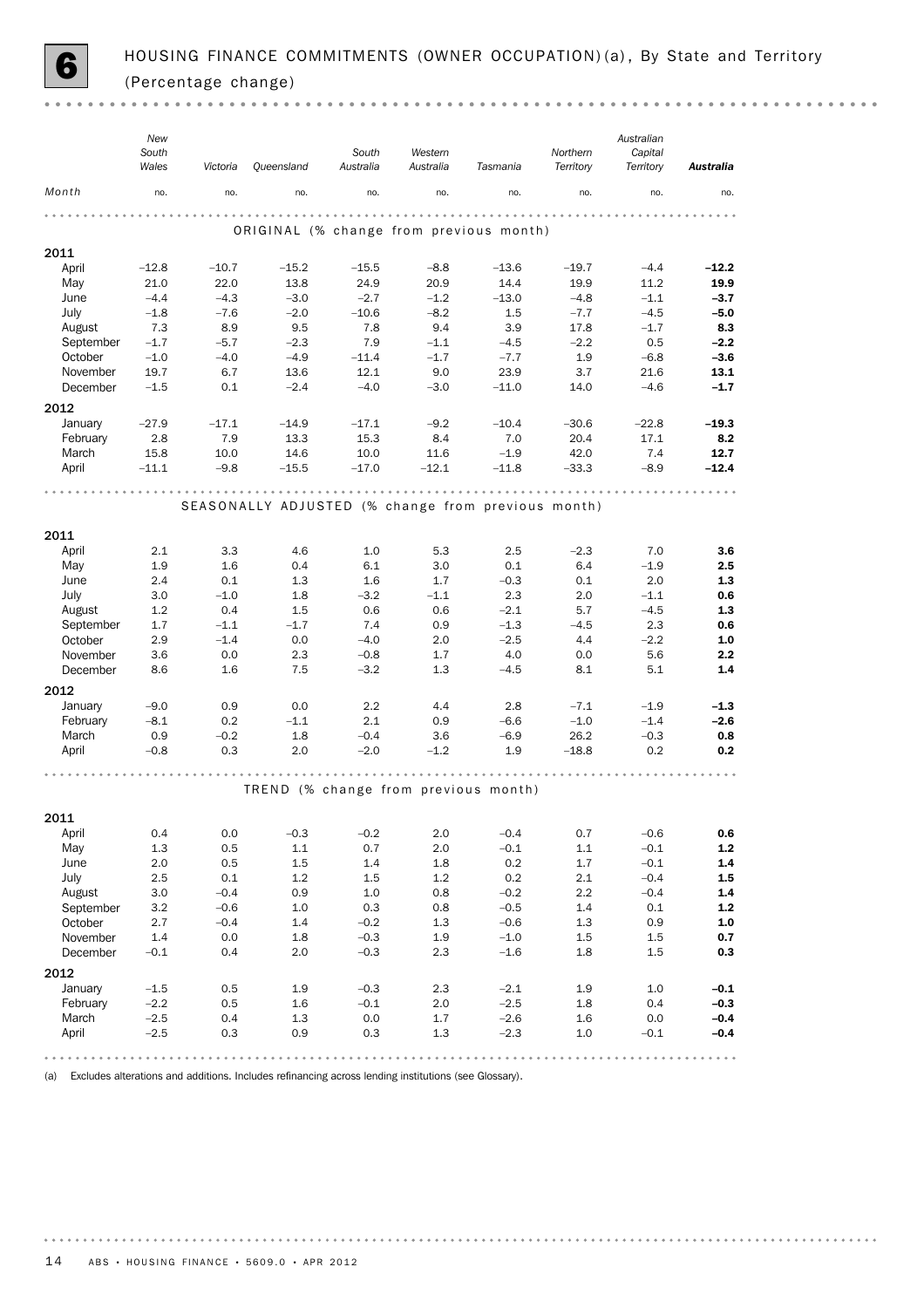|                     | New<br>South<br>Wales | Victoria        | Queensland         | South<br>Australia | Western<br>Australia   | Tasmania   | Northern<br>Territory | Australian<br>Capital<br>Territory | <b>Australia</b> |
|---------------------|-----------------------|-----------------|--------------------|--------------------|------------------------|------------|-----------------------|------------------------------------|------------------|
| Month               | \$m\$                 | \$m\$           | \$m\$              | \$m\$              | \$m\$                  | \$m        | \$m                   | \$m                                | \$m              |
|                     |                       |                 |                    | ORIGINAL           |                        |            |                       |                                    |                  |
| 2011                |                       |                 |                    |                    |                        |            |                       |                                    |                  |
| April               | 4 0 0 5               | 3 3 4 8         | 2 1 1 7            | 672                | 1505                   | 173        | 79                    | 244                                | 12 142           |
| May                 | 4775                  | 4 0 9 0         | 2 3 8 4            | 833                | 1771                   | 200        | 98                    | 276                                | 14 4 26          |
| June                | 4692                  | 3942            | 2 2 7 8            | 789                | 1704                   | 169        | 93                    | 260                                | 13 927           |
| July                | 4 4 7 0               | 3 7 7 3         | 2 2 9 3            | 724                | 1566                   | 176        | 80                    | 268                                | 13 351           |
| August              | 4829                  | 4 0 3 3         | 2 4 8 0            | 761                | 1694                   | 174        | 96                    | 239                                | 14 307           |
| September           | 4 6 1 3               | 3772            | 2 3 4 8            | 848                | 1676                   | 167        | 99                    | 247                                | 13 770           |
| October<br>November | 4534<br>5 3 5 0       | 3 5 4 0<br>3848 | 2 2 3 9<br>2 5 5 8 | 725<br>817         | 1627<br>1823           | 158<br>190 | 97<br>100             | 240<br>279                         | 13 159<br>14 964 |
| December            | 5 3 3 5               | 3790            | 2473               | 795                | 1722                   | 170        | 119                   | 259                                | 14 663           |
|                     |                       |                 |                    |                    |                        |            |                       |                                    |                  |
| 2012<br>January     | 3810                  | 3 1 5 8         | 2 101              | 642                | 1577                   | 151        | 82                    | 203                                | 11 724           |
| February            | 3748                  | 3 2 5 4         | 2 3 4 6            | 718                | 1746                   | 166        | 101                   | 233                                | 12 313           |
| March               | 4 4 2 4               | 3 5 4 8         | 2659               | 802                | 1968                   | 162        | 138                   | 256                                | 13 958           |
| April               | 4 0 16                | 3 2 8 5         | 2 2 7 3            | 668                | 1709                   | 139        | 97                    | 232                                | 12 4 18          |
|                     |                       |                 |                    |                    |                        |            |                       |                                    |                  |
|                     |                       |                 |                    |                    | SEASONALLY ADJUSTED(b) |            |                       |                                    |                  |
|                     |                       |                 |                    |                    |                        |            |                       |                                    |                  |
| 2011                |                       |                 |                    |                    |                        |            |                       |                                    |                  |
| April               | 4 2 4 2               | 3751            | 2 2 6 3            | 735                | 1638                   | 176        | 87                    | 253                                | 13 161           |
| May                 | 4 3 1 2               | 3755            | 2 2 6 5            | 774                | 1649                   | 183        | 92                    | 253                                | 13 366           |
| June                | 4 4 4 2               | 3 7 5 4         | 2 2 7 9            | 776                | 1643                   | 178        | 93                    | 258                                | 13 4 04          |
| July                | 4 5 0 8               | 3758            | 2 3 5 9            | 752                | 1618                   | 182        | 91                    | 261                                | 13 567           |
| August              | 4580                  | 3777            | 2 4 0 9            | 741                | 1617                   | 172        | 96                    | 243                                | 13 573           |
| September           | 4554                  | 3687            | 2 2 6 5            | 831                | 1642                   | 170        | 96                    | 243                                | 13 5 21          |
| October             | 4 6 2 4               | 3585            | 2 2 6 5            | 770                | 1669                   | 168        | 96                    | 245                                | 13 4 44          |
| November            | 4748                  | 3628            | 2 3 5 0            | 751                | 1680                   | 175        | 97                    | 246                                | 13738            |
| December            | 5071                  | 3 5 8 9         | 2442               | 741                | 1715                   | 167        | 108                   | 246                                | 13 957           |
| 2012                |                       |                 |                    |                    |                        |            |                       |                                    |                  |
| January             | 4 800                 | 3653            | 2483               | 736                | 1798                   | 168        | 102                   | 253                                | 14 058           |
| February            | 4 3 5 5               | 3577            | 2450               | 748                | 1811                   | 162        | 105                   | 248                                | 13 356           |
| March               | 4 2 7 8               | 3559            | 2445               | 752                | 1896                   | 152        | 115<br>103            | 248                                | 13 4 45          |
| April               | 4 2 9 9               | 3682            | 2484               | 739                | 1857                   | 148        |                       | 248                                | 13 573           |
|                     |                       |                 |                    |                    |                        |            |                       |                                    |                  |
|                     |                       |                 |                    | TRED(b)            |                        |            |                       |                                    |                  |
| 2011                |                       |                 |                    |                    |                        |            |                       |                                    |                  |
| April               | 4 2 7 8               | 3697            | 2 2 1 2            | 744                | 1597                   | 176        | 89                    | 251                                | 13 095           |
| May                 | 4 3 2 6               | 3725            | 2 2 5 3            | 749                | 1612                   | 177        | 90                    | 253                                | 13 219           |
| June                | 4 3 9 3               | 3748            | 2 2 9 5            | 759                | 1625                   | 178        | 91                    | 254                                | 13 368           |
| July                | 4 4 6 9               | 3750            | 2 3 1 8            | 770                | 1632                   | 177        | 93                    | 252                                | 13 4 70          |
| August              | 4555                  | 3727            | 2 3 2 3            | 776                | 1636                   | 175        | 94                    | 250                                | 13 541           |
| September           | 4649                  | 3690            | 2 3 2 9            | 775                | 1642                   | 173        | 96                    | 247                                | 13 607           |
| October             | 4731                  | 3651            | 2 3 4 2            | 769                | 1661                   | 171        | 97                    | 246                                | 13 671           |
| November            | 4766                  | 3 6 2 3         | 2 3 6 6            | 761                | 1694                   | 170        | 100                   | 246                                | 13 7 23          |
| December            | 4 7 4 2               | 3 606           | 2 3 9 8            | 753                | 1736                   | 168        | 102                   | 247                                | 13 740           |
| 2012                |                       |                 |                    |                    |                        |            |                       |                                    |                  |
| January             | 4 6 63                | 3 602           | 2 4 3 1            | 746                | 1778                   | 164        | 105                   | 248                                | 13 7 19          |
| February            | 4 5 5 2               | 3 6 0 4         | 2 4 5 8            | 742                | 1817                   | 160        | 106                   | 249                                | 13 667           |
| March               | 4 4 3 3               | 3 6 1 0         | 2478               | 740                | 1851                   | 156        | 108                   | 249                                | 13 603           |
| April               | 4 3 1 9               | 3620            | 2 4 8 9            | 742                | 1878                   | 152        | 109                   | 249                                | 13 540           |
|                     |                       |                 |                    |                    |                        |            |                       |                                    |                  |

(a) Excludes alterations and additions. Includes refinancing across lending institutions (see Glossary).

(b) Sum of states and territories may not equal Australian total (see paragraph 26 in Explanatory Notes).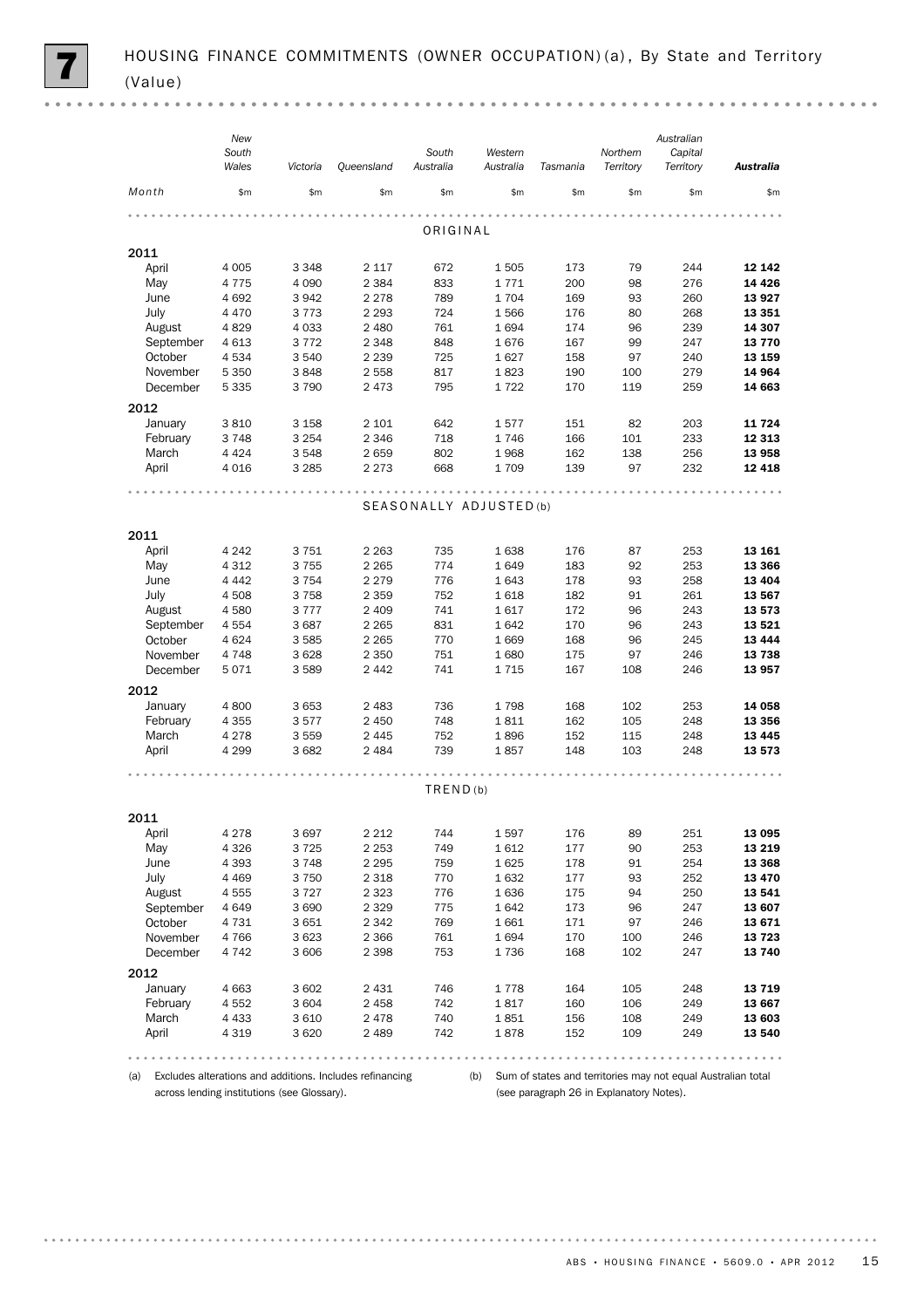$\sim$   $\sim$ 

*Commitments Refinancing Commitments Commitments excluding refinancing of of Alterations Commitments cancelled not advanced established established and advanced during at end of dwellings*(a) *dwellings*(b) *additions Total during month month*(c) *month*(c) *Month* \$m \$m \$m \$m \$m \$m \$m 2011 April 8 895 3 247 327 12 469 12 139 390 18 379 May 10 271 4 155 391 **14 817** 13 865 431 18 916 June 9 821 4 106 396 14 324 14 030 428 18 841 July 9 351 4 000 336 13 687 13 249 415 18 865 August 9 798 4 509 383 14 690 13 897 400 19 249 September 9 477 4 293 385 **14 155** 13 881 413 19 110 October 9 198 3 960 327 13 486 12 527 397 19 607 November 10 637 4 327 374 **15 338** 13 834 413 20 729 December 10 391 4 272 338 **15 001** 15 338 448 19 944 2012 January 8 216 3 508 288 **12 012** 12 787 418 18 721 February 8366 3947 342 **12 654** 12 007 365 19 003 March 9 514 4 444 371 14 329 12 989 450 19 887 April 8 641 3 777 303 12 721 12 246 358 20 022 

. . . . . . . . . .

(a) Excludes alterations and additions.

(b) Only includes refinancing across lending institutions (see Glossary)

(c) These figures sometimes reflect a rebasing of the data by one or more lenders, without adjustment to earlier periods' commitments advanced or cancelled.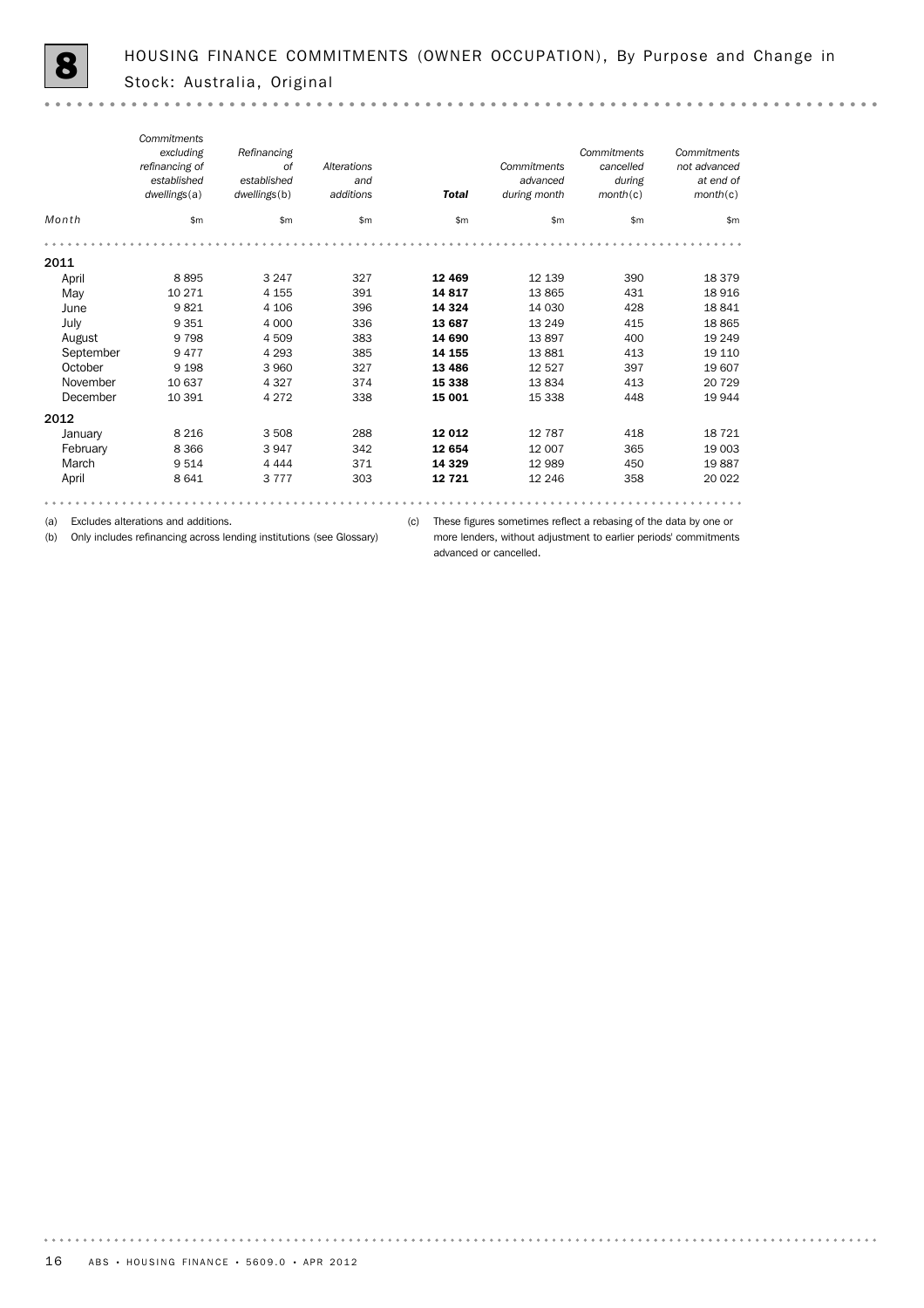HOUSING FINANCE COMMITMENTS (OWNER OCCUPATION) (a), First Home Buyers and Fixed Rate Loans: Australia, Original

 $-0.000$ 

|           | <b>FIRST HOME BUYERS</b>            |                                   |                      | <b>FIXED RATE LOANS</b> | (2 YEARS OR LONGER) (b)           | ALL DWELLINGS<br><b>FINANCED</b> |                                                       |
|-----------|-------------------------------------|-----------------------------------|----------------------|-------------------------|-----------------------------------|----------------------------------|-------------------------------------------------------|
|           | <b>Dwellings</b><br>financed        | % of all<br>dwellings<br>financed | Average<br>loan size | Dwellings<br>financed   | % of all<br>dwellings<br>financed | Average<br>loan size             | Average<br>loan size                                  |
| Month     | no.                                 | %                                 | \$'000               | no.                     | %                                 | \$'000                           | \$'000                                                |
|           |                                     |                                   |                      |                         |                                   |                                  |                                                       |
| 2011      |                                     |                                   |                      |                         |                                   |                                  |                                                       |
| April     | 6842                                | 17.1                              | 288.3                | 2 3 8 3                 | 5.9                               | 273.2                            | 303.1                                                 |
| May       | 8029                                | 16.7                              | 289.2                | 3 0 4 9                 | 6.3                               | 274.6                            | 300.4                                                 |
| June      | 7 5 8 0                             | 16.4                              | 284.7                | 3 2 0 4                 | 6.9                               | 279.8                            | 301.2                                                 |
| July      | 7 1 5 2                             | 16.3                              | 287.8                | 2895                    | 6.6                               | 280.6                            | 303.9                                                 |
| August    | 7814                                | 16.4                              | 287.6                | 2826                    | 5.9                               | 260.9                            | 300.8                                                 |
| September | 8 2 3 4                             | 17.7                              | 283.6                | 3933                    | 8.5                               | 271.9                            | 296.1                                                 |
| October   | 8571                                | 19.1                              | 283.4                | 4 7 4 0                 | 10.6                              | 274.7                            | 293.5                                                 |
| November  | 10 131                              | 20.0                              | 282.6                | 5656                    | 11.1                              | 284.1                            | 295.0                                                 |
| December  | 10 4 20                             | 20.9                              | 283.1                | 5829                    | 11.7                              | 283.8                            | 294.2                                                 |
| 2012      |                                     |                                   |                      |                         |                                   |                                  |                                                       |
| January   | 8 1 7 0                             | 20.3                              | 280.9                | 4599                    | 11.4                              | 284.0                            | 291.5                                                 |
| February  | 7498                                | 17.2                              | 277.6                | 5 1 7 5                 | 11.9                              | 283.7                            | 282.9                                                 |
| March     | 8 0 4 2                             | 16.4                              | 279.6                | 7 1 7 7                 | 14.6                              | 301.0                            | 284.5                                                 |
| April     | 7 2 1 5                             | 16.8                              | 280.2                | 6 0 0 9                 | 14.0                              | 303.1                            | 288.9                                                 |
|           |                                     |                                   |                      |                         |                                   |                                  |                                                       |
| (a)       | Excludes alterations and additions. |                                   |                      | (b)                     |                                   |                                  | Includes refinancing across lending institutions (see |

Glossary).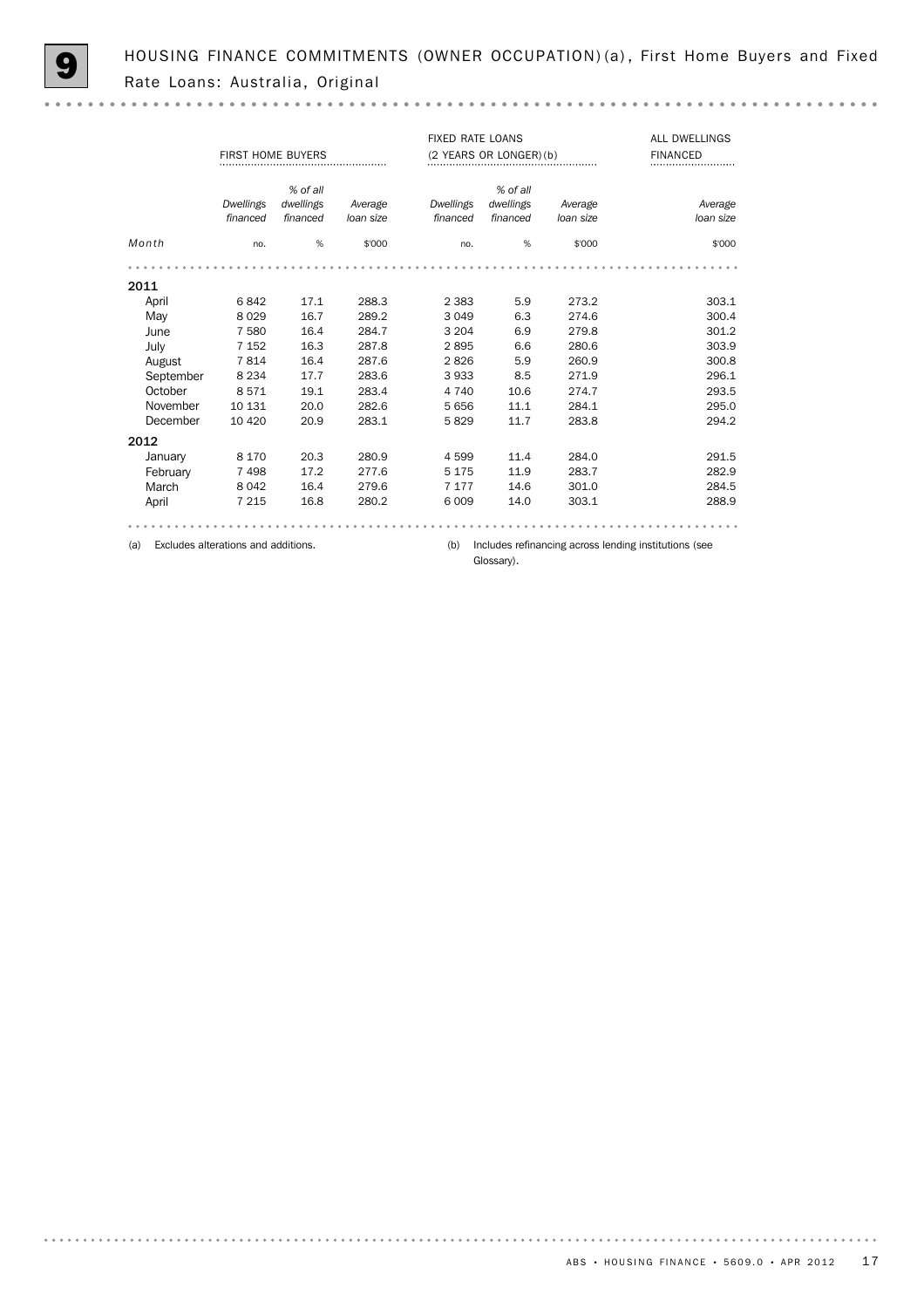

HOUSING FINANCE COMMITMENTS (OWNER OCCUPATION) (a), By Purpose: State and Territory, Original - April 2012

|                                                                            | Construction<br>of dwellings | Purchase<br>of new<br>dwellings | Purchase of<br>established<br>dwellings(b) |             | Refinancing<br>Total of established<br>dwellings(c)   | Total<br>excluding<br>refinancing |
|----------------------------------------------------------------------------|------------------------------|---------------------------------|--------------------------------------------|-------------|-------------------------------------------------------|-----------------------------------|
|                                                                            |                              |                                 | NUMBER                                     |             |                                                       |                                   |
|                                                                            |                              |                                 |                                            |             |                                                       |                                   |
| <b>New South Wales</b>                                                     | 842                          | 515                             | 11 0 55                                    | 12412       | 4887                                                  | 7525                              |
| Victoria                                                                   | 1377                         | 711                             | 9327                                       | 11 4 15     | 4 2 4 0                                               | 7 1 7 5                           |
| Queensland                                                                 | 921                          | 352                             | 6984                                       | 8 2 5 7     | 2 540                                                 | 5 7 1 7                           |
| South Australia                                                            | 253                          | 72                              | 2 5 0 2                                    | 2827        | 973                                                   | 1854                              |
| Western Australia                                                          | 948                          | 239                             | 5071                                       | 6 2 5 8     | 2 2 4 2                                               | 4016                              |
| Tasmania                                                                   | 93                           | 12                              | 625                                        | 730         | 226                                                   | 504                               |
| Northern Territory                                                         | 26                           | 17                              | 259                                        | 302         | 93                                                    | 209                               |
| Australian Capital Territory                                               | 100                          | 30                              | 660                                        | 790         | 269                                                   | 521                               |
| Total                                                                      | 4 5 6 0                      | 1948                            | 36 483                                     | 42 991      | 15 470                                                | 27 521                            |
|                                                                            |                              |                                 |                                            |             |                                                       |                                   |
|                                                                            |                              |                                 | VALUE (\$M)                                |             |                                                       |                                   |
| <b>New South Wales</b>                                                     | 246                          | 214                             | 3557                                       | 4 0 1 6     | 1 346                                                 | 2671                              |
| Victoria                                                                   | 358                          | 228                             | 2699                                       | 3 2 8 5     | 1031                                                  | 2 2 5 3                           |
| Queensland                                                                 | 260                          | 109                             | 1903                                       | 2 2 7 3     | 592                                                   | 1680                              |
| South Australia                                                            | 60                           | 20                              | 588                                        | 668         | 200                                                   | 468                               |
| Western Australia                                                          | 233                          | 78                              | 1 3 9 8                                    | 1709        | 489                                                   | 1 2 2 0                           |
| Tasmania                                                                   | 14                           | 3                               | 122                                        | 139         | 33                                                    | 106                               |
| Northern Territory                                                         | 10                           | $\overline{7}$                  | 80                                         | 97          | 25                                                    | 72                                |
| <b>Australian Capital Territory</b>                                        | 26                           | 10                              | 196                                        | 232         | 61                                                    | 171                               |
| Total                                                                      | 1 2 0 7                      | 669                             | 10 542                                     | 12 4 18     | 3 7 7 7                                               | 8 6 4 1                           |
|                                                                            |                              |                                 |                                            | $A - A - A$ |                                                       |                                   |
|                                                                            |                              |                                 | AVERAGE LOAN SIZE (\$'000)                 |             |                                                       |                                   |
| <b>New South Wales</b>                                                     | 291.7                        | 415.6                           | 321.7                                      | 323.6       | 275.4                                                 | 354.9                             |
| Victoria                                                                   | 260.0                        | 321.0                           | 289.3                                      | 287.8       | 243.3                                                 | 314.1                             |
| Queensland                                                                 | 282.7                        | 309.8                           | 272.5                                      | 275.2       | 233.2                                                 | 293.9                             |
| South Australia                                                            | 237.6                        | 276.7                           | 234.8                                      | 236.2       | 205.1                                                 | 252.4                             |
| Western Australia                                                          | 245.3                        | 327.6                           | 275.7                                      | 273.1       | 218.0                                                 | 303.8                             |
| Tasmania                                                                   | 150.5                        | 232.3                           | 195.1                                      | 190.0       | 144.6                                                 | 210.4                             |
| Northern Territory                                                         | 399.8                        | 404.6                           | 308.6                                      | 321.9       | 271.0                                                 | 344.5                             |
| <b>Australian Capital Territory</b>                                        | 258.2                        | 329.8                           | 297.3                                      | 293.6       | 227.3                                                 | 327.7                             |
| Total                                                                      | 264.7                        | 343.5                           | 289.0                                      | 288.9       | 244.2                                                 | 314.0                             |
|                                                                            |                              |                                 |                                            |             |                                                       |                                   |
| Excludes alterations and additions.<br>(a)                                 |                              |                                 | (c)                                        |             | Only includes refinancing across lending institutions |                                   |
| (b)<br>Includes refinancing across lending institutions (see<br>Glossary). |                              |                                 | (see Glossary)                             |             |                                                       |                                   |

18 ABS • HOUSING FINANCE • 5609.0 • APR 2012

. . . . . . . . .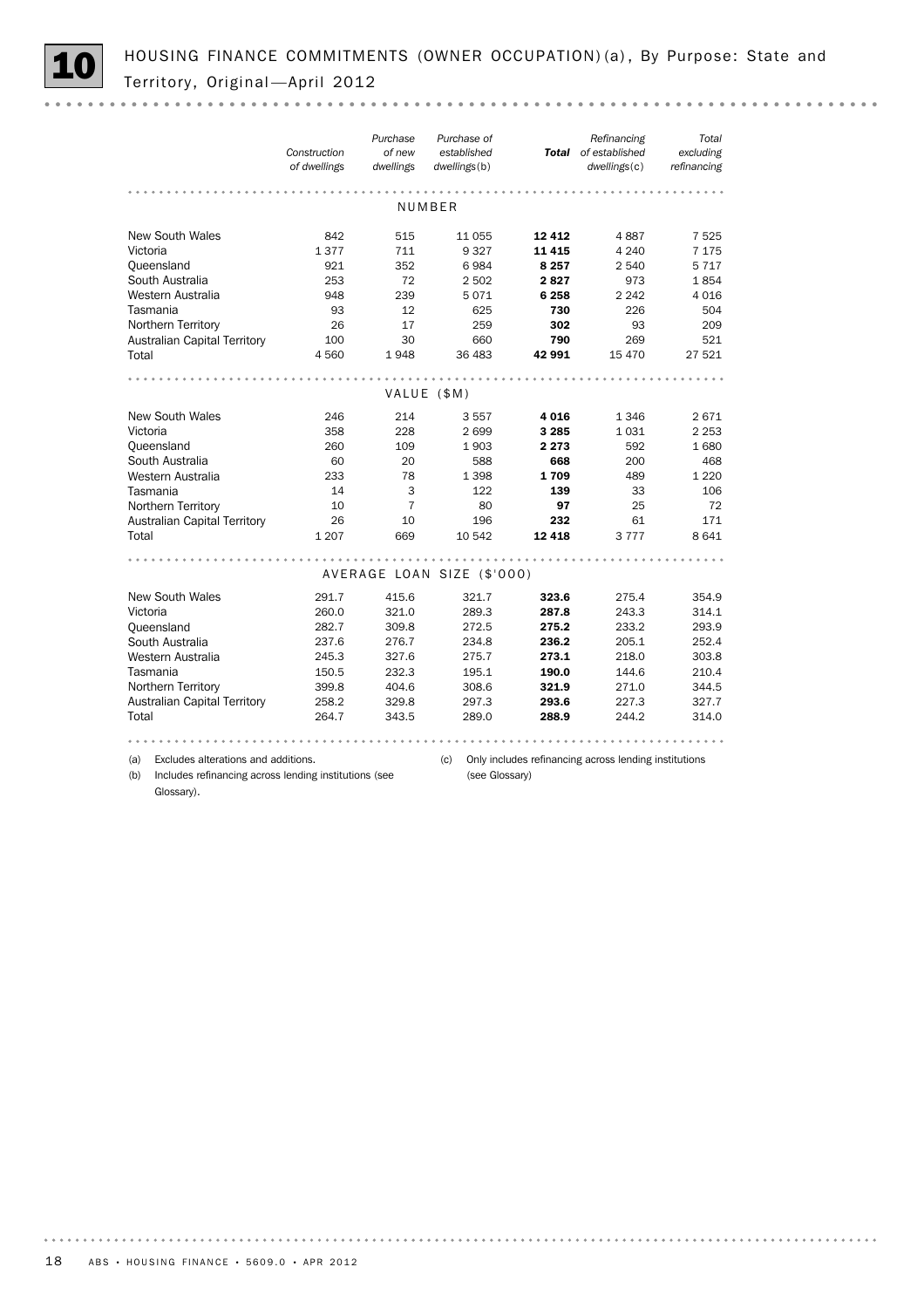

HOUSING FINANCE COMMITMENTS (OWNER OCCUPATION AND INVESTMENT HOUSING)(a),<br>By Purpose: Australia

OWNER OCCUPATION (SECURED FINANCE) INVESTMENT HOUSING(b) TOTAL

| nth<br>\$m\$<br>\$m\$<br>\$m\$<br>\$m\$<br>\$m\$<br>\$m\$<br>\$m\$<br>ORIGINAL<br>11<br>1 1 9 9<br>590<br>7 10 6<br>284<br>April<br>3 2 4 7<br>5 1 2 0<br>474<br>753<br>7926<br>6 2 7 6<br>Mav<br>1592<br>4 1 5 5<br>537<br>667<br>7637<br>1471<br>713<br>4 10 6<br>641<br>6 4 4 3<br>732<br>June<br>661<br>7 3 3 6<br>5 4 9 2<br>579<br>July<br>1 3 5 4<br>4 0 0 0<br>420<br>August<br>1422<br>731<br>7646<br>5895<br>635<br>4509<br>693<br>1 3 9 9<br>654<br>4 2 9 3<br>7 4 2 4<br>500<br>5 7 1 2<br>620<br>September<br>October<br>1 2 2 7<br>651<br>3 9 6 0<br>7 3 2 0<br>562<br>319<br>5 2 1 6<br>November<br>1 4 0 7<br>740<br>4 3 2 7<br>8 4 9 1<br>348<br>6 0 1 5<br>650<br>December<br>1 2 9 1<br>769<br>4 2 7 2<br>8 3 3 1<br>711<br>5948<br>593<br>12<br>570<br>386<br>January<br>1045<br>3508<br>6 601<br>205<br>4 6 1 7<br>1 2 9 1<br>571<br>3947<br>6 503<br>5 2 3 3<br>504<br>February<br>463<br>1370<br>660<br>4 4 4 4<br>7 4 8 4<br>340<br>6073<br>460<br>March<br>669<br>5 3 2 2<br>1 2 0 7<br>3777<br>6765<br>411<br>514<br>April<br>SEASONALLY ADJUSTED<br>11<br>7 5 3 6<br>1313<br>663<br>3648<br>344<br>5 4 6 2<br>559<br>April<br>1429<br>690<br>3886<br>7 3 6 0<br>425<br>5 6 18<br>615<br>May<br>1 3 5 5<br>684<br>3885<br>7 4 8 0<br>489<br>5 5 3 4<br>532<br>June<br>1326<br>697<br>4 0 3 7<br>7 508<br>397<br>5572<br>611<br>July<br>7 4 3 8<br>August<br>1 3 0 2<br>710<br>4 1 2 4<br>599<br>5 5 5 3<br>555<br>681<br>September<br>1 3 3 0<br>4 2 0 4<br>7 3 0 6<br>467<br>5676<br>647<br>October<br>1 2 8 0<br>660<br>4078<br>7425<br>354<br>5 5 3 7<br>557<br>November<br>1 3 2 3<br>677<br>7 6 6 7<br>5 6 1 7<br>4 0 7 0<br>386<br>618<br>1 3 3 5<br>697<br>5 9 0 9<br>570<br>December<br>4 1 6 7<br>7757<br>683<br>12<br>680<br>506<br>January<br>1 3 3 9<br>4 1 8 4<br>7854<br>326<br>5813<br>February<br>1 3 6 6<br>594<br>4 1 8 6<br>7 2 0 9<br>526<br>5778<br>576<br>1347<br>632<br>4 2 4 9<br>7 2 1 6<br>353<br>5890<br>523<br>March |       | Construction<br>of dwellings | Purchase<br>of new<br>dwellings | Refinancing of<br>established<br>dwellings(c) | Purchase of<br>other<br>established<br>dwellings | Construction<br>of dwellings<br>for rent<br>or resale | Purchase of<br>dwellings by<br>individuals for<br>rent or resale(d) | Purchase of<br>dwellings by<br>others for<br>rent or resale | All<br>dwelling<br>finance |
|----------------------------------------------------------------------------------------------------------------------------------------------------------------------------------------------------------------------------------------------------------------------------------------------------------------------------------------------------------------------------------------------------------------------------------------------------------------------------------------------------------------------------------------------------------------------------------------------------------------------------------------------------------------------------------------------------------------------------------------------------------------------------------------------------------------------------------------------------------------------------------------------------------------------------------------------------------------------------------------------------------------------------------------------------------------------------------------------------------------------------------------------------------------------------------------------------------------------------------------------------------------------------------------------------------------------------------------------------------------------------------------------------------------------------------------------------------------------------------------------------------------------------------------------------------------------------------------------------------------------------------------------------------------------------------------------------------------------------------------------------------------------------------------------------------------------------------------------------------------------------------------------------------------------------------------------------------------------------|-------|------------------------------|---------------------------------|-----------------------------------------------|--------------------------------------------------|-------------------------------------------------------|---------------------------------------------------------------------|-------------------------------------------------------------|----------------------------|
|                                                                                                                                                                                                                                                                                                                                                                                                                                                                                                                                                                                                                                                                                                                                                                                                                                                                                                                                                                                                                                                                                                                                                                                                                                                                                                                                                                                                                                                                                                                                                                                                                                                                                                                                                                                                                                                                                                                                                                            |       |                              |                                 |                                               |                                                  |                                                       |                                                                     |                                                             | \$m\$                      |
|                                                                                                                                                                                                                                                                                                                                                                                                                                                                                                                                                                                                                                                                                                                                                                                                                                                                                                                                                                                                                                                                                                                                                                                                                                                                                                                                                                                                                                                                                                                                                                                                                                                                                                                                                                                                                                                                                                                                                                            |       |                              |                                 |                                               |                                                  |                                                       |                                                                     |                                                             |                            |
|                                                                                                                                                                                                                                                                                                                                                                                                                                                                                                                                                                                                                                                                                                                                                                                                                                                                                                                                                                                                                                                                                                                                                                                                                                                                                                                                                                                                                                                                                                                                                                                                                                                                                                                                                                                                                                                                                                                                                                            |       |                              |                                 |                                               |                                                  |                                                       |                                                                     |                                                             |                            |
|                                                                                                                                                                                                                                                                                                                                                                                                                                                                                                                                                                                                                                                                                                                                                                                                                                                                                                                                                                                                                                                                                                                                                                                                                                                                                                                                                                                                                                                                                                                                                                                                                                                                                                                                                                                                                                                                                                                                                                            |       |                              |                                 |                                               |                                                  |                                                       |                                                                     |                                                             |                            |
|                                                                                                                                                                                                                                                                                                                                                                                                                                                                                                                                                                                                                                                                                                                                                                                                                                                                                                                                                                                                                                                                                                                                                                                                                                                                                                                                                                                                                                                                                                                                                                                                                                                                                                                                                                                                                                                                                                                                                                            |       |                              |                                 |                                               |                                                  |                                                       |                                                                     |                                                             | 18 0 20                    |
|                                                                                                                                                                                                                                                                                                                                                                                                                                                                                                                                                                                                                                                                                                                                                                                                                                                                                                                                                                                                                                                                                                                                                                                                                                                                                                                                                                                                                                                                                                                                                                                                                                                                                                                                                                                                                                                                                                                                                                            |       |                              |                                 |                                               |                                                  |                                                       |                                                                     |                                                             | 21 906                     |
|                                                                                                                                                                                                                                                                                                                                                                                                                                                                                                                                                                                                                                                                                                                                                                                                                                                                                                                                                                                                                                                                                                                                                                                                                                                                                                                                                                                                                                                                                                                                                                                                                                                                                                                                                                                                                                                                                                                                                                            |       |                              |                                 |                                               |                                                  |                                                       |                                                                     |                                                             | 21 744                     |
|                                                                                                                                                                                                                                                                                                                                                                                                                                                                                                                                                                                                                                                                                                                                                                                                                                                                                                                                                                                                                                                                                                                                                                                                                                                                                                                                                                                                                                                                                                                                                                                                                                                                                                                                                                                                                                                                                                                                                                            |       |                              |                                 |                                               |                                                  |                                                       |                                                                     |                                                             | 19842                      |
|                                                                                                                                                                                                                                                                                                                                                                                                                                                                                                                                                                                                                                                                                                                                                                                                                                                                                                                                                                                                                                                                                                                                                                                                                                                                                                                                                                                                                                                                                                                                                                                                                                                                                                                                                                                                                                                                                                                                                                            |       |                              |                                 |                                               |                                                  |                                                       |                                                                     |                                                             | 21 531                     |
|                                                                                                                                                                                                                                                                                                                                                                                                                                                                                                                                                                                                                                                                                                                                                                                                                                                                                                                                                                                                                                                                                                                                                                                                                                                                                                                                                                                                                                                                                                                                                                                                                                                                                                                                                                                                                                                                                                                                                                            |       |                              |                                 |                                               |                                                  |                                                       |                                                                     |                                                             | 20 602                     |
|                                                                                                                                                                                                                                                                                                                                                                                                                                                                                                                                                                                                                                                                                                                                                                                                                                                                                                                                                                                                                                                                                                                                                                                                                                                                                                                                                                                                                                                                                                                                                                                                                                                                                                                                                                                                                                                                                                                                                                            |       |                              |                                 |                                               |                                                  |                                                       |                                                                     |                                                             | 19 256                     |
|                                                                                                                                                                                                                                                                                                                                                                                                                                                                                                                                                                                                                                                                                                                                                                                                                                                                                                                                                                                                                                                                                                                                                                                                                                                                                                                                                                                                                                                                                                                                                                                                                                                                                                                                                                                                                                                                                                                                                                            |       |                              |                                 |                                               |                                                  |                                                       |                                                                     |                                                             | 21977                      |
|                                                                                                                                                                                                                                                                                                                                                                                                                                                                                                                                                                                                                                                                                                                                                                                                                                                                                                                                                                                                                                                                                                                                                                                                                                                                                                                                                                                                                                                                                                                                                                                                                                                                                                                                                                                                                                                                                                                                                                            |       |                              |                                 |                                               |                                                  |                                                       |                                                                     |                                                             | 21916                      |
|                                                                                                                                                                                                                                                                                                                                                                                                                                                                                                                                                                                                                                                                                                                                                                                                                                                                                                                                                                                                                                                                                                                                                                                                                                                                                                                                                                                                                                                                                                                                                                                                                                                                                                                                                                                                                                                                                                                                                                            |       |                              |                                 |                                               |                                                  |                                                       |                                                                     |                                                             |                            |
|                                                                                                                                                                                                                                                                                                                                                                                                                                                                                                                                                                                                                                                                                                                                                                                                                                                                                                                                                                                                                                                                                                                                                                                                                                                                                                                                                                                                                                                                                                                                                                                                                                                                                                                                                                                                                                                                                                                                                                            |       |                              |                                 |                                               |                                                  |                                                       |                                                                     |                                                             | 16 931                     |
|                                                                                                                                                                                                                                                                                                                                                                                                                                                                                                                                                                                                                                                                                                                                                                                                                                                                                                                                                                                                                                                                                                                                                                                                                                                                                                                                                                                                                                                                                                                                                                                                                                                                                                                                                                                                                                                                                                                                                                            |       |                              |                                 |                                               |                                                  |                                                       |                                                                     |                                                             | 18 5 12                    |
|                                                                                                                                                                                                                                                                                                                                                                                                                                                                                                                                                                                                                                                                                                                                                                                                                                                                                                                                                                                                                                                                                                                                                                                                                                                                                                                                                                                                                                                                                                                                                                                                                                                                                                                                                                                                                                                                                                                                                                            |       |                              |                                 |                                               |                                                  |                                                       |                                                                     |                                                             | 20 831                     |
|                                                                                                                                                                                                                                                                                                                                                                                                                                                                                                                                                                                                                                                                                                                                                                                                                                                                                                                                                                                                                                                                                                                                                                                                                                                                                                                                                                                                                                                                                                                                                                                                                                                                                                                                                                                                                                                                                                                                                                            |       |                              |                                 |                                               |                                                  |                                                       |                                                                     |                                                             | 18 665                     |
|                                                                                                                                                                                                                                                                                                                                                                                                                                                                                                                                                                                                                                                                                                                                                                                                                                                                                                                                                                                                                                                                                                                                                                                                                                                                                                                                                                                                                                                                                                                                                                                                                                                                                                                                                                                                                                                                                                                                                                            |       |                              |                                 |                                               |                                                  |                                                       |                                                                     |                                                             |                            |
|                                                                                                                                                                                                                                                                                                                                                                                                                                                                                                                                                                                                                                                                                                                                                                                                                                                                                                                                                                                                                                                                                                                                                                                                                                                                                                                                                                                                                                                                                                                                                                                                                                                                                                                                                                                                                                                                                                                                                                            |       |                              |                                 |                                               |                                                  |                                                       |                                                                     |                                                             |                            |
|                                                                                                                                                                                                                                                                                                                                                                                                                                                                                                                                                                                                                                                                                                                                                                                                                                                                                                                                                                                                                                                                                                                                                                                                                                                                                                                                                                                                                                                                                                                                                                                                                                                                                                                                                                                                                                                                                                                                                                            |       |                              |                                 |                                               |                                                  |                                                       |                                                                     |                                                             |                            |
|                                                                                                                                                                                                                                                                                                                                                                                                                                                                                                                                                                                                                                                                                                                                                                                                                                                                                                                                                                                                                                                                                                                                                                                                                                                                                                                                                                                                                                                                                                                                                                                                                                                                                                                                                                                                                                                                                                                                                                            |       |                              |                                 |                                               |                                                  |                                                       |                                                                     |                                                             |                            |
|                                                                                                                                                                                                                                                                                                                                                                                                                                                                                                                                                                                                                                                                                                                                                                                                                                                                                                                                                                                                                                                                                                                                                                                                                                                                                                                                                                                                                                                                                                                                                                                                                                                                                                                                                                                                                                                                                                                                                                            |       |                              |                                 |                                               |                                                  |                                                       |                                                                     |                                                             | 19 526                     |
|                                                                                                                                                                                                                                                                                                                                                                                                                                                                                                                                                                                                                                                                                                                                                                                                                                                                                                                                                                                                                                                                                                                                                                                                                                                                                                                                                                                                                                                                                                                                                                                                                                                                                                                                                                                                                                                                                                                                                                            |       |                              |                                 |                                               |                                                  |                                                       |                                                                     |                                                             | 20 024                     |
|                                                                                                                                                                                                                                                                                                                                                                                                                                                                                                                                                                                                                                                                                                                                                                                                                                                                                                                                                                                                                                                                                                                                                                                                                                                                                                                                                                                                                                                                                                                                                                                                                                                                                                                                                                                                                                                                                                                                                                            |       |                              |                                 |                                               |                                                  |                                                       |                                                                     |                                                             | 19 960                     |
|                                                                                                                                                                                                                                                                                                                                                                                                                                                                                                                                                                                                                                                                                                                                                                                                                                                                                                                                                                                                                                                                                                                                                                                                                                                                                                                                                                                                                                                                                                                                                                                                                                                                                                                                                                                                                                                                                                                                                                            |       |                              |                                 |                                               |                                                  |                                                       |                                                                     |                                                             | 20 148                     |
|                                                                                                                                                                                                                                                                                                                                                                                                                                                                                                                                                                                                                                                                                                                                                                                                                                                                                                                                                                                                                                                                                                                                                                                                                                                                                                                                                                                                                                                                                                                                                                                                                                                                                                                                                                                                                                                                                                                                                                            |       |                              |                                 |                                               |                                                  |                                                       |                                                                     |                                                             | 20 281                     |
|                                                                                                                                                                                                                                                                                                                                                                                                                                                                                                                                                                                                                                                                                                                                                                                                                                                                                                                                                                                                                                                                                                                                                                                                                                                                                                                                                                                                                                                                                                                                                                                                                                                                                                                                                                                                                                                                                                                                                                            |       |                              |                                 |                                               |                                                  |                                                       |                                                                     |                                                             | 20 311                     |
|                                                                                                                                                                                                                                                                                                                                                                                                                                                                                                                                                                                                                                                                                                                                                                                                                                                                                                                                                                                                                                                                                                                                                                                                                                                                                                                                                                                                                                                                                                                                                                                                                                                                                                                                                                                                                                                                                                                                                                            |       |                              |                                 |                                               |                                                  |                                                       |                                                                     |                                                             | 19891                      |
|                                                                                                                                                                                                                                                                                                                                                                                                                                                                                                                                                                                                                                                                                                                                                                                                                                                                                                                                                                                                                                                                                                                                                                                                                                                                                                                                                                                                                                                                                                                                                                                                                                                                                                                                                                                                                                                                                                                                                                            |       |                              |                                 |                                               |                                                  |                                                       |                                                                     |                                                             | 20 359                     |
|                                                                                                                                                                                                                                                                                                                                                                                                                                                                                                                                                                                                                                                                                                                                                                                                                                                                                                                                                                                                                                                                                                                                                                                                                                                                                                                                                                                                                                                                                                                                                                                                                                                                                                                                                                                                                                                                                                                                                                            |       |                              |                                 |                                               |                                                  |                                                       |                                                                     |                                                             | 21 1 20                    |
|                                                                                                                                                                                                                                                                                                                                                                                                                                                                                                                                                                                                                                                                                                                                                                                                                                                                                                                                                                                                                                                                                                                                                                                                                                                                                                                                                                                                                                                                                                                                                                                                                                                                                                                                                                                                                                                                                                                                                                            |       |                              |                                 |                                               |                                                  |                                                       |                                                                     |                                                             |                            |
|                                                                                                                                                                                                                                                                                                                                                                                                                                                                                                                                                                                                                                                                                                                                                                                                                                                                                                                                                                                                                                                                                                                                                                                                                                                                                                                                                                                                                                                                                                                                                                                                                                                                                                                                                                                                                                                                                                                                                                            |       |                              |                                 |                                               |                                                  |                                                       |                                                                     |                                                             | 20 702                     |
|                                                                                                                                                                                                                                                                                                                                                                                                                                                                                                                                                                                                                                                                                                                                                                                                                                                                                                                                                                                                                                                                                                                                                                                                                                                                                                                                                                                                                                                                                                                                                                                                                                                                                                                                                                                                                                                                                                                                                                            |       |                              |                                 |                                               |                                                  |                                                       |                                                                     |                                                             | 20 236                     |
|                                                                                                                                                                                                                                                                                                                                                                                                                                                                                                                                                                                                                                                                                                                                                                                                                                                                                                                                                                                                                                                                                                                                                                                                                                                                                                                                                                                                                                                                                                                                                                                                                                                                                                                                                                                                                                                                                                                                                                            |       |                              |                                 |                                               |                                                  |                                                       |                                                                     |                                                             | 20 211                     |
|                                                                                                                                                                                                                                                                                                                                                                                                                                                                                                                                                                                                                                                                                                                                                                                                                                                                                                                                                                                                                                                                                                                                                                                                                                                                                                                                                                                                                                                                                                                                                                                                                                                                                                                                                                                                                                                                                                                                                                            | April | 1349                         | 739                             | 4 2 4 9                                       | 7 2 3 6                                          | 530                                                   | 5778                                                                | 570                                                         | 20 450                     |

| 2011      |         |     |         |         |     |         |     |         |
|-----------|---------|-----|---------|---------|-----|---------|-----|---------|
| April     | 1337    | 679 | 3635    | 7443    | 412 | 5470    | 602 | 19579   |
| May       | 1344    | 684 | 3 7 6 0 | 7431    | 436 | 5 4 9 3 | 592 | 19 740  |
| June      | 1347    | 688 | 3 9 0 3 | 7 4 3 0 | 453 | 5 5 28  | 584 | 19 933  |
| July      | 1 3 3 9 | 690 | 4 0 2 3 | 7418    | 463 | 5 5 6 0 | 584 | 20 078  |
| August    | 1 3 2 5 | 691 | 4 0 9 4 | 7 4 3 1 | 467 | 5 5 8 3 | 588 | 20 179  |
| September | 1313    | 690 | 4 1 2 4 | 7480    | 467 | 5 608   | 592 | 20 275  |
| October   | 1310    | 683 | 4 1 3 3 | 7 5 4 5 | 465 | 5646    | 591 | 20 374  |
| November  | 1318    | 674 | 4 1 4 0 | 7 5 9 2 | 460 | 5 6 9 9 | 581 | 20 4 63 |
| December  | 1 3 3 0 | 665 | 4 1 5 1 | 7 5 9 4 | 458 | 5 7 5 2 | 568 | 20 519  |
| 2012      |         |     |         |         |     |         |     |         |
| January   | 1 3 4 0 | 660 | 4 1 7 2 | 7 5 4 7 | 458 | 5 7 9 4 | 557 | 20 528  |
| February  | 1348    | 660 | 4 1 9 8 | 7 4 6 2 | 460 | 5824    | 549 | 20 500  |
| March     | 1 3 5 3 | 663 | 4 2 2 4 | 7 3 6 3 | 463 | 5841    | 544 | 20 451  |
| April     | 1 3 5 9 | 669 | 4 2 5 1 | 7 2 6 0 | 468 | 5855    | 546 | 20 408  |
|           |         |     |         |         |     |         |     |         |

(a) Excludes alterations and additions.

(c) Only includes refinancing across lending institutions (see Glossary).

(b) Excludes revolving credit.

 $\sim$   $\sim$ 

2012

. . . . . . . . .

2011

. . . . . . . . .

2012

**2011**<br>April

*Month*

(d) Includes refinancing (see Glossary).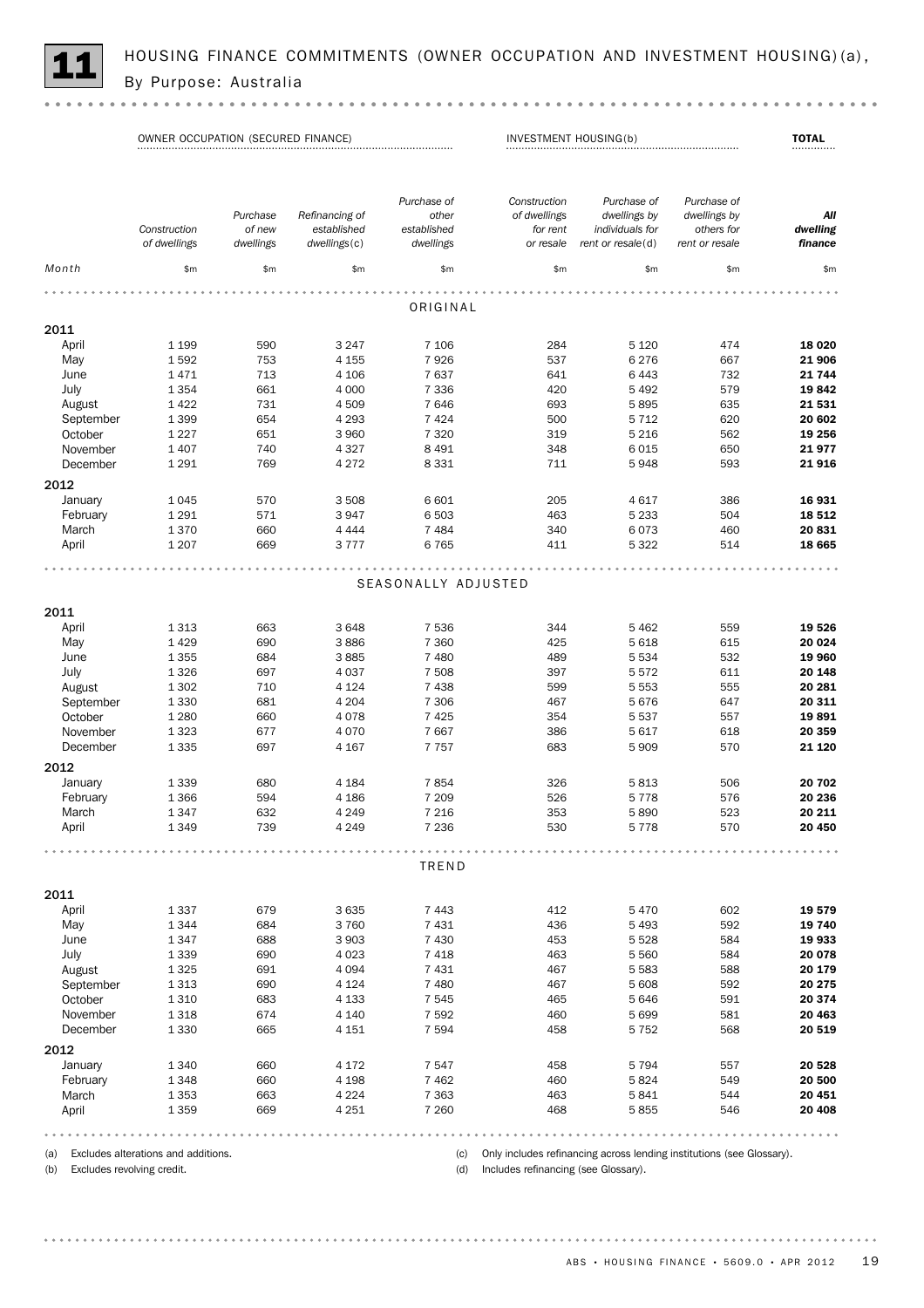HOUSING LOAN OUTSTANDINGS TO HOUSEHOLDS (OWNER OCCUPATION AND INVESTMENT HOUSING), By Lender: Australia

|                     |               | Permanent       |                  | <b>Total Authorised</b> |                                   |            |               |
|---------------------|---------------|-----------------|------------------|-------------------------|-----------------------------------|------------|---------------|
|                     |               | <b>Building</b> | Credit           | Deposit-taking          | Securitisation                    | Other      |               |
|                     | Banks(a)      | Societies(a)    | Co-operatives(a) | Institutions (ADIs)(a)  | Vehicles(b)                       | Lenders(b) | Total         |
| Month               | \$m\$         | \$m\$           | \$m              | \$m                     | \$m                               | \$m\$      | \$m\$         |
|                     |               |                 |                  |                         |                                   |            |               |
|                     |               |                 |                  | OWNER-OCCUPIED HOUSING  |                                   |            |               |
| 2011                |               |                 |                  |                         |                                   |            |               |
| April               | 681 187       | 13 7 24         | 32 052           | 726 963                 | na                                | na         | na            |
| May                 | 686 264       | 14 217          | 32 361           | 732 842                 | na                                | na         | na            |
| June                | 692 628       | 14 004          | 32 492           | 739 124                 | na                                | na         | na            |
| July                | 695 621       | 14 157          | 32 659           | 742 437                 | na                                | na         | na            |
| August              | 699 981       | 14 249          | 32 807           | 747 037                 | na                                | na         | na            |
| September           | 705 161       | 14 307          | 31 339           | 750 807                 | na                                | na         | na            |
| October             | 709 838       | 14 3 9 7        | 30 810           | 755 045                 | na                                | na         | na            |
| November            | 713 551       | 14 450          | 30 953           | 758 954                 | na                                | na         | na            |
| December            | 720 948       | 11 7 26         | 31 0 84          | 763 758                 | na                                | na         | na            |
| 2012                |               |                 |                  |                         |                                   |            |               |
| January             | 725 015       | 11815           | 31 208           | 768 038                 | na                                | na         | na            |
| February            | 729 282       | 11877           | 30 618           | 771 777                 | na                                | na         | na            |
| March               | 733 601       | 12 3 94         | 29 4 95          | 775 490                 | na                                | na         | na            |
| April               | 739 246       | 12 470          | 27 608           | 779 324                 | na                                | na         | na            |
|                     |               |                 |                  |                         |                                   |            |               |
|                     |               |                 |                  | INVESTMENT HOUSING      |                                   |            |               |
|                     |               |                 |                  |                         |                                   |            |               |
| 2011                |               |                 |                  |                         |                                   |            |               |
| April               | 339 804       | 4 1 7 8         | 6578             | 350 560                 | na                                | na         | na            |
| May                 | 342 014       | 4 3 0 2         | 6647             | 352 963                 | na                                | na         | na            |
| June                | 345 220       | 4 2 4 7         | 6673             | 356 140                 | na                                | na         | na            |
| July                | 346 737       | 4 2 8 6         | 6712             | 357 735                 | na                                | na         | na            |
| August              | 349 161       | 4 3 1 4         | 6746             | 360 221                 | na                                | na         | na            |
| September           | 351 400       | 4 3 3 0         | 6420             | 362 150                 | na                                | na         | na            |
| October             | 353 473       | 4 3 5 3         | 6 2 4 0          | 364 066                 | na                                | na         | na            |
| November            | 355 234       | 4 3 6 5         | 6 2 5 8          | 365 857                 | na                                | na         | na            |
| December            | 358 683       | 3 2 1 0         | 6 2 6 3          | 368 156                 | na                                | na         | na            |
| 2012                |               |                 |                  |                         |                                   |            |               |
| January             | 360 221       | 3 2 2 6         | 6 2 8 0          | 369 727                 | na                                | na         | na            |
| February            | 362 173       | 3 2 4 3         | 6 2 2 8          | 371 644                 |                                   |            |               |
| March               | 364 734       | 3 2 6 4         | 6028             | 374 026                 | na<br>na                          | na<br>na   | na<br>na      |
| April               | 367 143       | 3 2 9 3         | 5696             | 376 132                 | na                                | na         | na            |
|                     |               |                 |                  |                         |                                   |            |               |
|                     |               |                 |                  |                         |                                   |            |               |
|                     |               |                 |                  | ALL RESIDENTIAL HOUSING |                                   |            |               |
|                     |               |                 |                  |                         |                                   |            |               |
| 2011                |               |                 |                  |                         |                                   |            |               |
| April               | 1 020 991     | 17 902          | 38 630           | 1077523                 | na                                | na         | na            |
| May                 | 1 0 28 2 78   | 18 519          | 39 008           | 1 085 805               | na                                | na         | na            |
| June                | 1 0 3 7 8 4 8 | 18 251          | 39 165           | 1 095 264               | 108 768                           | 13 303     | 1 217 335     |
| July                | 1 042 358     | 18 4 43         | 39 371           | 1 100 172               | na                                | na         | na            |
| August              | 1 049 142     | 18 5 63         | 39 553           | 1 107 258               | na                                | na         | na            |
| September           | 1 056 561     | 18 637          | 37 759           | 1 112 957               | 110 719                           | 10 822     | 1 2 3 4 4 9 8 |
| October             | 1 063 311     | 18 750          | 37 050           | 1 119 111               | na                                | na         | na            |
| November            | 1 0 68 7 85   | 18815           | 37 211           | 1 124 811               | na                                | na         | na            |
| December            | 1079631       | 14 936          | 37 347           | 1 131 914               | 110 474                           | 10 462     | 1 252 850     |
| 2012                |               |                 |                  |                         |                                   |            |               |
| January             | 1 085 236     | 15 041          | 37 488           | 1 137 765               | na                                | na         | na            |
| February            | 1 091 455     | 15 120          | 36846            | 1 143 421               | na                                | na         | na            |
| March               | 1 098 335     | 15 658          | 35 523           | 1 149 516               | 105 883                           | 10 170     | 1 265 569     |
| April               | 1 106 389     | 15 7 63         | 33 304           | 1 155 456               | na                                | na         | na            |
|                     |               |                 |                  |                         |                                   |            |               |
|                     |               |                 |                  |                         |                                   |            |               |
| not available<br>na |               |                 |                  | (b)                     | Source ABS quarterly collections. |            |               |

(a) Source APRA.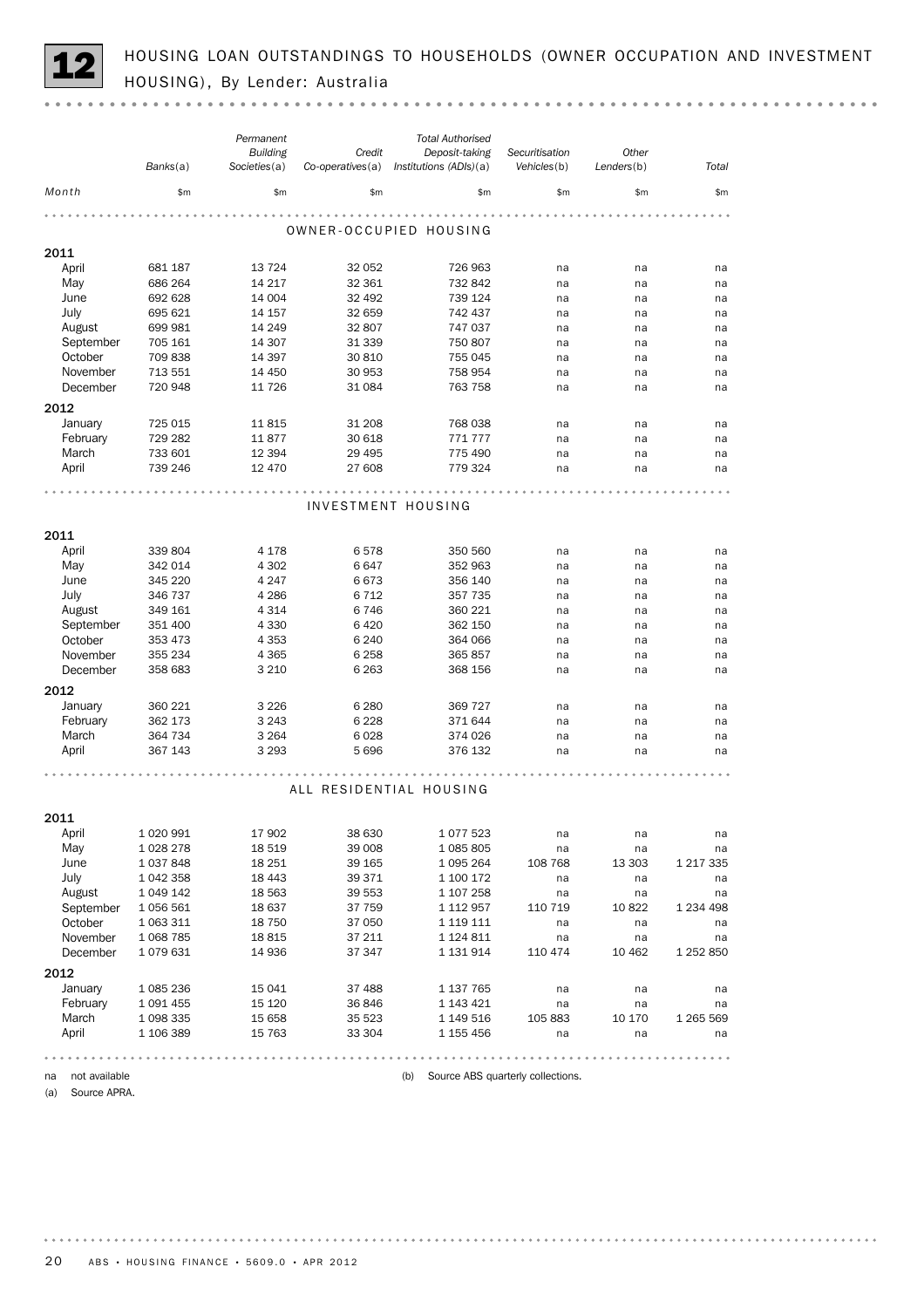### EFFECT OF NEW SEASONALLY ADJUSTED ESTIMATES ON TREND ESTIMATES

SENSITIVITY ANALYSIS

Readers should exercise care when interpreting the trend estimates of recent months because they will be revised when next month's seasonally adjusted estimates become available. For further information, see paragraphs 30 and 31 in the Explanatory Notes.

The graph below presents the effect of two possible scenarios on the trend estimates:

1 The May 2012 seasonally adjusted estimate of the number of dwelling commitments is higher than the April 2012 seasonally adjusted estimate by 2.1%.

2 The May 2012 seasonally adjusted estimate of the number of dwelling commitments is lower than the April 2012 seasonally adjusted estimate by 2.1%.

The percentage change chosen is the average absolute percentage change of the seasonally adjusted series, based on the last 10 years of data.

### NUMBER OF OWNER OCCUPIED DWELLING FINANCE COMMITMENTS

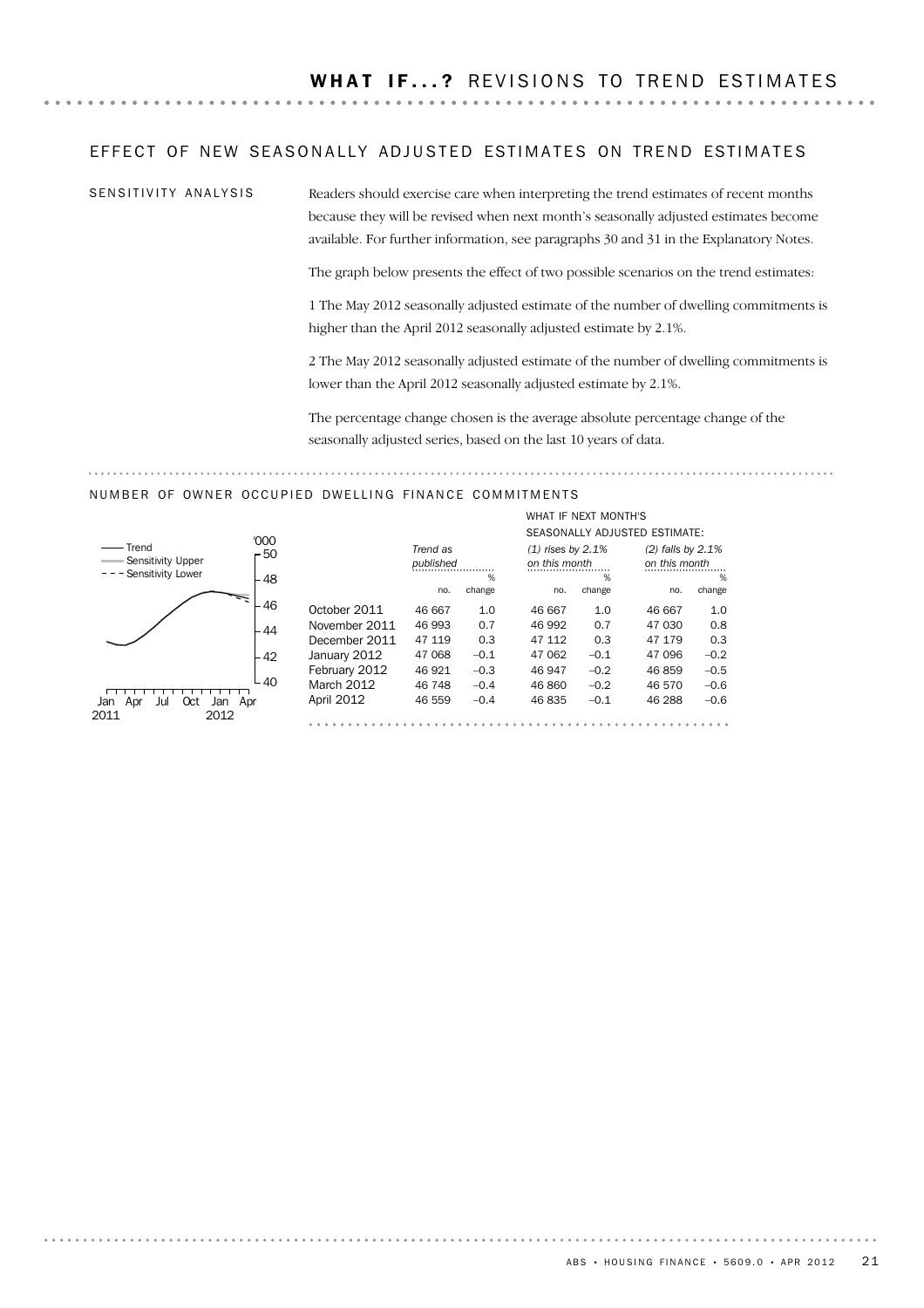### EXPLANATORY NOTES

| <b>INTRODUCTION</b> | <b>1</b> This publication presents statistics on housing finance commitments made by<br>significant lenders. This includes secured finance commitments for the construction or<br>purchase of owner occupied dwellings and finance commitments for the construction or<br>purchase of dwellings for rent or resale (investment housing). Also included are the<br>outstanding values of housing loan assets to individuals held by lenders at the end of<br>each reference month.                                                                                                                                                                                                                                                                                                                                                                                     |
|---------------------|-----------------------------------------------------------------------------------------------------------------------------------------------------------------------------------------------------------------------------------------------------------------------------------------------------------------------------------------------------------------------------------------------------------------------------------------------------------------------------------------------------------------------------------------------------------------------------------------------------------------------------------------------------------------------------------------------------------------------------------------------------------------------------------------------------------------------------------------------------------------------|
| SCOPE               | Finance commitments made by the following types of lenders are included:<br>2<br>■ Banks<br>Permanent building societies<br>Credit unions/cooperative credit societies<br>Life or general insurance companies<br>General government enterprises<br>Superannuation funds<br>Securitisers of mortgage assets (wholesale lenders) which provide funds to<br>borrowers through a retail intermediary (e.g. mortgage originators)<br>Registered Financial Corporations (RFCs).                                                                                                                                                                                                                                                                                                                                                                                             |
|                     | <b>3</b> All lending commitments are classified to the lender type which is (or will be) the<br>legal lender on the corresponding loan contract. Commitments are published for two<br>broad groupings of lender type: Banks and Non-Banks; the Non-Bank grouping also has<br>the components Permanent Building Societies and Wholesale Lenders n.e.c. published.                                                                                                                                                                                                                                                                                                                                                                                                                                                                                                      |
|                     | 4 Housing loan outstandings are classified to the following lender types: Banks;<br>Permanent Building societies; Credit unions/cooperative credit societies; Securitisation<br>vehicles; and Other lenders n.e.c The first three of these types are components of the<br>grouping Authorised Deposit-taking Institutions (ADIs). Loan outstandings for the ADI<br>lender types are published monthly, and are classified by purpose (owner occupied<br>housing or investment housing). All other institutions, including securitisation vehicles,<br>are only available on a quarterly basis. The release of loan outstandings data for those<br>lenders reporting on a quarterly basis will be lagged by one month - for example March<br>outstandings for securitisation vehicles and other lenders n.e.c. will be released from the<br>April publication onwards. |
| COVERAGE            | The statistics of housing finance commitments cover all banks and permanent<br>5<br>building societies. The largest of the remaining lenders of secured housing finance for<br>owner occupation are included so that, together with banks and building societies, at<br>least 95% of the Australian total of finance commitments is covered, and at least 90% of<br>each state total is covered. While many smaller contributors to the Non-Banks series are<br>excluded under these coverage criteria, at least 70% of finance commitments by<br>wholesale contributors are covered.                                                                                                                                                                                                                                                                                 |
|                     | <b>6</b> An annual collection is conducted to maintain and update the survey coverage of<br>housing finance commitments. New lenders are included as their lending for housing<br>becomes sufficiently large.                                                                                                                                                                                                                                                                                                                                                                                                                                                                                                                                                                                                                                                         |
|                     | From June 2001, the collection of housing finance commitments covers all<br>7<br>commitments by banks and permanent building societies, all other lenders providing<br>funds of more than \$50m in 2000, and some additional smaller other lenders where<br>necessary to maintain collection coverage (as specified in paragraph 5).                                                                                                                                                                                                                                                                                                                                                                                                                                                                                                                                  |
|                     | The statistics of housing loan outstandings cover all lenders included in the scope of<br>8<br>paragraph 2 that have been identified as holding residential loan assets on their balance<br>sheet as at the end of a particular reference month.                                                                                                                                                                                                                                                                                                                                                                                                                                                                                                                                                                                                                      |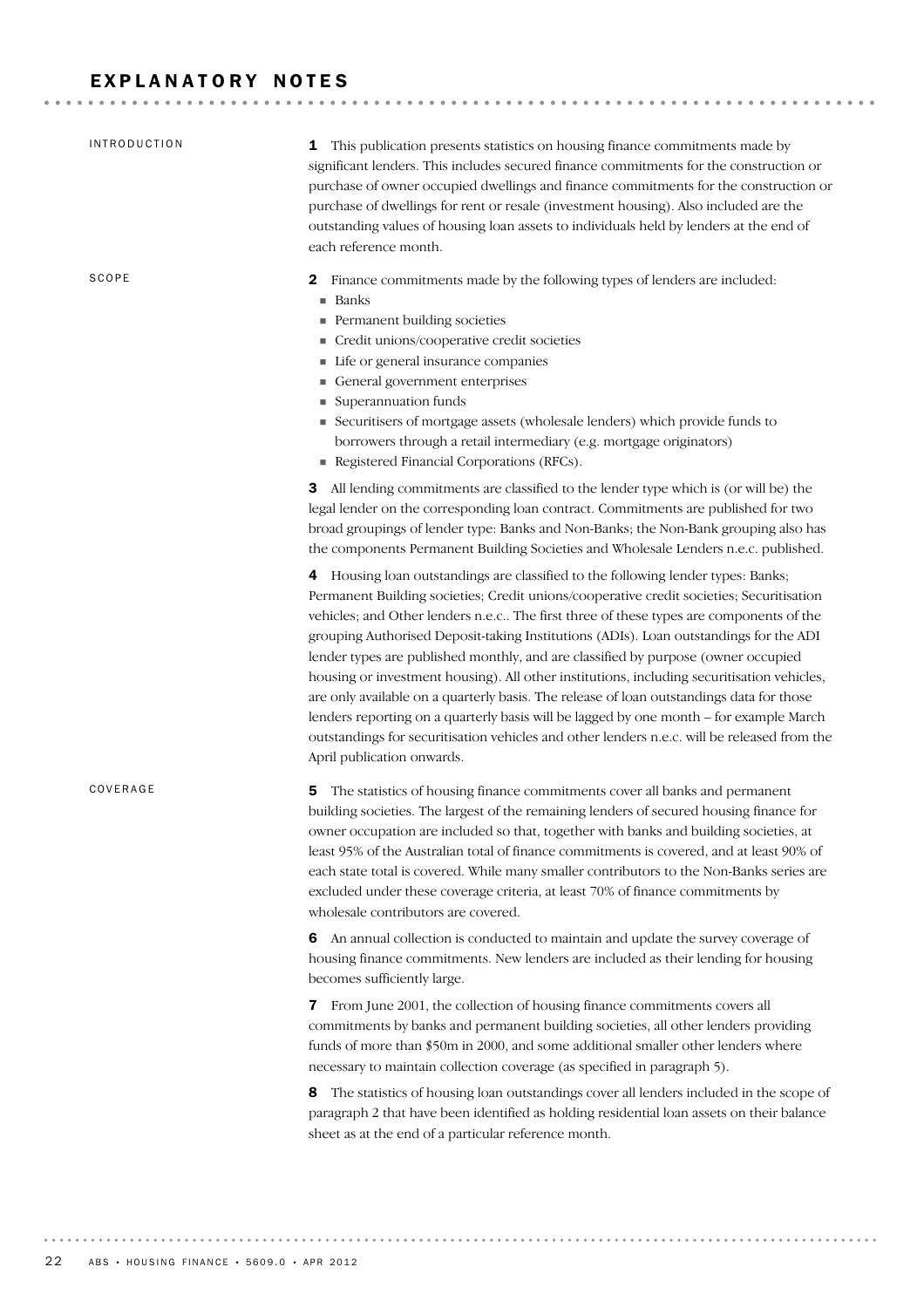SOURCES

REVISIONS

9 For banks, credit cooperatives, building societies and RFCs, the statistics in this publication are currently derived from returns submitted to the Australian Prudential Regulation Authority (APRA). The *Financial Sector (Collection of Data) Act 2001* facilitates the collection of statistical data from the financial sector, with APRA established as the central point for collection of both prudential and statistical data. In October 2001, APRA implemented new reporting forms for building societies and credit cooperatives. New reporting forms were implemented for banks in March 2002, and for RFCs in March 2003. APRA commenced collecting loan commitments data from banks, credit cooperatives, building societies in July 2002 and from RFCs in March 2003.

10 Housing finance commitments for owner occupied housing from banks, building societies and credit cooperatives are derived from form *ARF 392.0 Housing Finance* collected by APRA. Housing finance commitments for investor housing from these lenders are sourced from the *ARF 394.0 Personal Finance*. Housing finance commitments for RFCs are collected on the *RRF 392.0 Housing Finance* and *RRF 394.0 Personal Finance* for owner occupied housing and investor housing respectively.

11 Statistics on loan outstandings in table 12 are sourced from banks on form *ARF 320.0 Statement of Financial Position (Domestic Books)* with lending by building societies and credit cooperatives derived from form *ARF 323.0: Statement of Financial Position (Licensed ADI)*. While building societies and credit cooperatives with total assets greater than or equal to \$50 million are required to report this APRA return on a monthly basis, those institutions with total assets less than this threshold are only required to submit this return on a quarterly basis. An undercoverage adjustment is made in deriving table 12 in the two months between the last month in the quarter to derive estimates for the complete population on a monthly basis.

12 Electronic versions of the forms and instructions for ADIs are available on the APRA web site at

<http://www.apra.gov.au/Statistics/Reporting-forms-and-instructions-ADIs.cfm>. For RFCs, these are available at:<http://www.apra.gov.au/nonreg/Pages/default.aspx>.

13 All other institutions, including securitisation vehicles, are collected directly by the Australian Bureau of Statistics (ABS). Data on loan outstandings of households for housing purposes for these lender types are only available on a quarterly basis. The data for Other lenders n.e.c. is compiled from a range of other data sources collected by the ABS.

14 Revisions to previously published statistics are included in the publication as they occur.

**15** Changes in the classification of lenders (e.g. the conversion of a permanent building society to a bank) are reflected in the Lender series from the month of such change. Data for earlier periods for such lenders are not reclassified. Details of the establishment of new banks are published in the Reserve Bank of Australia's monthly *Bulletin* in the section on Technical Notes to Tables.

16 A wholesale lender provides funds to borrowers through a retail intermediary which may then also be responsible for the ongoing relationship with the borrower. WHOLESALE LENDERS

> 17 The Wholesale Lenders n.e.c. series almost exclusively comprises securitisation vehicles (typically special purpose trusts), established to issue mortgage backed securities. It excludes commitments where a bank or permanent building society, acting as a wholesale provider of funds, is the lender on the loan contract. Those commitments are published as bank or permanent building society commitments.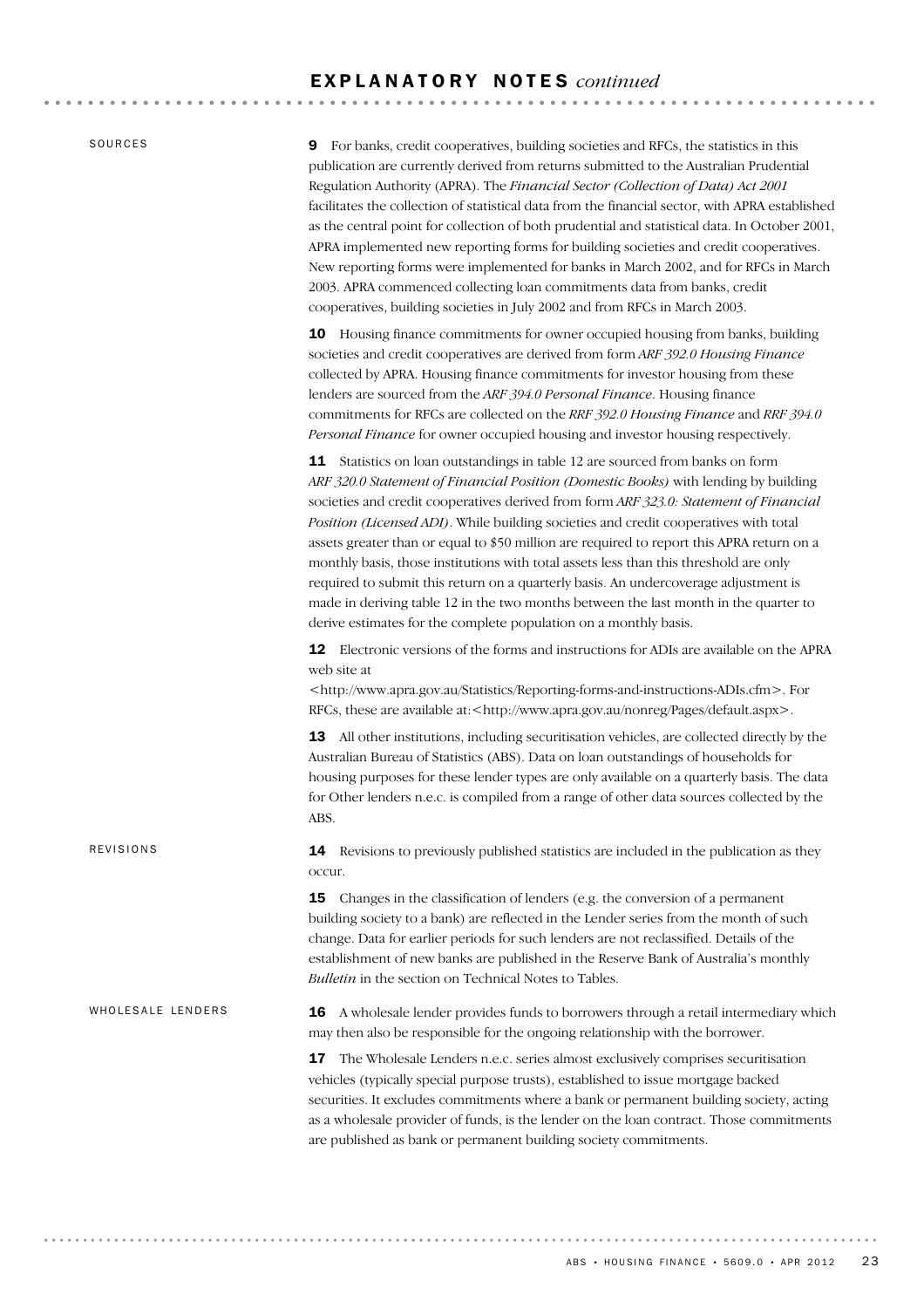### WHOLESALE LENDERS *continued*

18 From July 1995 to July 2000, mortgage managers reported housing finance commitments on behalf of wholesale lenders. The introduction of wholesale lenders as the reporting unit does not change the scope of the collection, but has increased its coverage. This, along with the reclassification of some lending activity, increased the level of the Wholesale Lenders n.e.c. series for owner occupied housing by \$249m in July 2000.

19 Wholesale lenders contribute to the Non-Banks series for owner occupied housing, which is seasonally adjusted in table 3. A trend break was added to the Non-Banks series, shifting the trend up by 1,579 commitments and \$178m in July 2000. Revisions related to the introduction of wholesale lenders also resulted in a downward shift in the Banks' trend for owner occupied housing of 1,256 commitments and \$167m. Consequential breaks in the finance purpose trend series for owner occupied housing at July 2000 were:

- $\blacksquare$  construction finance trend shifted down 16 commitments (\$3m)
- $\blacksquare$  new dwelling finance trend shifted up 26 commitments (\$1m)
- $\blacksquare$  established dwelling finance trend shifted up 313 commitments (\$13m)
- $\blacksquare$  refinancing trend shifted up 177 commitments (\$17m)
- total finance trend shifted up  $323$  commitments (\$11m).

20 Because of difficulties experienced by Wholesale Lenders n.e.c. in accurately identifying first home buyers in their commitments, these data are not used in estimating first home buyer commitments (table 9). Instead, from July 2000, the percentage of first home buyer commitments made by all banks and permanent building societies is applied to total Wholesale Lenders n.e.c. commitments to calculate their contribution to the First Home Buyers series. As a result, first home buyer commitments were revised upwards by 0.8 percentage points in July 2000.

21 An article on the introduction of the Wholesale Lenders n.e.c. series (including implications for the First Home Buyers series) featured in the October 2000 issue of this publication. A copy of the article is available from the contact person listed on the front of the publication.

### SEASONAL ADJUSTMENT

22 Seasonal adjustment is a means of removing the estimated effects of normal seasonal variation and 'trading day effects'. A 'trading day effect' reflects the varying amounts of activity on different days of the week and the different number of days of the week in any month (i.e. the number of Sundays, Mondays, etc.). This effect may be partly caused by the reporting practices of the lenders. Adjustment is also made for Easter which may affect the March and April estimates differently. Trading day effects are removed from the original estimates prior to the seasonal adjustment process. Seasonal adjustment does not remove the effect of irregular or non-seasonal influences (e.g. a change in interest rates) from the series.

23 Over the period from early 1990 to April 1995, four of the major banks changed from reporting for the four or five weeks ending on the last Wednesday of each month to reporting on a calendar month basis. The published seasonally adjusted data take account of this change in pattern.

24 Rapid change in the financial sector, and particularly developments in the provision of housing finance, may cause changes in the seasonal and trading day patterns of the housing finance data. Examples include changes in the classification of financial institutions (particularly the reclassification of non-bank financial institutions to banks) and the increased use of mortgage securitisation.

25 Estimation of seasonal adjustment and trading day factors that reflect the full effect of recent developments is not possible until a sufficient number of years of data have been collected. When changes are occurring in the seasonal patterns, larger revisions to the seasonally adjusted series can be expected at the time of the annual seasonal re-analysis. Accordingly, the trend estimate data provide a more reliable indicator of

. . . . . . . . . . . .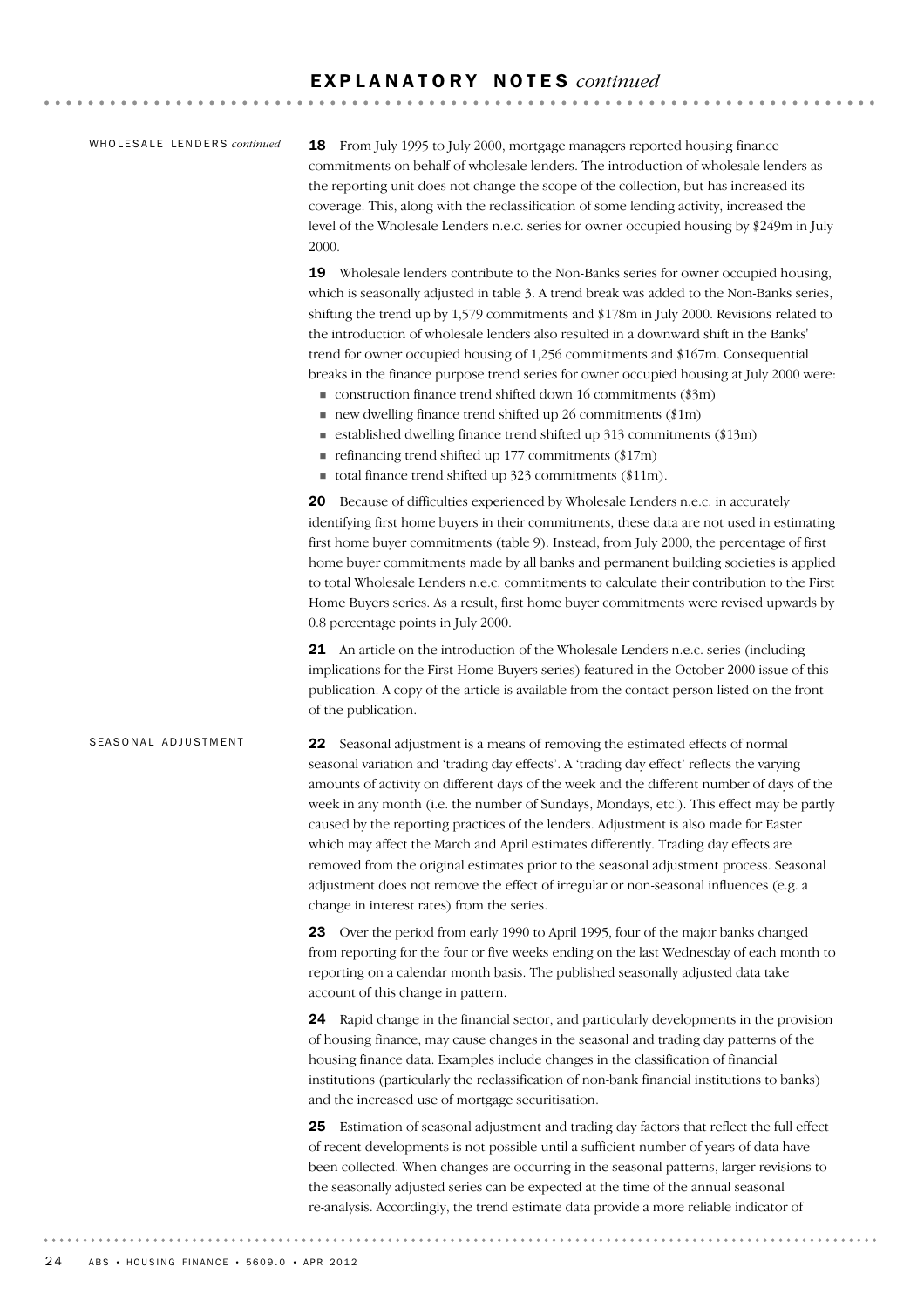### SEASONAL ADJUSTMENT *continued*

underlying movement in housing finance commitments. See paragraphs 30 and 31 for further information on trend estimates.

26 State component series have been seasonally adjusted independently of the Australian series. The sum of the state components in seasonally adjusted and trend series are therefore unlikely to equal the corresponding Australian totals. State component series are also affected by the changes mentioned in paragraphs 22 to 25.

27 The housing finance series uses a concurrent seasonal adjustment methodology to derive the seasonal adjustment factors. This means that original estimates available at the current reference month are used to estimate seasonal factors for the current and previous months. As a result of this methodology, the seasonally adjusted and trend estimates for earlier periods can be revised each month. However, in most instances, the only noticeable revisions will be to the previous month and the same month a year ago.

28 Autoregressive integrated moving average (ARIMA) modelling can improve the revision properties of the seasonally adjusted and trend estimates. ARIMA modelling relies on the characteristics of the series being analysed to project future period data. The projected values are temporary, intermediate values, that are only used internally to improve the estimation of the seasonal factors. The projected data do not affect the original estimates and are discarded at the end of the seasonal adjustment process. The lending finance collections use an individual ARIMA model for the majority of the series in this publication. The ARIMA model is assessed as part of the annual reanalysis. For more information on ARIMA modelling see Feature article: Use of ARIMA modelling to reduce revisions in the October 2004 issue of *Australian Economic Indicators* (cat. no. 1350.0).

29 The best seasonally adjusted estimates are achieved only some years after corresponding original estimates have been released. However, this does not satisfy the demand for timely seasonally adjusted estimates. The ABS advises users that while every effort is made to achieve the highest possible quality of seasonally adjusted estimates, given the available original estimates and preset publication deadlines, revisions to these seasonally adjusted estimates are inevitable and generally indicate improvements to those estimates. The use of the concurrent seasonal adjustment approach means that revisions, and therefore quality improvements, are identified earlier than under the previously used forward factor method. Under the concurrent approach, revisions are made up to one year earlier than under the forward factor approach.

30 Smoothing seasonally adjusted series reduces the impact of the irregular component of the seasonally adjusted series and creates trend estimates. These trend estimates are derived by applying a 13-term Henderson-weighted moving average to all but the last six months of the respective seasonally adjusted series. Trend series are created for the last six months by applying surrogates of the Henderson moving average to the seasonally adjusted series. For further information, refer to *Information Paper: A Guide to Interpreting Time Series—Monitoring Trends: An Overview* (cat. no. 1349.0) or contact the Assistant Director, Time Series Analysis on Canberra (02) 6252 6345 or by email at  $\leq$ time.series.analysis@abs.gov.au>. TREND ESTIMATES

> **31** While the smoothing technique described in paragraph 30 enables trend estimates to be produced for the latest few months, it does result in revisions to the trend estimates as new data become available. Generally, revisions become smaller over time and, after three months, usually have a negligible impact on the series. Changes in the original data and re-estimation of seasonal factors may also lead to revisions to the trend.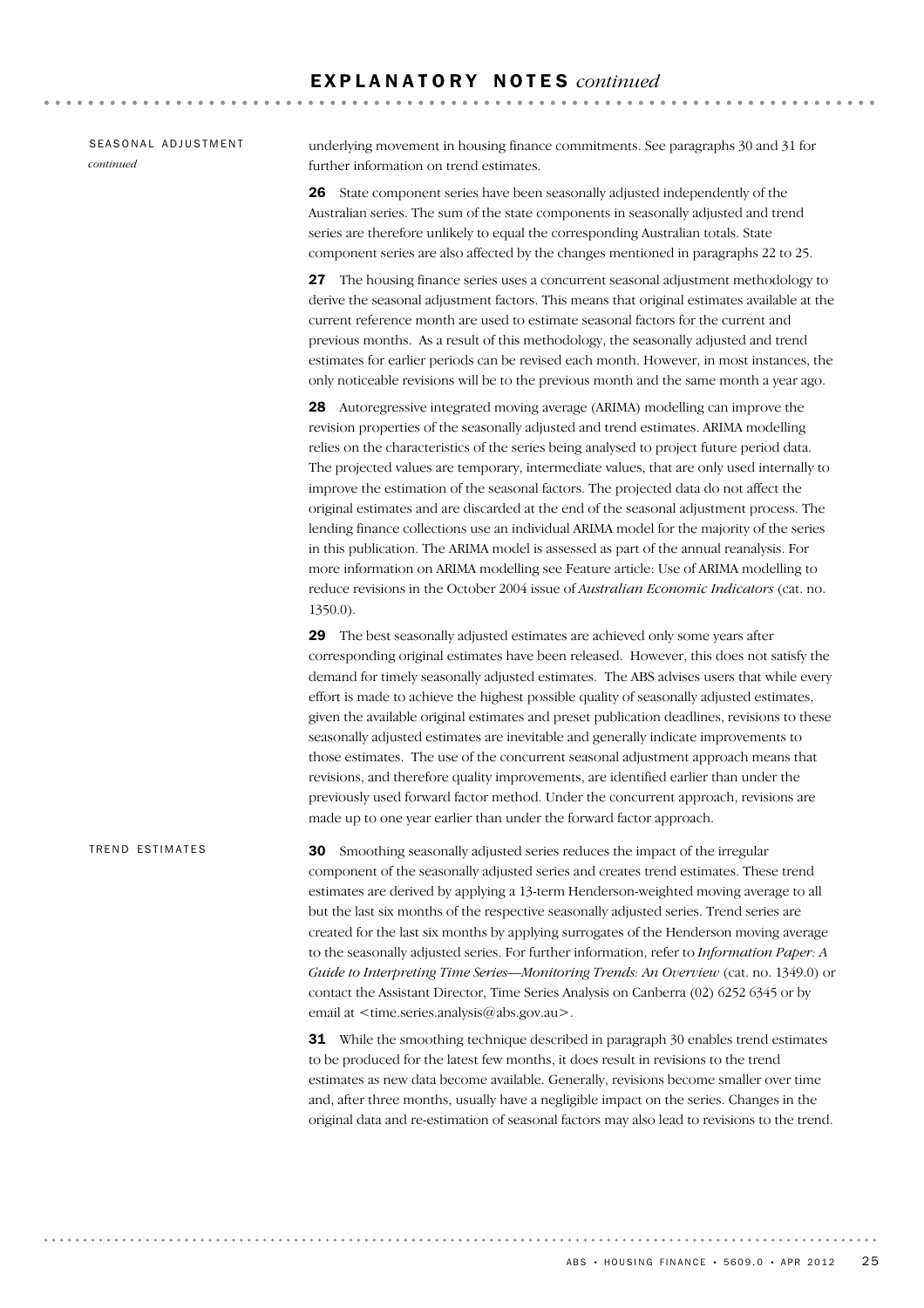| EFFECTS OF ROUNDING              | <b>32</b> Where figures have been rounded, discrepancies may occur between sums of the<br>component items and totals. Changes in dollar value and percentage terms presented in<br>the commentary and the percentage terms publication tables are based on rounded data<br>and may differ slightly from changes in dollar values and percentage terms calculated<br>from the unrounded data presented in the time series tables.                                                                                                                                                                                                                                                                                                                                                                                                                                                                                                                                                                                                               |
|----------------------------------|------------------------------------------------------------------------------------------------------------------------------------------------------------------------------------------------------------------------------------------------------------------------------------------------------------------------------------------------------------------------------------------------------------------------------------------------------------------------------------------------------------------------------------------------------------------------------------------------------------------------------------------------------------------------------------------------------------------------------------------------------------------------------------------------------------------------------------------------------------------------------------------------------------------------------------------------------------------------------------------------------------------------------------------------|
| ABS DATA AVAILABLE ON<br>REQUEST | 33 Estimates for months prior to those shown in this publication and more detailed<br>series are available in spreadsheet format from the ABS web site – see listing on pages 3<br>and 4. For more information, contact the ABS National Information and Referral Service<br>on 1300 135 070.                                                                                                                                                                                                                                                                                                                                                                                                                                                                                                                                                                                                                                                                                                                                                  |
| RELATED PRODUCTS                 | Other ABS publications which may be of interest are outlined below. All<br>34<br>publications released from 1998 onwards are available on the ABS web site<br><http: www.abs.gov.au="">:<br/>Lending Finance, Australia (cat. no. 5671.0) – issued monthly<br/>Assets and Liabilities of Australian Securitisers (cat. no. 5232.0.55.001) - issued<br/>quarterly<br/>Buildings Approvals, Australia (cat. no. 8731.0) - issued monthly<br/>Dwelling Unit Commencements, Australia, Preliminary (cat. no. 8750.0) - issued<br/>quarterly.</http:>                                                                                                                                                                                                                                                                                                                                                                                                                                                                                               |
|                                  | <b>35</b> Quarterly data prior to the March 2002 for housing loan outstandings by type of<br>lending institution are available as a priced special data report related to the Australian<br>National Accounts: Financial Accounts (cat. no. 5232.0). Inquiries regarding this special<br>data report should be made to the contact on the front cover of this publication.<br>36 In addition, the Reserve Bank of Australia produces the monthly Reserve Bank of<br>Australia Bulletin as well as data on its web site. Bulletin tables D1 & D2 contain<br>statistics on lending and credit aggregates (including the housing credit aggregate),<br>which contain lending and credit to the private non-financial sector. Table D5 Bank<br>Lending Classified by Sector contains statistics on lending to persons for the purpose of<br>housing, also classified by owner occupiers and investors with statistics available from<br>January 1990.<br>37 Residential lending by building societies and credit cooperatives is also published in |
|                                  | Bulletin tables B7 and B8. These statistics are also sourced from APRA collected data,<br>although this will differ to statistics in table 12 of this publication since the <i>Bulletin</i><br>tables only include data for building societies and credit cooperatives with total assets<br>greater than or equal to \$50 million. Bulletin table B.19 Securitisation Vehicles contains<br>outstandings information for mortgages held, which includes both residential and<br>non-residential mortgages.                                                                                                                                                                                                                                                                                                                                                                                                                                                                                                                                      |
|                                  | 38 Current publications and other products released by the ABS are available from the<br>Statistics View. The ABS also issues a daily Release Advice on the ABS website<<br>http://www.abs.gov.au> which details products to be released in the week ahead.                                                                                                                                                                                                                                                                                                                                                                                                                                                                                                                                                                                                                                                                                                                                                                                    |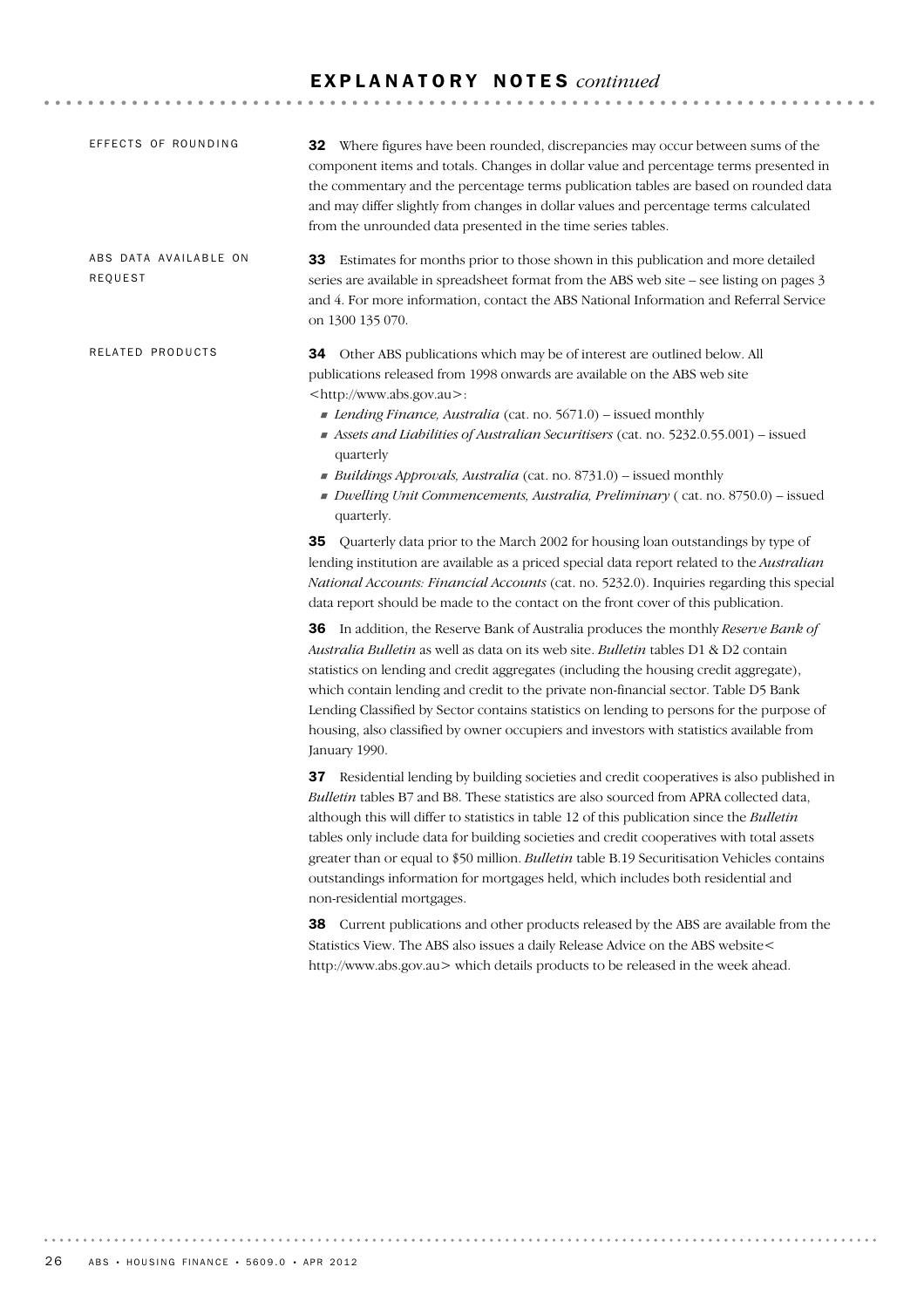### GLOSSARY

| Alterations and additions   | Alterations and additions cover all structural and non-structural changes which are<br>integral to the functional and structural design of a dwelling. Examples are garages,<br>carports, pergolas, reroofing, recladding, etc. Alterations and additions do not include<br>swimming pools, ongoing repairs, or maintenance and home improvements which do<br>not involve building work. |
|-----------------------------|------------------------------------------------------------------------------------------------------------------------------------------------------------------------------------------------------------------------------------------------------------------------------------------------------------------------------------------------------------------------------------------|
| Average loan                | The Average Loan series is calculated as follows:<br>Total value of lending commitments per month<br>Total number of dwellings financed per month                                                                                                                                                                                                                                        |
|                             | The Average Loan series does not necessarily represent the average loan size per<br>dwelling. For instance, the average separately reflects first and second mortgages,<br>committed in separate months, which apply to the same dwelling.                                                                                                                                               |
| Commitment                  | A lending commitment is a firm offer of housing finance. It either has been, or is<br>normally expected to be, accepted. Included are commitments to provide housing<br>finance to employees and commitments accepted and cancelled in the same month.                                                                                                                                   |
| Commitments not advanced    | Commitments not advanced at the end of the month are calculated as follows:                                                                                                                                                                                                                                                                                                              |
|                             | Balance of unadvanced commitments at the end of the previous month                                                                                                                                                                                                                                                                                                                       |
|                             | + Total new housing commitments (including refinancing)                                                                                                                                                                                                                                                                                                                                  |
|                             | + Alterations and additions                                                                                                                                                                                                                                                                                                                                                              |
|                             | $=$ Total commitments                                                                                                                                                                                                                                                                                                                                                                    |
|                             | - Cancellations of commitments                                                                                                                                                                                                                                                                                                                                                           |
|                             | - Commitments advanced during the month                                                                                                                                                                                                                                                                                                                                                  |
|                             | = Commitments not advanced at the end of the month                                                                                                                                                                                                                                                                                                                                       |
| Commitment value            | The commitment value for a contract of sale is the dwelling's sale value less any deposit.                                                                                                                                                                                                                                                                                               |
| Construction of dwellings   | Construction of dwellings represents commitments made to individuals to finance, by<br>way of progress payments, the construction of owner occupied dwellings.                                                                                                                                                                                                                           |
| Dwelling                    | A dwelling is a single self-contained place of residence such as a detached or<br>semidetached house, a terrace house, a flat, home unit, town house, etc.                                                                                                                                                                                                                               |
| Dwelling units              | Dwelling units refer to the number of single self-contained residences for which<br>commitments have been made, either on the security of first mortgage or on contract of<br>sale.                                                                                                                                                                                                      |
| <b>Established dwelling</b> | An established dwelling is one which has been completed for 12 months or more prior<br>to the lodgement of a loan application, or which has been previously occupied.                                                                                                                                                                                                                    |
| First home buyers           | First home buyers are persons entering the home ownership market for the first time.                                                                                                                                                                                                                                                                                                     |
| Fixed loans                 | Generally involve:<br>• a commitment for a fixed amount for a fixed period for a specific purpose<br>a schedule of repayments over a fixed period<br>payments which reduce the liability of the borrower but do not act to make further<br>finance available.                                                                                                                            |
| Fixed rate loan             | Fixed rate loans have a set interest rate which cannot be varied, either upward or<br>downward, for a minimum period of two years. Capped loans are not categorised as fixed<br>rate loans because their interest rate can vary within a two year period.                                                                                                                                |
| Housing Loan Outstandings   | The value of outstanding housing loans to Australian households as at a particular point<br>in time (for statistics in this publication this refers to the end of the reference month). A<br>loan is defined as an asset of a lending institution, which is not evidenced by the issuing<br>of a security by the borrower.                                                               |
| New dwelling                | A new dwelling is one that has been completed within 12 months of the lodgement of a<br>loan application, and the borrower will be the first occupant.                                                                                                                                                                                                                                   |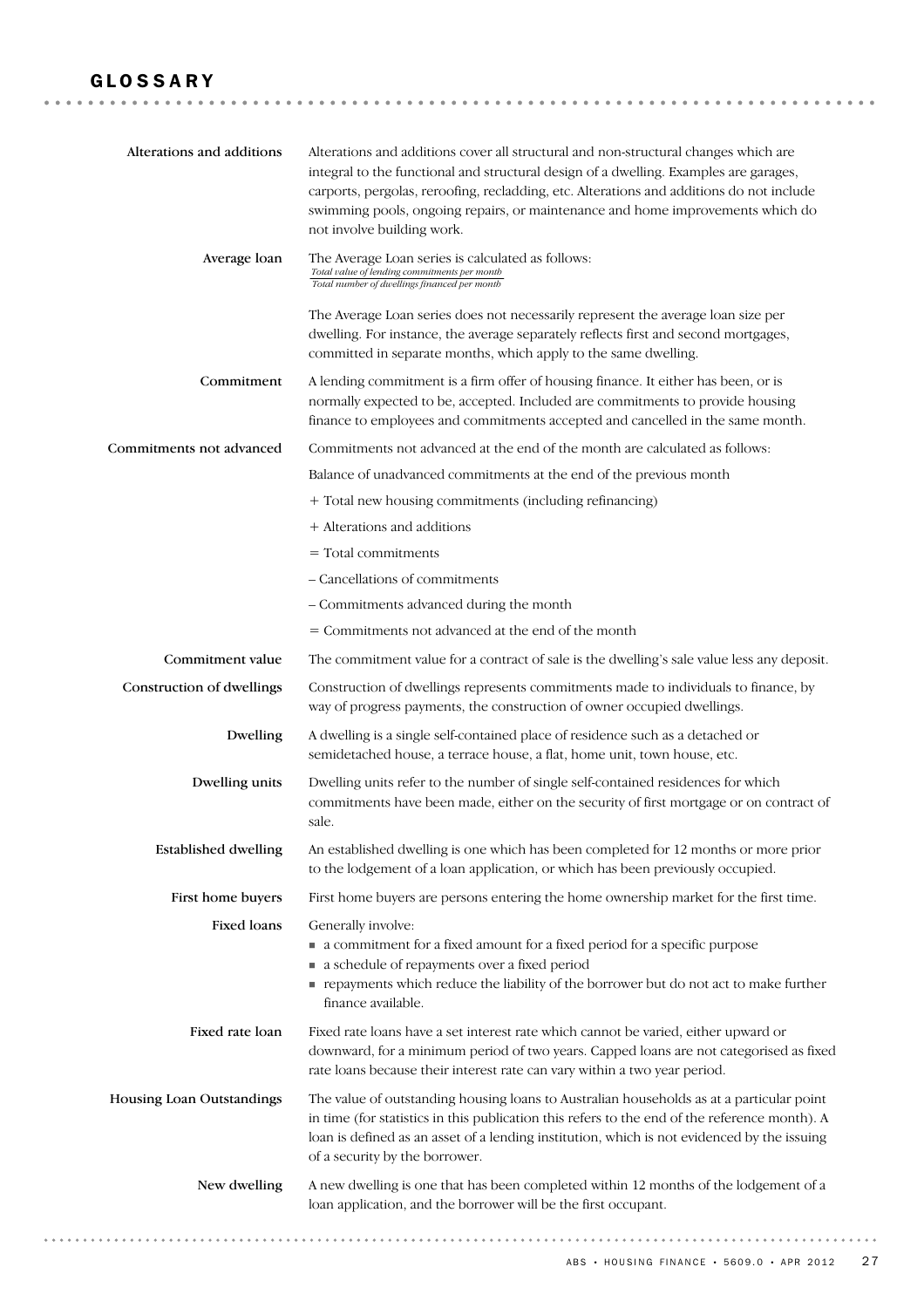# GLOSSARY *continued*

| Other lenders n.e.c.    | Comprises all lenders that are not banks, permanent building societies, credit<br>cooperatives or securitisation vehicles. Includes life or general insurance companies,<br>superannuation funds, government housing schemes, housing cooperatives, registered<br>financial corporations and other financial institutions.                                                                                                                                                                                                                                                                                                       |
|-------------------------|----------------------------------------------------------------------------------------------------------------------------------------------------------------------------------------------------------------------------------------------------------------------------------------------------------------------------------------------------------------------------------------------------------------------------------------------------------------------------------------------------------------------------------------------------------------------------------------------------------------------------------|
| Refinancing             | For investment housing finance, it represents a commitment to refinance an existing<br>loan. For secured housing finance for owner occupation, only those loans where the<br>refinancing lender is a different lender and the security is unchanged are included. The<br>refinancing of a loan to fund a change of residence is treated as a new lending<br>commitment.                                                                                                                                                                                                                                                          |
| Revolving credit        | Generally has the following characteristics:<br>• a commitment for a credit or borrowing limit is given for a specific period after which<br>the commitment is reviewed<br>• the extent of the borrowing used at any time during the period may be for any amount<br>up to the authorised limit<br>repayments (other than of charges and interest) made during the period reduce the<br>extent of the borrowing used and thereby increase the amount of unused credit<br>available up to the authorised limit. Examples include credit cards, lines of credit and<br>approved overdrafts.                                        |
| Secured housing finance | This is all secured commitments to individuals for the construction or purchase of<br>dwellings for owner occupation, regardless of type of security. Commitments for<br>dwellings that will be occupied by persons other than the owner(s) are excluded.                                                                                                                                                                                                                                                                                                                                                                        |
| Securitisation vehicle  | Special purpose vehicles (generally trusts) that issue mortgage backed securities, which<br>are debt securities secured by specific pools of mortgages and repaid from the cash flows<br>(principal and interest payments) of the specific mortgage pool.                                                                                                                                                                                                                                                                                                                                                                        |
| Self-contained          | The dwelling includes bathing and cooking facilities.                                                                                                                                                                                                                                                                                                                                                                                                                                                                                                                                                                            |
| Wholesale lenders       | A wholesale lender provides funds to borrowers through a retail intermediary which may<br>then also be responsible for the ongoing relationship with the borrower. The Wholesale<br>Lenders n.e.c. (not elsewhere classified) series almost exclusively comprises<br>securitisation vehicles (typically special purpose trusts) established to issue mortgage<br>backed securities. It excludes funds provided where a bank or permanent building<br>society, acting as a wholesale provider of funds, remains the lender on the contract.<br>Those commitments are published as bank or permanent building society commitments. |